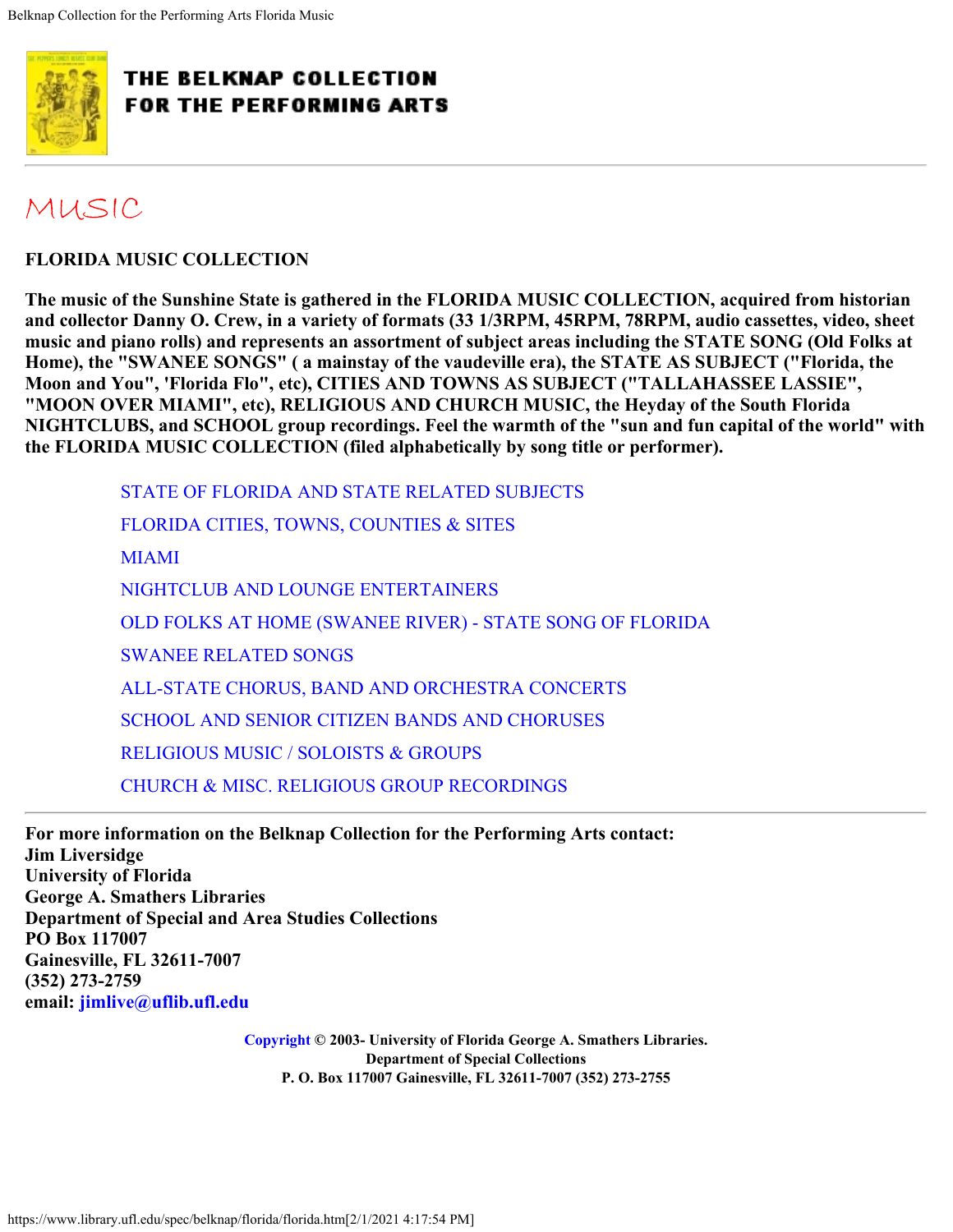<span id="page-1-0"></span>

## [FLORIDA MUSIC COLLECTION](#page-0-0)

#### **STATE OF FLORIDA AND STATE RELATED SUBJECTS**

| <b>ARTIST</b>                                     | <b>LOCATION</b>                           | <b>FORMAT</b>        |
|---------------------------------------------------|-------------------------------------------|----------------------|
| <b>BOX 1 (78 RPM)</b>                             |                                           |                      |
| Basie, Count                                      | Florida, Georgia, Louisiana, Pennsylvania | <b>78 RPM</b>        |
| Brown, Roger (2)                                  | Down in Florida                           | <b>78 RPM</b>        |
| Conrad's Orchestra                                | Waltz Florida                             | <b>78 RPM</b>        |
| Dalhart, Vernon                                   | Wreck of the Royal Palm                   | <b>78 RPM</b>        |
| Fagan, Sybil                                      | A Day in Florida                          | <b>78 RPM</b>        |
| Garber, Jan                                       | Seminola                                  | <b>78 RPM</b>        |
| Haring, Bob                                       | Florida, the Moon and You                 | <b>78 RPM</b>        |
| Harrison, Wilbert                                 | Florida Special                           | <b>78 RPM</b>        |
| Kaufman, Irving                                   | In Florida Among the Palms                | <b>78 RPM</b>        |
| Noble, Ray                                        | Seminole                                  | <b>78 RPM</b>        |
| Rich, Fred                                        | Down on the Florida Shore                 | <b>78 RPM</b>        |
| Rosenberg, Michel                                 | Shepsel in Florida                        | <b>78 RPM</b>        |
| Ross, "Black Face" Eddie                          | Ross' Florida Cracker                     | <b>78 RPM</b>        |
| Scanlan, Walter                                   | Sunny Florida                             | <b>78 RPM</b>        |
| Smith, Bessie                                     | <b>Florida Bound Blues</b>                | <b>78 RPM</b>        |
| Swain, Hack                                       | Christmas in Florida                      | <b>78 RPM</b>        |
| Swain, Hack (4)                                   | Florida Calling                           | <b>78 RPM</b>        |
| Waller, "Fats"                                    | Florida Flo                               | <b>78 RPM</b>        |
| BOX 2 (LP)                                        |                                           |                      |
| Castellanos, Al; Fields, Irving; Holmes,<br>Leroy | Florida -- (5 Cardboard Recordings)       | 33 1/3<br><b>RPM</b> |
| Bell, Clark                                       | Florida, The Land of My Dreams            | LP                   |
| Blattner, Jules / Warren Groovy                   | Comin' Up From Florida                    | LP                   |
| Braddock, Bobby                                   | F-L-O-R-I-D-A                             | LP                   |
|                                                   |                                           |                      |

Brito, Phil Singing in the Sunshine in Florida LP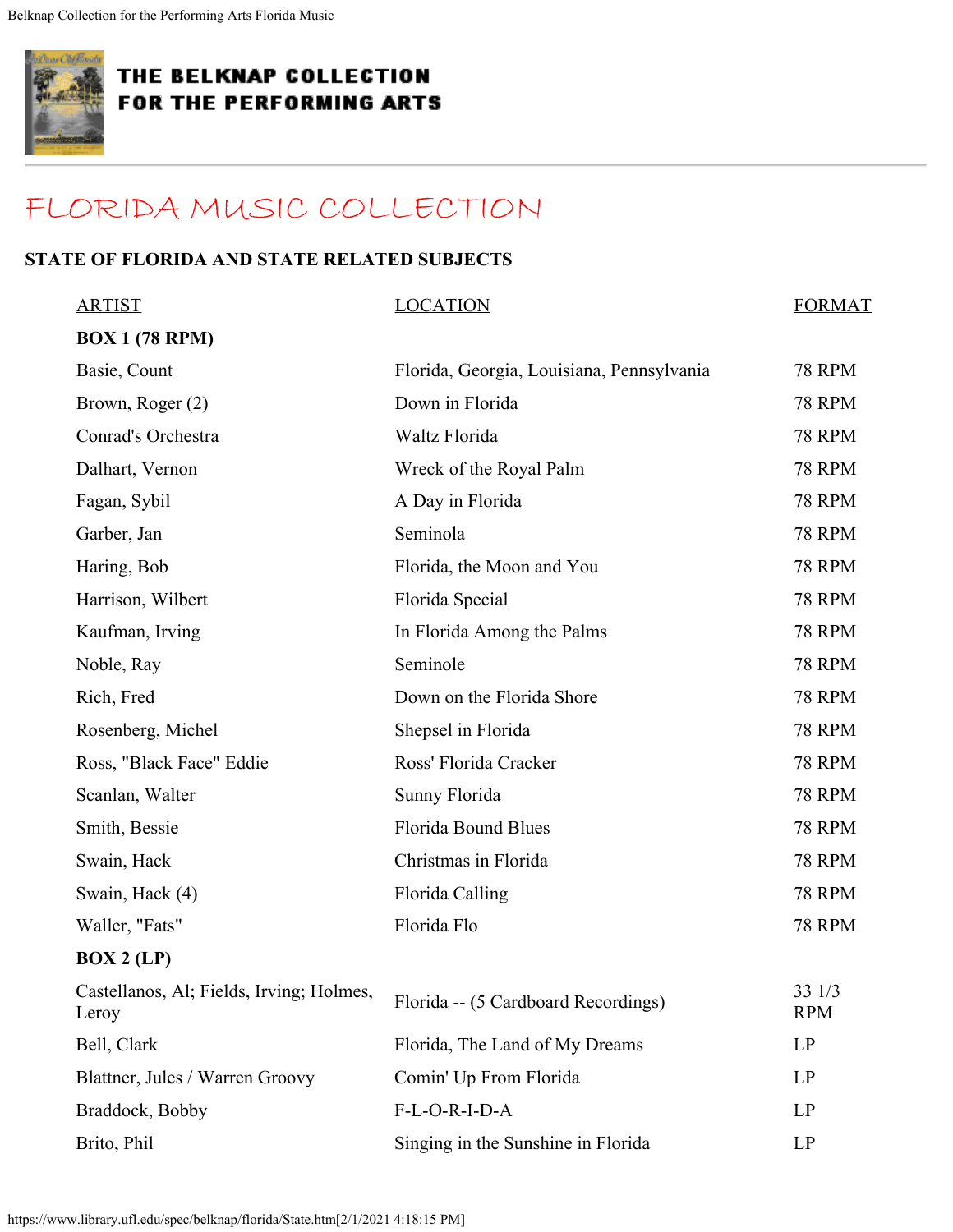| Buffett, Jimmy                        | Floridays                                                       | LP       |
|---------------------------------------|-----------------------------------------------------------------|----------|
| Buffett, Jimmy                        | Margaritaville & other titles                                   | LP       |
| Buffett, Jimmy                        | Trying to Reason with the Hurricane Season $\&$<br>other titles | LP       |
| Chick, Ralph                          | Florida                                                         | LP       |
| Clapton, Eric                         | Mainline Florida                                                | LP       |
| Delius, Frederick                     | Florida Suite                                                   | LP       |
| Fort, Hank                            | Florida Shore                                                   | LP       |
| Lombardo, Guy                         | Florida                                                         | LP       |
| Metheny, Pat                          | Florida Greeting Song / Legend of the Fountain                  | LP       |
| Hatchet, Molly                        | <b>Gator Country</b>                                            | LP       |
| Petty, Tom                            | Southern Accents                                                | LP       |
| Renshaw, Jarrett                      | The Florida Summer                                              | LP       |
| <b>Unknown Artist</b>                 | The Orange Bird                                                 | LP       |
| Wallowitch, John                      | Florida                                                         | LP       |
| Waters, Muddy (2)                     | Deep Down in Florida                                            | LP       |
| <b>BOX 3 (Cassettes &amp; 45 RPM)</b> |                                                                 |          |
| <b>Attractions Guide</b>              | <b>Great American Vacations</b>                                 | cassette |
| <b>Blue Rodeo</b>                     | Florida                                                         | cassette |
| Bultman, David                        | The Florida Fling                                               | cassette |
| Fagen, Donald                         | Florida Room                                                    | cassette |
| MacKay, Buddy                         | Campaign Song - 1998                                            | cassette |
| Petty, Tom                            | Full Moon Fever                                                 | cassette |
| <b>Unknown Artist</b>                 | Flea Market Fever                                               | cassette |
| Unknown Artist                        | Off to Florida                                                  | cassette |
| Agendas, The                          | Florida                                                         | 45 RPM   |
| Barrow, Barbara & Mike Smith          | Osceolas's Last Words                                           | 45 RPM   |
| Bryant, Anita                         | The Orange Bird Song                                            | 45 RPM   |
| Burns, Hughie                         | Florida Crackers                                                | 45 RPM   |
| Castles's Royal Band                  | The Little Floridy                                              | 45 RPM   |
| City Magic                            | Going Back to Florida                                           | 45 RPM   |
| Clapton, Eric                         | Mainline Florida                                                | 45 RPM   |
| Collins, Leroy                        | Governor's Conference                                           | 45 RPM   |
| Downtowners                           | Florida                                                         | 45 RPM   |
| Ellen, Bruce                          | The Florida Waltz                                               | 45 RPM   |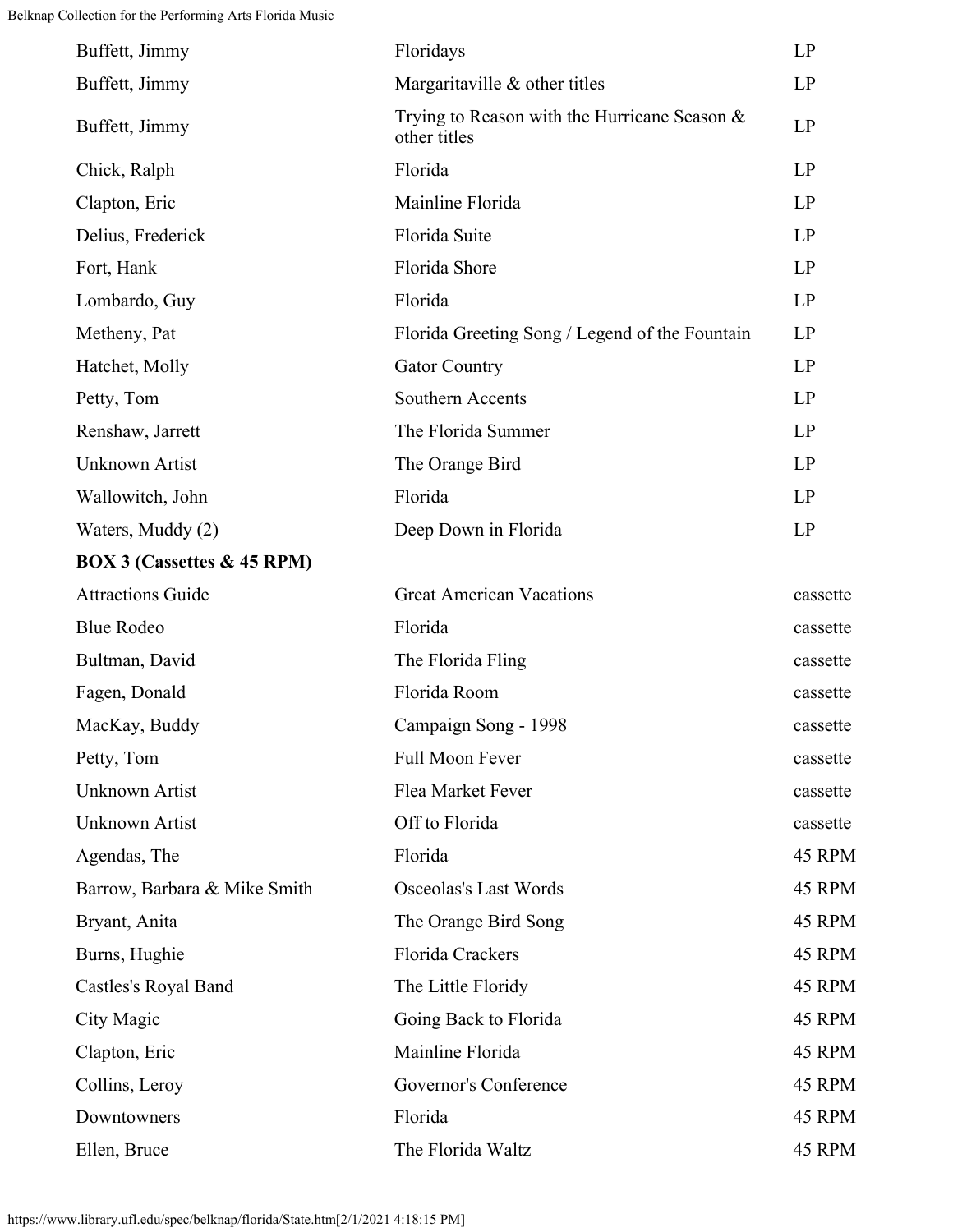| Four Posters, The                      | The Florida Shore                       | 45 RPM |
|----------------------------------------|-----------------------------------------|--------|
| Gator                                  | Pit Bull                                | 45 RPM |
| <b>Houston and Dorsey</b>              | The Wreck of the John B.                | 45 RPM |
| Jarre, Maurice with Chad and Jeremy    | Airbrne                                 | 45 RPM |
| King, Jim                              | Florida Way                             | 45 RPM |
| Lombardo, Guy                          | Florida                                 | 45 RPM |
| Luconto, Brothers, The                 | Bob Graham Song                         | 45 RPM |
| Smith, Roger                           | Florida Sunshine Waltz                  | 45 RPM |
| <b>Struttin String Band of Florida</b> | Golden Slippers                         | 45 RPM |
| Talbert, Harry                         | The Porpoise Song (NY World's Fair '65) | 45 RPM |
| Tribesmen, The                         | Seminole                                | 45 RPM |
| Turner, Sicurella                      | Florida on My Mind                      | 45 RPM |
| Unknown Artist                         | Sounds of Seminole                      | 45 RPM |
| Zink, Chuck                            | The Song of Florida                     | 45 RPM |

For more information on the Belknap Collection for the Performing Arts contact: Jim Liversidge University of Florida George A. Smathers Libraries Department of Special and Area Studies Collections PO Box 117007 Gainesville, FL 32611-7007 (352) 273-2759 email: [jimlive@uflib.ufl.edu](mailto:jimlive@uflib.ufl.edu)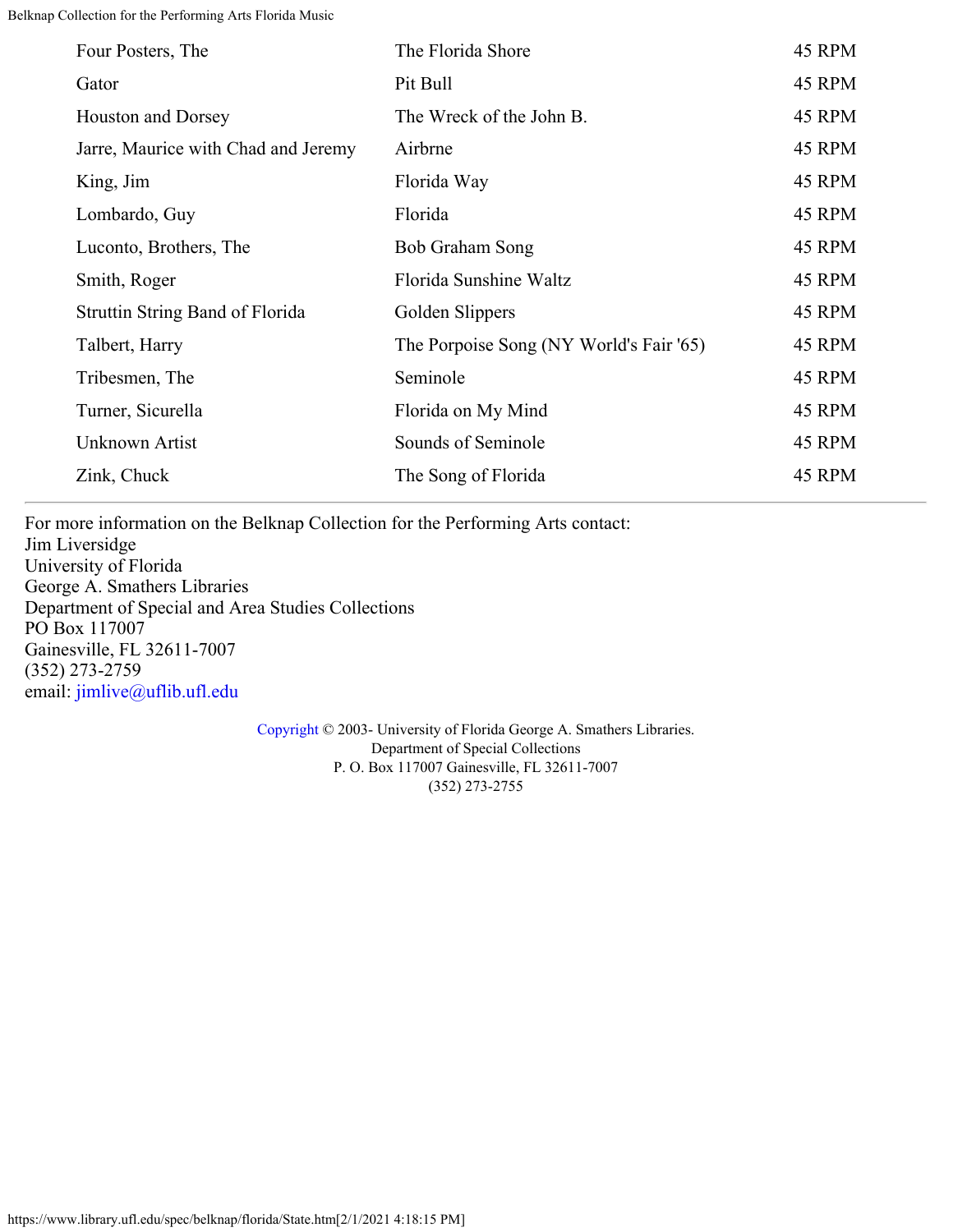<span id="page-4-0"></span>

## [FLORIDA MUSIC COLLECTION](#page-0-0)

### **FLORIDA CITIES, TOWNS, COUNTIES & SITES**

| <b>SUBJECT</b>              | <b>SONG TITLE / ARTIST</b>                                    | <b>FORMAT</b> |
|-----------------------------|---------------------------------------------------------------|---------------|
| $\overline{BOX}$ 1 (LP's)   |                                                               |               |
| Cape Canaveral, 1959        | Great Adventures that Built America                           | LP            |
| Cape Canaveral -<br>Kennedy | The First Family "Astronauts" - Vaughn Meader                 | LP            |
| Cape Canaveral -<br>Kennedy | Voices of Space - Documentary - Various Artists               | LP            |
| Central Florida             | Celebrate Central Florida - Various Artists                   | LP            |
| Chattahoochie               | Chattahoochie Blues - Loose Change Band                       | LP            |
| Dade County                 | Dade County Jail - Vince Martin & Fred Neil                   | LP            |
| Daytona Beach               | Daytona Darlin - The Now Generation                           | LP            |
| Daytona Speedway            | Daytona Speedway Sports Cars - Sound Effects                  | LP            |
| Daytona Beach               | It's a Long Way to Daytona - Mel Tillis                       | LP            |
| Disney World, Miami         | Disney World Kids - G. David / Miami - G. David               | LP            |
| Ft. Lauderdale (2)          | WFTL Business News (December 27, 1960)                        | LP            |
| Ft. Lauderdale              | WFTL World, State & Local News (December 24, 1950)            | LP            |
| Ft. Lauderdale              | WSHE Promo & Recording, Ft. Lauderdale - Electric Lunch<br>LP | LP            |
| Ft. Lauderdale              | Ft. Lauderdale - Gerry Matthews                               | LP            |
| Ft. Lauderdale              | Ft. Lauderdale - Tommy Mercer                                 | LP            |
| Ft. Lauderdale              | Ft. Lauderdale Chamber of Commerce - Elvis Presley            | LP            |
| Ft. Lauderdale              | There Will Always Be A Santa Claus - Fla. Singing Sons        | LP            |
| Ft. Lauderdale              | WAXY-FM Radio Promo - 25 Yrs. With Rick Shaw                  | LP            |
| Hollywood                   | Senior Citizen's Program (1960) - WGMA                        | LP            |
| Jacksonville                | I Believe in Jacksonville - Various Artists                   | LP            |
| Jacksonville (2)            | Jacksonville - Programmer's Digest Profile WPDQ               | LP            |
| $\overline{BOX}$ 2 (LP's)   |                                                               |               |
| The Keys                    | Key Largo - Bertie Higgins                                    | LP            |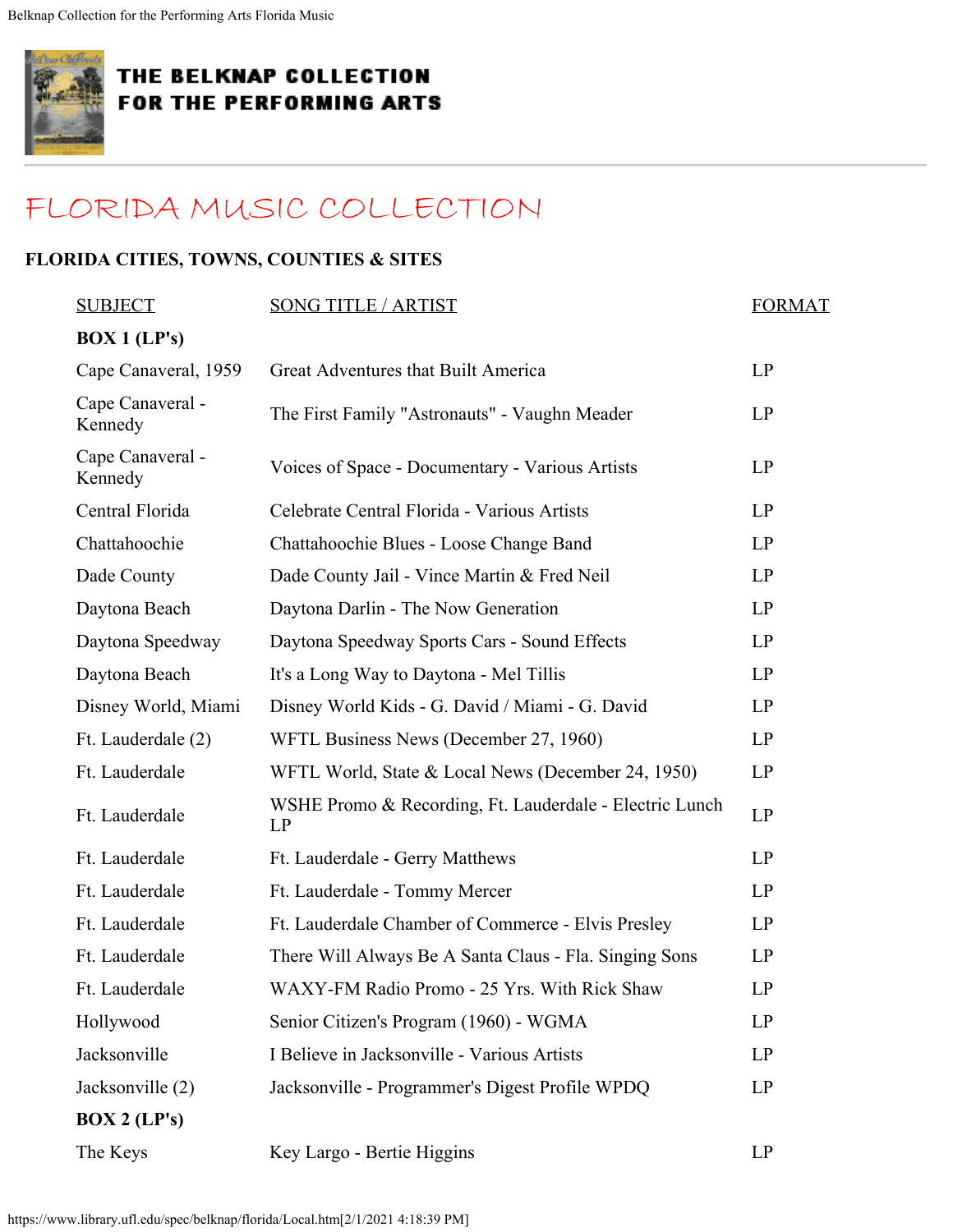```
Belknap Collection for the Performing Arts Florida Music
```

| The Keys              | Key Largo Blues - Blake, Ronnie                              | LP            |
|-----------------------|--------------------------------------------------------------|---------------|
| The Keys              | Largo - Fung, Silas                                          | LP            |
| Kissimmee             | Kissimmee Kid - Betts, Richard                               | LP            |
| Kissimmee             | Kissimmee Kid - Clements, Vassar                             | LP            |
| Little Havana         | Little Havana, USA - Jazz South                              | LP            |
| Longboat Key          | Down on Longboat Key - Alabama                               | LP            |
| Miramar               | Square Dancing - Bedell, Frank                               | LP            |
| Okeechobee            | Okeechobee Ocean - Ives, Burl                                | LP            |
| Okeechobee            | Hold Back the Waters of Okeechobee - Pioneer Ethics          | LP            |
| Oklawaha              | Dam of the Oklawaha - Pioneer Ethics                         | LP            |
| The Palm Beaches      | County K - Big Music America Contest (FM108 promo<br>record) | LP            |
| The Palm Beaches (3)  | Live from Florida State Fair - Bellamy Brothers              | LP            |
| The Palm Beaches (2)  | Live from Florida State Fair - Wynette, Tammy                | LP            |
| Panama City           | Panama City / Panama City Nights - Byrd, Buster              | LP            |
| Pelican Bay           | Pelican Bay - Rhodes Brothers                                | LP            |
| St. Petersburg        | St. Pete Blues - Charles, Ray                                | LP            |
| Sanibel Island        | Sounds of Sanibel - A Soundscape                             | LP            |
| Sarasota              | Miss Florida Sings - Colston, Diane                          | LP            |
| Sebring               | Sounds of Sebring, 1958 - Documentary                        | LP            |
| Sebring               | Sounds of Sebring, 1962 - Documentary                        | LP            |
| Tallahassee           | Florida State - Kearce, Jim                                  | LP            |
| Tallahassee           | Seminole Fever - Harden, Bobby & Arleen                      | LP            |
| Tampa                 | Flying to Tampa - FATU                                       | LP            |
| <b>BOX 3 (78 RPM)</b> |                                                              |               |
| Apalachicola          | Apalachicola - Crosby, Bing & The Andrew Sisters             | <b>78 RPM</b> |
| Chattahoochie         | Chattahoochie Lullaby - Jubalaires, The                      | <b>78 RPM</b> |
| Coral Gables          | When the Moon Shines on Coral Gables - Int. Novelty Orch.    | <b>78 RPM</b> |
| Ft. Lauderdale (2)    | Fort Lauderdale - Bruno, Jack                                | <b>78 RPM</b> |
| Ft. Lauderdale        | Lauderdale Moon - Shearer, Jimmy                             | <b>78 RPM</b> |
| Jacksonville          | Here's a Little Girl from Jacksonville - Barker, Blue Lu     | <b>78 RPM</b> |
| Jacksonville          | Jacksonville Blues - Jacksonville Harmony Trio               | <b>78 RPM</b> |
| Jacksonville          | Jacksonville Gal - Savannah Six, The                         | <b>78 RPM</b> |
| Jacksonville          | Mr. Jackson from Jacksonville - Green, Lil                   | <b>78 RPM</b> |
| The Keys              | Key Largo - Unknown                                          | <b>78 RPM</b> |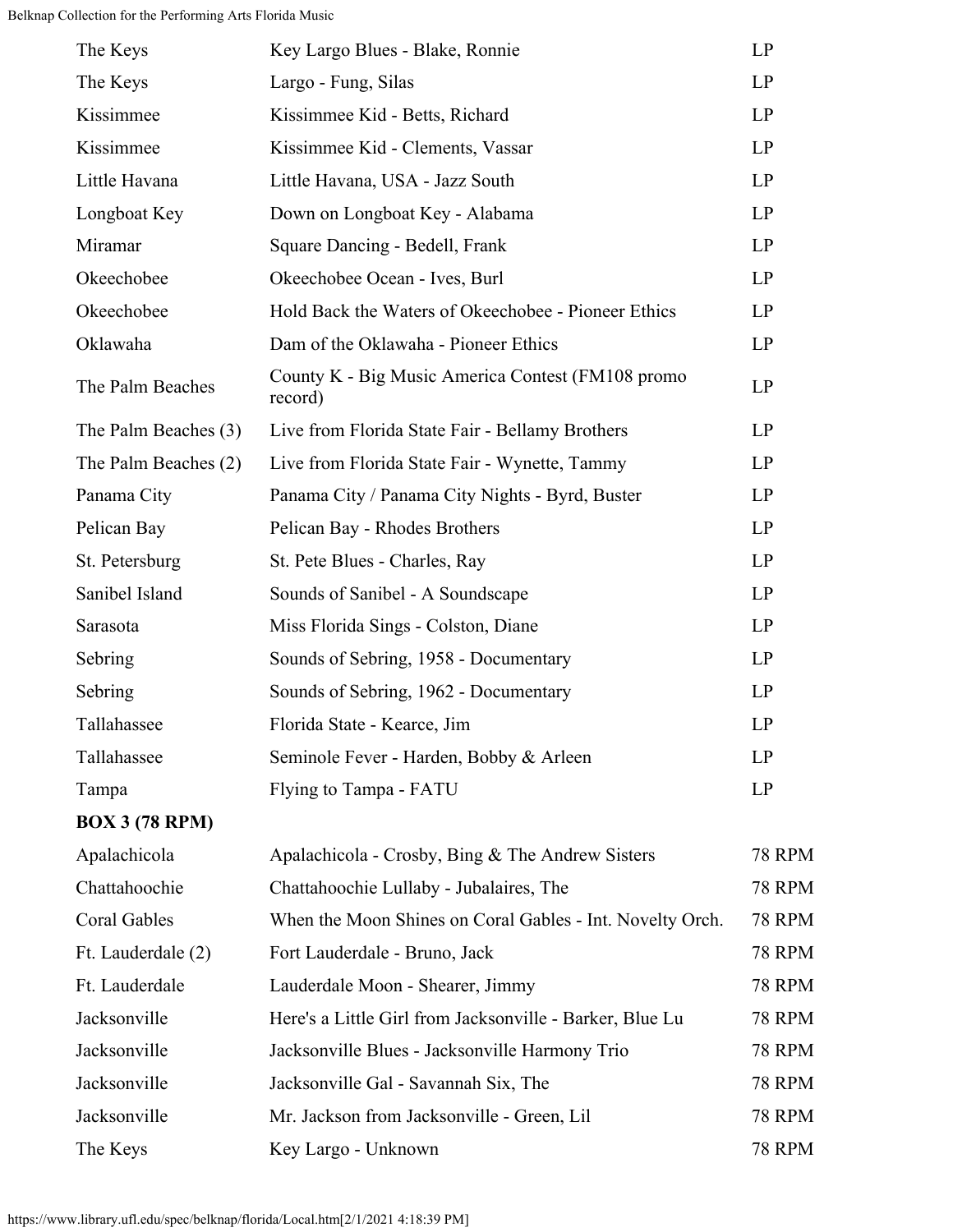```
Belknap Collection for the Performing Arts Florida Music
```

| Pensacola     | Pensacola Blues - Wilson, Edith                       | <b>78 RPM</b>                                       |
|---------------|-------------------------------------------------------|-----------------------------------------------------|
| Pensacola     | Pensacola Waltz - Ferera, Frank                       | <b>78 RPM</b>                                       |
| St. Augustine | In the Mission of St. Augustine - Orioles, The        | <b>78 RPM</b>                                       |
| Sarasota      | Having Fun in Sarasota - Swain, Hack                  | <b>78 RPM</b>                                       |
| Tallahassee   | Tallahassee - Crosby, Bing / Andrew Sisters           | <b>78 RPM</b>                                       |
| Tallahassee   | Tallahassee - Dorey, Ray                              | <b>78 RPM</b>                                       |
| Tallahassee   | Tallahassee - Mercer, Johnny                          | <b>78 RPM</b>                                       |
| Tallahassee   | Tallahassee - Monroe, Vaughn                          | <b>78 RPM</b>                                       |
| Tallahassee   | Tallahassee - Shore, Dinah                            | <b>78 RPM</b>                                       |
| Tamiami Trail | Tamiami Trail - Austin, Gene                          | <b>78 RPM</b>                                       |
| Tamiami Trail | Tamiami Trail - Kaufman, Whitey                       | <b>78 RPM</b>                                       |
| Tamiami Trail | Tamiami Trail - Newman, Roy                           | <b>78 RPM</b>                                       |
| Tampa         | En Tampa - Guerra, Marcelino                          | <b>78 RPM</b>                                       |
| Tampa         | Way Down on Tampa Bay - Peerless Quartet              | <b>78 RPM</b>                                       |
| Lakeland      | Ware Speech to Bartow Civic Clubs (1950) - Wonn Radio | (Oversize)<br>78 RMP)<br>Parts 1-2; 3-4;<br>$5 - 6$ |

#### **BOX 4 (45 & 33 1/3 RPM CASSETTES/CDs)**

| Chattahoochie                | Chattahoochie - 38 Special                                       | Cassette   |
|------------------------------|------------------------------------------------------------------|------------|
| Key West                     | Not Even Key West - Cooder, Ry                                   | Cassette   |
| Port St. Lucie               | 25th Anniversary - Blecha, Judy                                  | Cassette   |
| Sanibel Island               | Sanibel Sunset - Morgan, Danny                                   | Cassette   |
| Tallahassee                  | Call of Tallahassee - Gauss, Doug                                | Cassette   |
| Apalachicola                 | Apalachicola, Florida - Waddill, Hugh                            | 33 1/3 RPM |
| <b>Atlantic Coastal Line</b> | The Atlantic Coastal Line - Pride, Charley                       | 45 RPM     |
| Cape Canaveral /<br>Kennedy  | Canaveral Rock - Blasts, The                                     | 45 RPM     |
| Cape Canaveral /<br>Kennedy  | Cape Canaveral - Sootz, Manny                                    | 45 RPM     |
| Cape Canaveral /<br>Kennedy  | Cape Canaveral Missile Range (promo. Record.) - Manx -<br>Atomic | 33 1/3 RPM |
| Cape Canaveral /<br>Kennedy  | Cape Kennedy, Florida - Impacs, The                              | 45 RPM     |
| Cape Canaveral /<br>Kennedy  | Night Launch - Atomic Shelter                                    | 45 RPM     |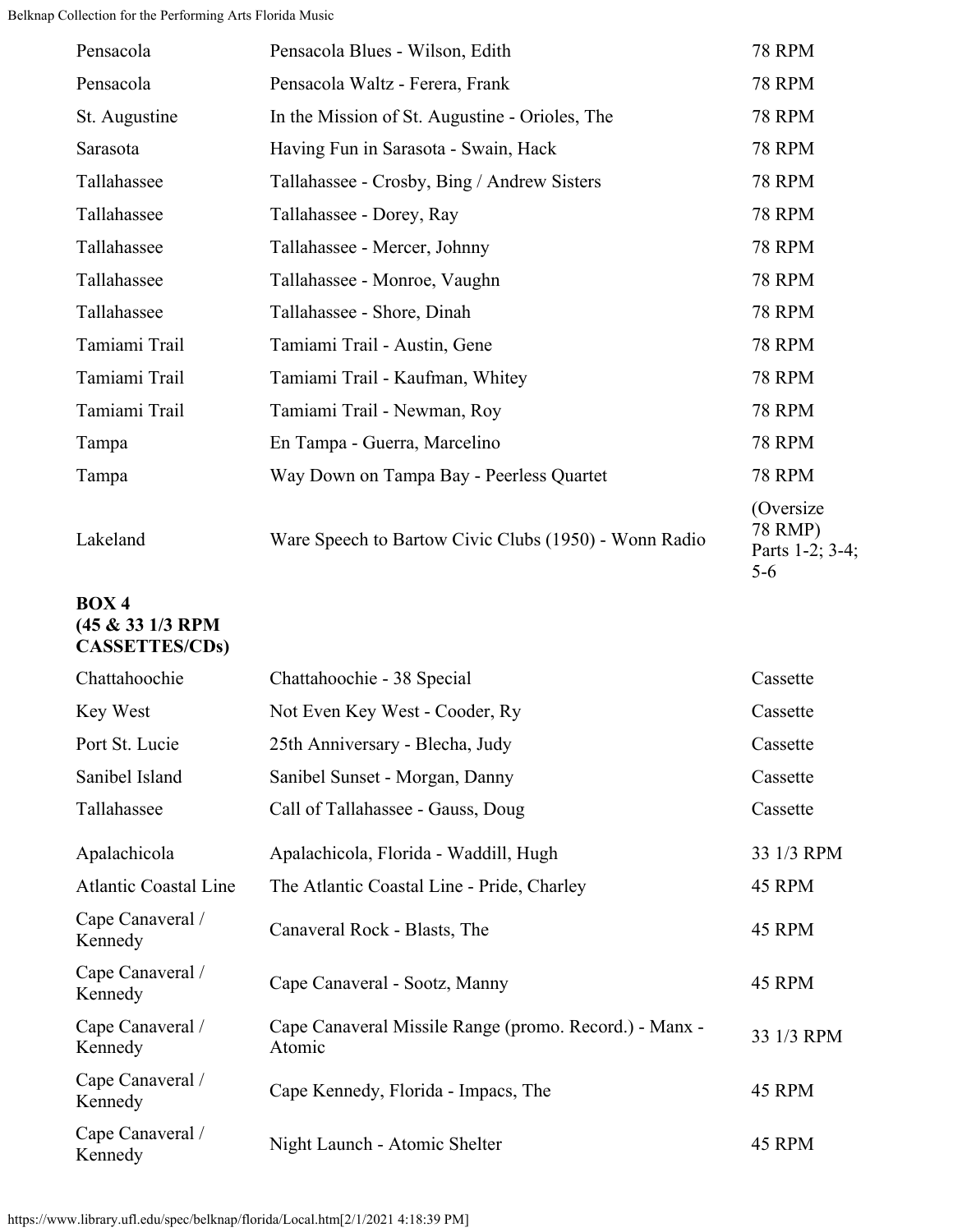Belknap Collection for the Performing Arts Florida Music

| Chattahoochie River | On the Beautiful Chattahoochie River - Boyd, Will                        | 45 RPM     |
|---------------------|--------------------------------------------------------------------------|------------|
| Cape Coral          | Cape Coral (Gulf American Land Corp.) - Stern, Bill                      | 33 1/3 RPM |
| Cape Coral          | Old Cape Coral - Marshall, Sonny                                         | 45 RPM     |
| Coral Gables        | Coral Gables Senior High School - Gables Chorus (1957)                   | 45 RPM     |
| Coral Gables        | Coral Gables Senior High School - Gables Chorus (1958)                   | 45 RPM     |
| Dade County         | We Care - Students of Dade County, Florida Public Schools                | 45 RPM     |
| Daytona             | It's A Long Way to Daytona - Tillis, Mel                                 | 45 RPM     |
| Daytona             | Mona From Daytona - Tillman, Floyd                                       | 45 RPM     |
| Everglades          | Everglades - Allen, Jr., Rex                                             | 45 RPM     |
| Everglades          | Everglades - Eddy, Jim                                                   | 45 RPM     |
| Everglades          | Everglades - Kingston Trio, The                                          | 45 RPM     |
| Everglades          | The Everglades - Browne, Todd                                            | 45 RPM     |
| Ft. Lauderdale      | Bahia Mar - Bahia Mariners                                               | 45 RPM     |
| Ft. Lauderdale      | Broward Nat'l Bank - Promo Spot                                          | 33 1/3 RPM |
| Ft. Lauderdale      | First Federal on Parade - Ft. Lauderdale High School Band<br>$(1961-62)$ | 45 RPM     |
| Ft. Lauderdale      | Ft. Lauderdale Nat'l Bank - Promo Spot                                   | 33 1/3 RPM |
| Ft. Lauderdale      | Ft. Lauderdale USA - Friel, Bill                                         | 45 RPM     |
| Ft. Lauderdale      | Ft. Lauderdale - Lauderdale Special                                      | 45 RPM     |
| Ft. Lauderdale      | I'm in Love with Ft. Lauderdale - mcIntyre, Chet                         | 45 RPM     |
| Ft. Lauderdale      | Lauderdale - Interludes                                                  | 45 RPM     |
| Ft. Lauderdale      | Lauderdale - Princetons, The                                             | 45 RPM     |
| Ft. Lauderdale      | Lauderdale Jail - The Vikings Three                                      | 45 RPM     |
| Ft. Lauderdale      | Pier 66 - Cass Paley Trio                                                | 45 RPM     |
| Hollywood           | Hollywood F-L-A - Markham, Tony                                          | 45 RPM     |
| Interstate 95       | Interstate 95 - Elliot, David                                            | 45 RPM     |
| Jacksonville        | On Jacksonville Beach - Crews, Doree                                     | 45 RPM     |
| Key Biscayne        | Biscayne - Torres, Nestor                                                | CD         |
| Key Biscayne        | Biscayne Bay - Farley, Denis                                             | 45 RPM     |
| Key Biscayne        | Biscayne Beat - Bobi & Bob                                               | 45 RPM     |
| Key Biscayne        | My Biscayne Dream - Tone, John                                           | 45 RPM     |
| The Keys            | Key Largo - Higgins, Bertie                                              | 45 RPM     |
| The Keys            | Key West - Estelle, R.                                                   | 45 RPM     |
| The Keys            | Key West - Village People                                                | 45 RPM     |
| The Keys            | The Largo 8 - Orlando Express                                            | 45 RPM     |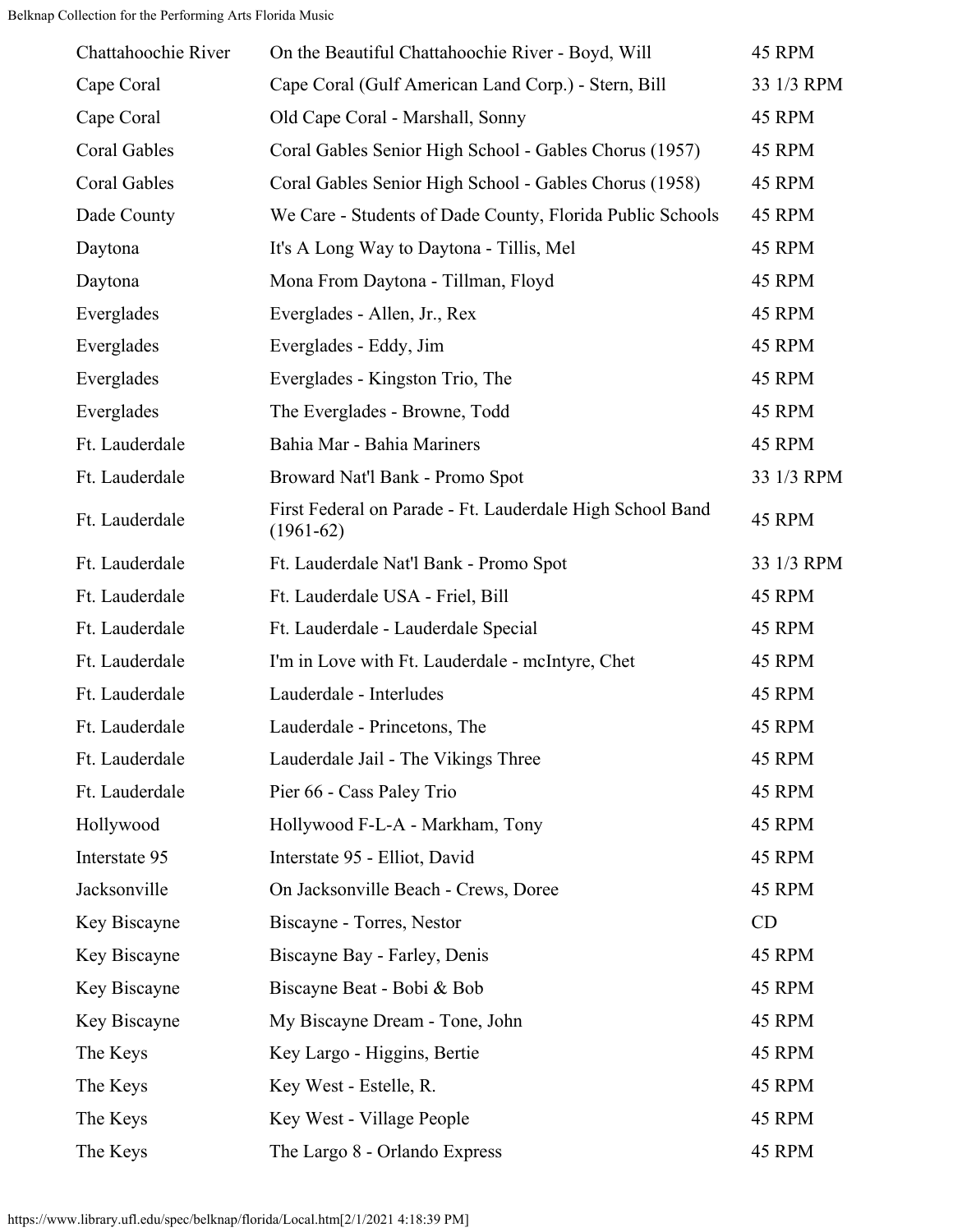| The Keys            | Little Conch Train - Houston & Dorsey                   | 45 RPM |
|---------------------|---------------------------------------------------------|--------|
| Lutz                | Beautiful Downtown Lutz - Ritter, John Lutz             | 45 RPM |
| Okeechobee          | Okeechobee Hurricane / Okeechobee Star - Robert Johnson | CD     |
| Orlando             | Fall Festival of Faith - Walkup, Sam                    | 45 RPM |
| Pensacola           | Pensacola - King, Curly                                 | 45 RPM |
| Pompano Beach       | Whichever Comes First - Pompano Lincoln-Mercury Promo   | 45 RPM |
| Pompano Beach       | On the Beach Down in Pompano - Diplomats, The           | 45 RPM |
| St. Augustine       | In the Mission of St. Augustine - Sammy Kaye            | 45 RPM |
| Savannah River      | Where the Savannah River Flows - Thomas, Mike           | 45 RPM |
| Tallahassee         | Seminole Fever - Tallahassee Band                       | 45 RPM |
| Tallahassee         | Tallahassee - Airlane Trio, The                         | 45 RPM |
| Tallahassee         | Tallahassee - Payne, Jimmy                              | 45 RPM |
| Tallahassee         | Tallahassee Lassie - Cannon, Freddy                     | 45 RPM |
| Tampa               | All the Way to Tampa Bay - Bruise Brothers, The         | 45 RPM |
| Tampa               | Old Tampa Bay - Patricia                                | 45 RPM |
| Tampa               | You're Never Goin' to Tampa - Stevens, Ray              | 45 RPM |
| Tamiami             | Tamiami - Haley, Bill                                   | 45 RPM |
| <b>Turkey Point</b> | The Ballad of Turkey Point - Mahen, Stephen             | 45 RPM |
|                     |                                                         |        |

For more information on the Belknap Collection for the Performing Arts contact: Jim Liversidge University of Florida George A. Smathers Libraries Department of Special and Area Studies Collections PO Box 117007 Gainesville, FL 32611-7007 (352) 273-2759 email: [jimlive@uflib.ufl.edu](mailto:jimlive@uflib.ufl.edu)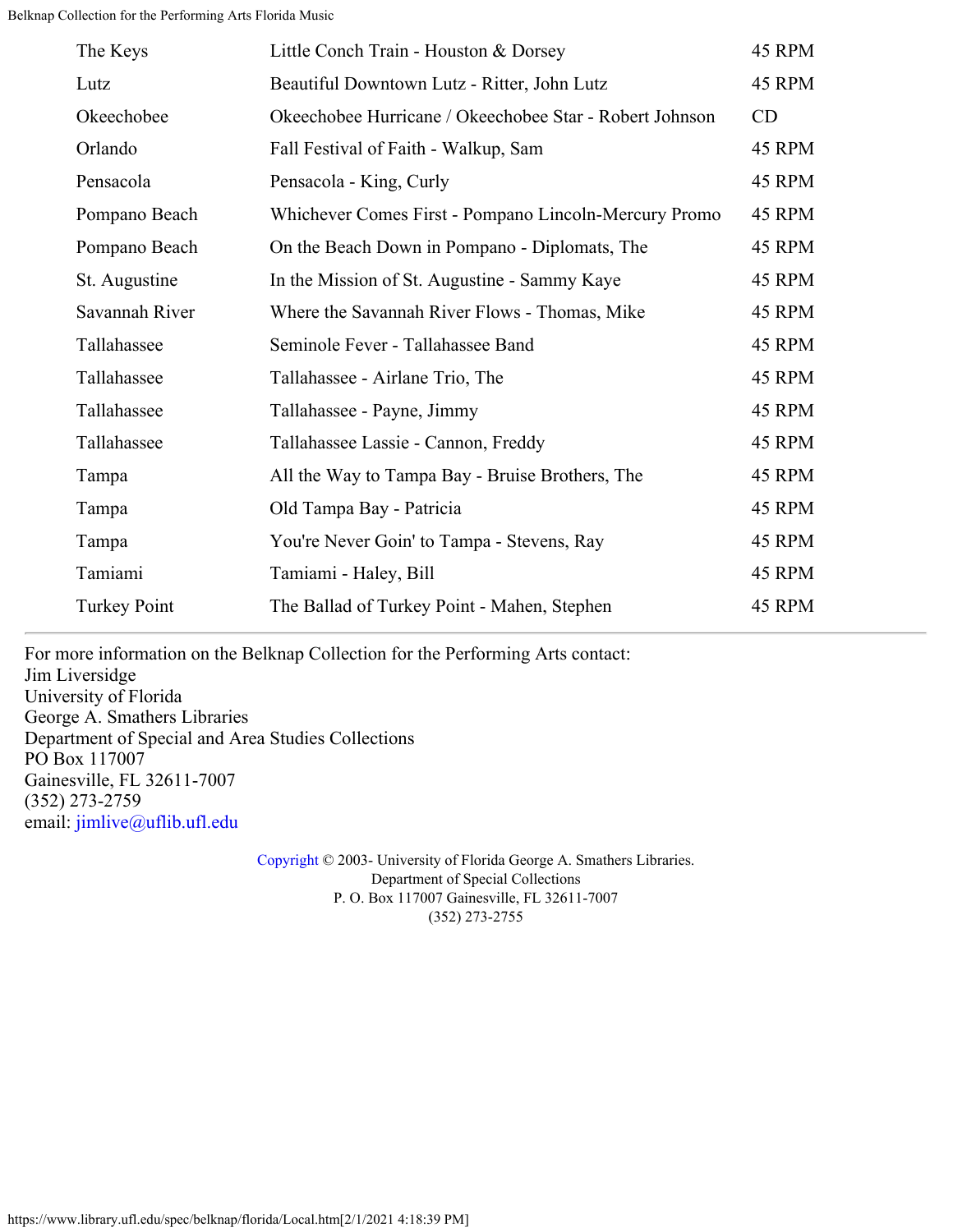<span id="page-9-0"></span>

## [FLORIDA MUSIC COLLECTION](#page-0-0)

#### **MIAMI**

| <b>ARTIST</b>                    | <b>LOCATION</b>               | <b>FORMAT</b> |
|----------------------------------|-------------------------------|---------------|
| BOX # 1 (78 RPM)                 |                               |               |
| <b>Bar Harbor Society</b>        | While Miami Dreams            | <b>78 RPM</b> |
| Bayes, Nora                      | In Miami                      | <b>78 RPM</b> |
| Brown, Eddy                      | On Miami Shore                | <b>78 RPM</b> |
| Boswell, Connie                  | Moon Over Miami               | <b>78 RPM</b> |
| Carroll & Gorman                 | First Time in Miami           | <b>78 RPM</b> |
| Cavallaro, Carmen                | Miami Beach Rumba             | <b>78 RPM</b> |
| Cugat, Xavier                    | Miami Beach Rumba             | <b>78 RPM</b> |
| Denza Dance Band                 | Miami                         | <b>78 RPM</b> |
| Duchin, Eddy                     | Moon Over Miami               | <b>78 RPM</b> |
| Fields, Irving                   | Miami Beach Rumba             | <b>78 RPM</b> |
| Florida Tour, The                | Miami                         | <b>78 RPM</b> |
| Hilo Hawaiian Orchestra          | Along Miami Shore             | <b>78 RPM</b> |
| Imperial Marimba Band            | While Miami Dreams            | <b>78 RPM</b> |
| Kreisler, Fritz                  | On Miami Shore                | <b>78 RPM</b> |
| Lombardo, Guy                    | Along Miami Shore             | <b>78 RPM</b> |
| Martin, Tony                     | On Miami Shore                | <b>78 RPM</b> |
| Miami Beach Orchestra            | I'll See You In My Dreams     | <b>78 RPM</b> |
| Miami Royal Palm Orchestra       | There Must Be a Silver Lining | <b>78 RPM</b> |
| Monroe, Vaughn                   | Moon Over Miami               | <b>78 RPM</b> |
| Olsen, George                    | Miami                         | <b>78 RPM</b> |
| Paul, Eddie                      | Moon Over Miami               | <b>78 RPM</b> |
| Sanford's Famous Dance Orchestra | On Miami Shore                | <b>78 RPM</b> |
| Smith, Joseph C.                 | On Miami Shore                | <b>78 RPM</b> |
| Smith, Joseph C.                 | While Miami Dreams            | <b>78 RPM</b> |
| Velvetone Dance Orchestra        | While Miami Dreams            | <b>78 RPM</b> |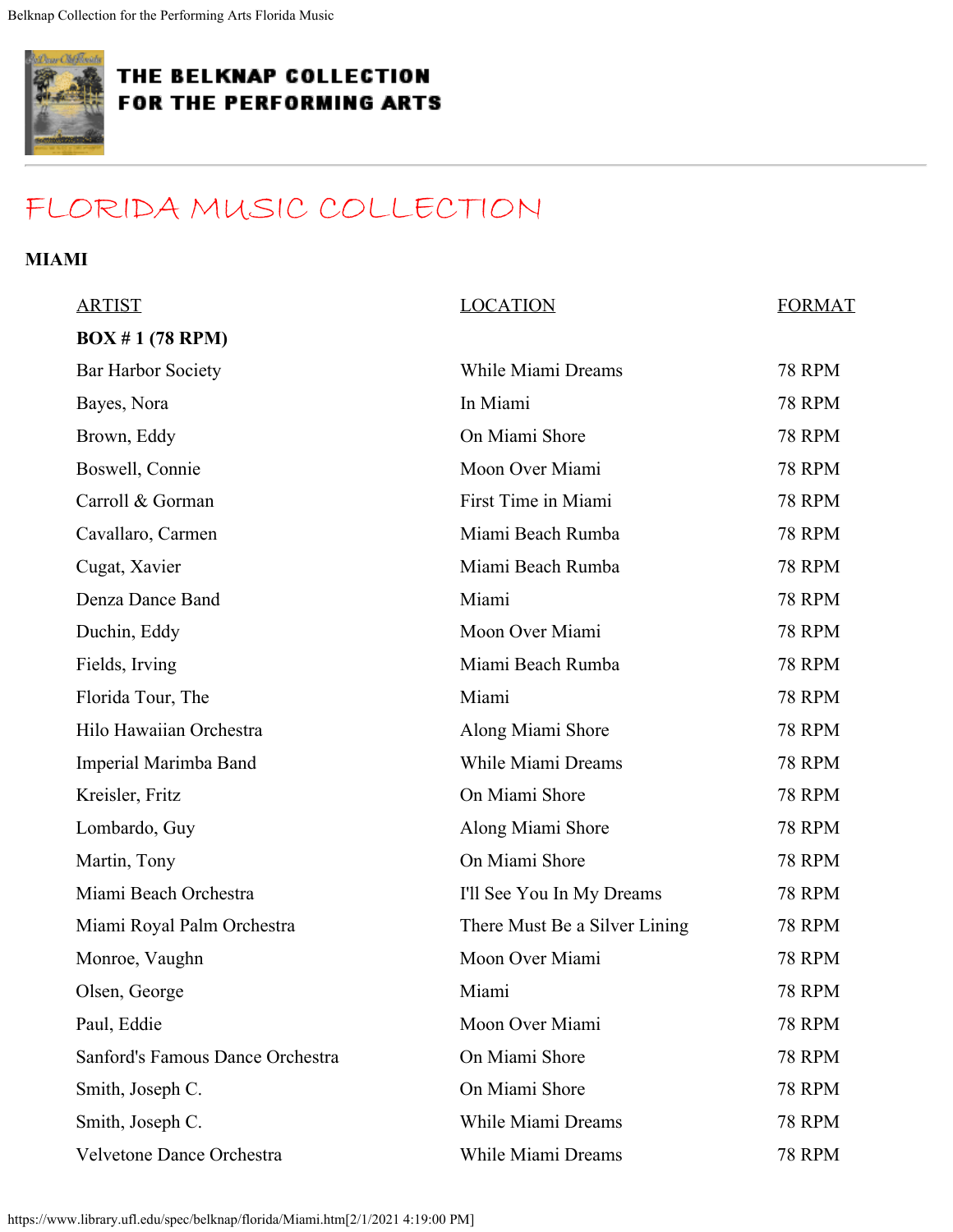| Vocalions, The                           |                    | I Found a Peach on Miami Beach | <b>78 RPM</b> |
|------------------------------------------|--------------------|--------------------------------|---------------|
| Prince's Dance Orchestra (oversize)      |                    |                                |               |
| $BOX \# 2$ (33 1/3 RPM - LPs)            |                    |                                |               |
| Bartley, Charlene                        |                    | Moon Over Miami                | LPs           |
| Bryant, Anita                            |                    | Moon Over Miami                | LPs           |
| Dee, Lenny                               |                    | Moon Over Miami                | LPs           |
| Faith, Percy                             |                    | Moon Over Miami                | LPs           |
| Flanagan, Ralph                          |                    | Moon Over Miami                | LPs           |
| Grusin, Dave (The Champ / sound track)   |                    | Salon Du Miami                 | LPs           |
| Hammer, Jan                              |                    | Miami Vice Theme               | LPs           |
| Hammer, Jan & Various Artists            |                    | Miami Vice / sound track       | LPs           |
| Hammer, Jan & Various Artists            |                    | Miami Vice II / sound track    | LPs           |
| Hazard, Robert                           |                    | Miami Beach                    | LPs           |
| Joel, Billy                              |                    | Miami                          | LPs           |
| Kostelanetz, Andre                       |                    | Moon Over Miami                | LPs           |
| Light, Enoch                             |                    | Moon Over Miami Cha Cha        | LPs           |
| Melis, Jose                              |                    | Moon Over Miami                | LPs           |
| Miami Boyz                               |                    | Getting Off Miami              | LPs           |
| Newman, Randy                            |                    | Miami                          | LPs           |
| Outland                                  |                    | Miami Vice                     | LPs           |
| Puente, Tito                             |                    | Miami Beach Rumba              | LPs           |
| Ros, Edmundo                             |                    | Moon Over Miami                | LPs           |
| St. Paradise                             |                    | Miami Slide                    | <b>LPs</b>    |
| Sherman, Allan                           |                    | The Streets of Miami           | LPs           |
| Singing Hurricanes, The                  |                    | Moon Over Miami                | LPs           |
| Smeck, Roy                               |                    | Moon Over Miami                | LPs           |
| Smith, Paul                              |                    | Moon Over Miami                | LPs           |
| Starling, Robert                         |                    | Miami                          | LPs           |
| Stills, Young Band                       |                    | Fontainebleau                  | LPs           |
| Two Man Sound                            |                    | Oye Miami                      | LPs           |
| BOX # 3 (33 1/3 EPs, 45 RPM & Cassettes) |                    |                                |               |
| <b>ARTIST</b>                            | <b>LOCATION</b>    |                                |               |
| Ambassadors, The                         | On Miami Shore     |                                |               |
| Amigos Pan Americanos, Los               | Miami Beach Rhumba |                                |               |
| Bennett, Lorna<br>Letter From Miami      |                    |                                |               |

https://www.library.ufl.edu/spec/belknap/florida/Miami.htm[2/1/2021 4:19:00 PM]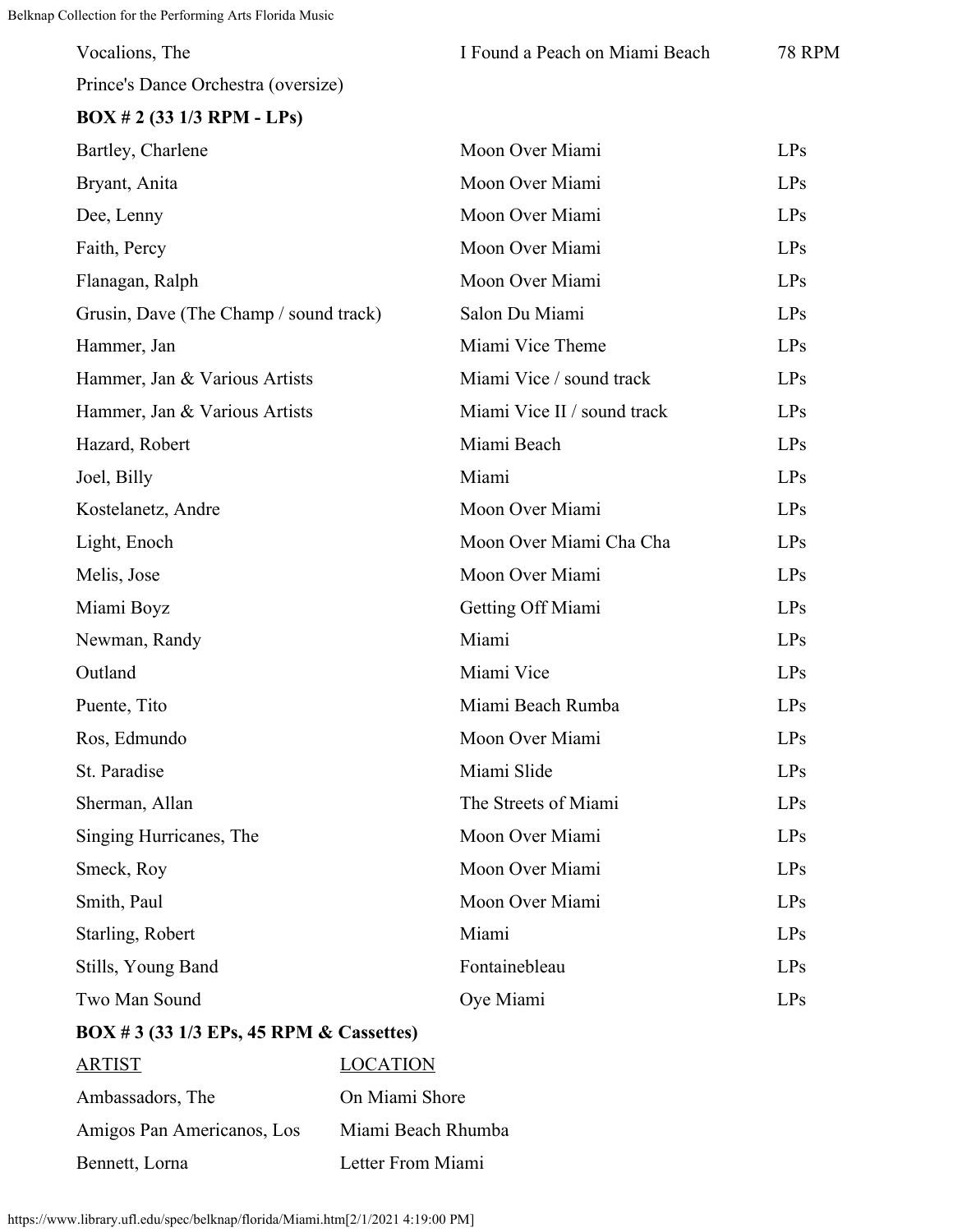| <b>Black Jack</b>      | The Miami Sound                                |
|------------------------|------------------------------------------------|
| <b>Blues Brothers</b>  | Going Back to Miami                            |
| Buie, Buddy            | Miami Bound                                    |
| Church, Eugene         | Miami                                          |
| Cole, Lee              | Ballad of the Miami Dolphins                   |
| Conservatives, The     | Miami                                          |
| DeLugg, Milton         | Moon Over Miami                                |
| Dolphin Dolls          | We Love You Dolphins                           |
| Fields, Irving         | Miami Beach Rhumba                             |
| Floyd, Lefty           | The Battle at Miami                            |
| Fox, Kent              | New York Callin' Miami                         |
| Frey, Glenn            | You Belong to the City (Miami Vice)            |
| General Elektrik       | Miami, F-L-A                                   |
| Gilberto, Astrud       | Miami Cocktail Lounge                          |
| Gomez Orchestra        | Miami Beach Rhumba                             |
| Hammer, Jan            | Miami Vice Theme                               |
| Higgins, Bertie        | Miami Moon                                     |
| Instant Replays, The   | Dolphin Wave                                   |
| Jeffreys, Garland      | Miami Beach                                    |
| Johnson, Betty         | Winter in Miami                                |
| LaBelle, Patti         | The Last Unbroken Heart (from "Miami Vice II") |
| Little Beaver          | Miami Girl                                     |
| McMillan, Eddie        | On Miami Shore                                 |
| Miller, Glenn          | Moon Over Miami                                |
| Ochshonn, Kurt         | Miami                                          |
| Ofman, Lee             | Miami Dolphins #1                              |
| Osbornne, Dick & Diane | Miami After Dark                               |
| Richardson, Ty         | If You're Even in Miami                        |
| Ritter, Tex            | A Funny Thing Happened on the Way to Miami     |
| Rivera, Richie         | Dolphins, Right On                             |
| Rollins, Priscilla     | Letter From Miami                              |
| Seger, Bob             | Miami                                          |
| Short Cuts, The        | Mi-Am-I Lonely for Miami                       |
| Taylor, Dave           | Going Back to Miami                            |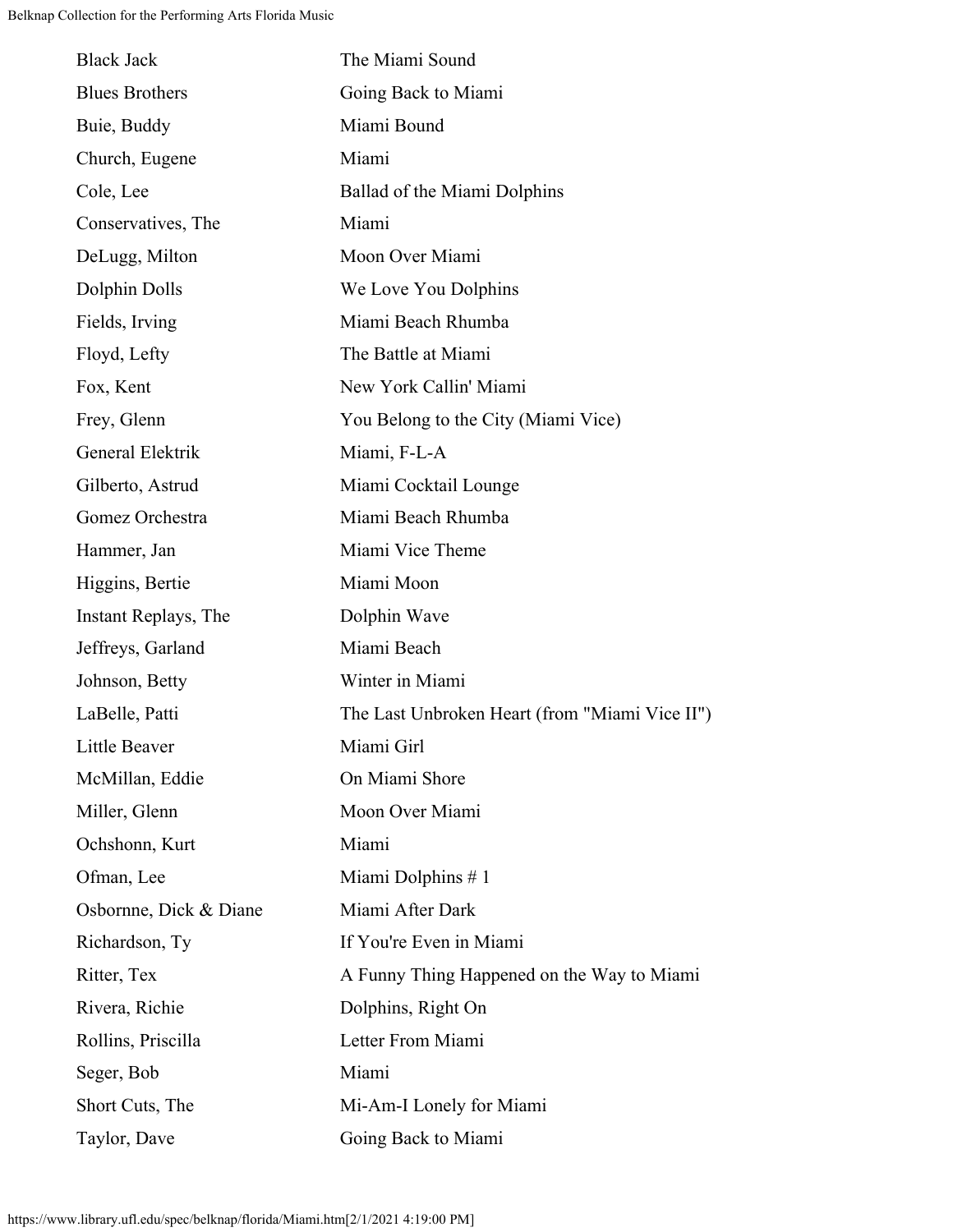| <b>Unchained Mynds</b>                      | Going Back to Miami                                          |
|---------------------------------------------|--------------------------------------------------------------|
| W-Fun                                       | Song of Miami                                                |
| Walters, Susan                              | Think I'll Take a Trip to Miami                              |
| Wonder, Dee                                 | Miami                                                        |
| Miami Bass Waves                            | Misc.                                                        |
| Francisco Montaro Ensemble                  | Miami Beach Rhumba                                           |
| Songs from Miami Vice                       | Theme                                                        |
| Balli and the Fat Daddy                     | Miami Bass                                                   |
| Miami Boyz                                  | Get Off Miami Style                                          |
| Gloria Estefan                              | Misc.                                                        |
| <b>BOX #4 (MIAMI / MIAMI MISCELLANEOUS)</b> |                                                              |
| <b>ARTIST</b>                               | <b>MIAMI RELATED RECORDINGS</b>                              |
| Two Live Crew, The                          | As Nasty as They Wanna Be                                    |
| Bari, Sam                                   | Entertaining Nightly in the Marc Anthony Lounge of the Dunes |
|                                             | Resort Motel, Miami Beach, Florida                           |
| Alvord, Jack K.                             | Audio Lecture: Universal Jet Engine Training Schools         |
| Miami Sound Machine                         | Conga                                                        |
| <b>ARTIST</b>                               | <b>MIAMI DOLPHINS</b>                                        |
| Griese, Bob                                 | How to Quarter Back                                          |
| The Dolphins Sing                           | Holiday Halftime                                             |
| Weaver, Rick                                | The Dynamic Young Dolphins                                   |
| Warfield, Paul                              | How to Catch a Pass                                          |
| Hansel Y Raul                               | Rumbo Al Super Bowl                                          |
| Weaver, Rick                                | World Champion 1972 Miami Dolphins                           |
| <b>ARTIST</b>                               | <b>MIAMI RELATED SONGS</b>                                   |
| Anquette                                    | Janet Reno                                                   |
| Grandmaster Melle Mel                       | Miami Vice                                                   |
| Khan, Chaka                                 | Own The Night (Miami Vice)                                   |
| Mercadal, Juan                              | At Viscaya                                                   |
| Miami                                       | Miami                                                        |
| Miami Sound Machine                         | Conga                                                        |
| Miami Street                                | Chilla Frauste                                               |
| Miami Street                                | Dimples Tee                                                  |
| Northeast Sings, The                        | <b>ILGWU Convention (Miami 1965)</b>                         |
| Two Live Crew, The                          | Me so Horny                                                  |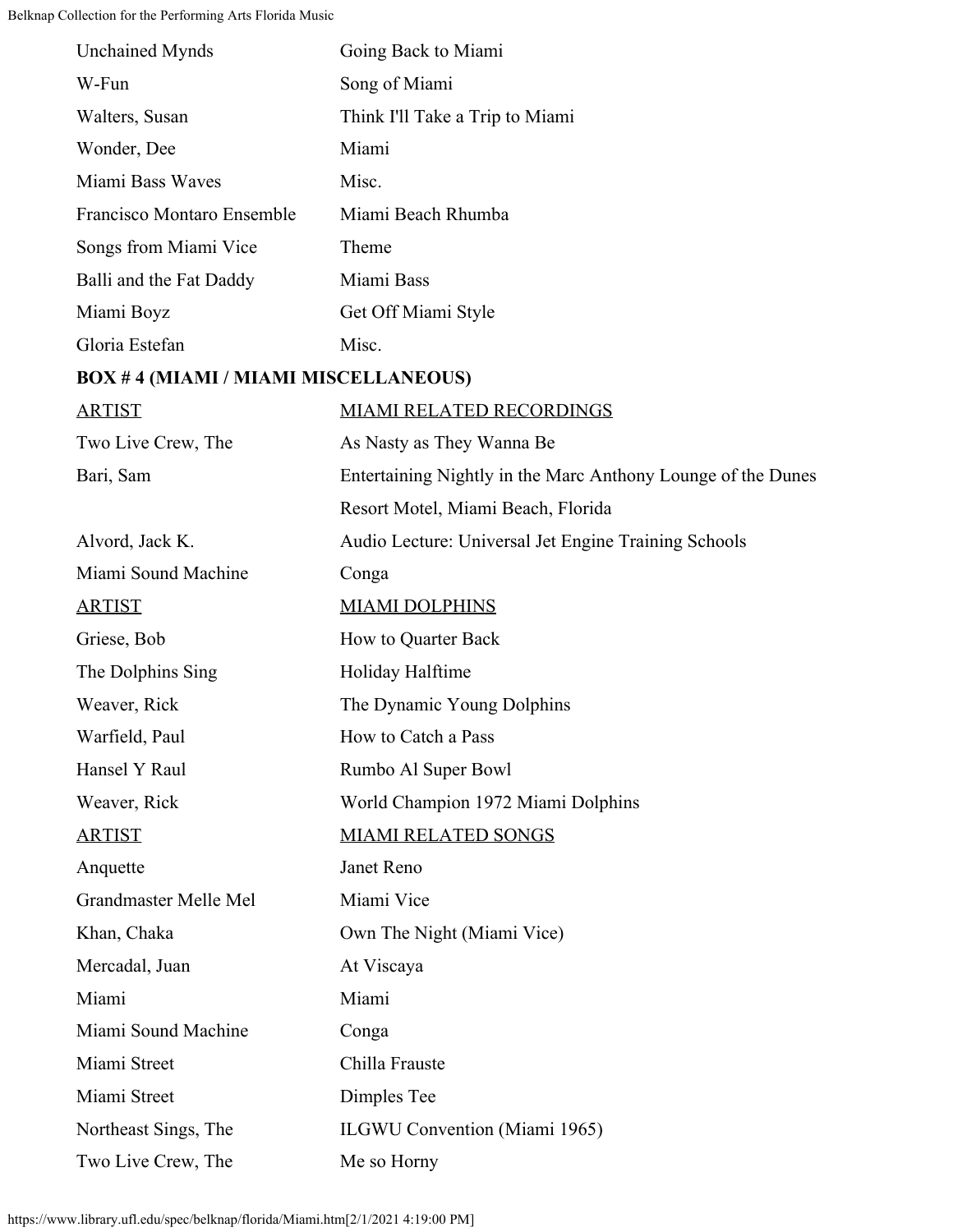| Two Live Crew, The           | We Want Some P                      |
|------------------------------|-------------------------------------|
| Two Live Crew, The           | We Want Some Pussy                  |
| <u>ARTIST</u>                | PROMOTIONAL ALBUMS                  |
| Columbia Records             | <b>Beach Party</b>                  |
| Fox, Sonny                   | Best of Sonny in the Morning        |
| Miami Herald                 | Sounds of Freedom                   |
| Miami Rockabilly             | Vol.1                               |
| Miami Rockabilly             | Vol. 2                              |
| Miami Rockabilly             | Vol. 3                              |
| <b>WFUN</b>                  | 21 Solid Gold Rocks                 |
| <b>WINZ 94</b>               | The Sound of Solid Gold (2 records) |
| <b>WINZ Entertainment 94</b> | Symphony for Glenn                  |
| WLYF                         | Life Styles                         |

For more information on the Belknap Collection for the Performing Arts contact: Jim Liversidge University of Florida George A. Smathers Libraries Department of Special and Area Studies Collections PO Box 117007 Gainesville, FL 32611-7007 (352) 273-2759 email: [jimlive@uflib.ufl.edu](mailto:jimlive@uflib.ufl.edu)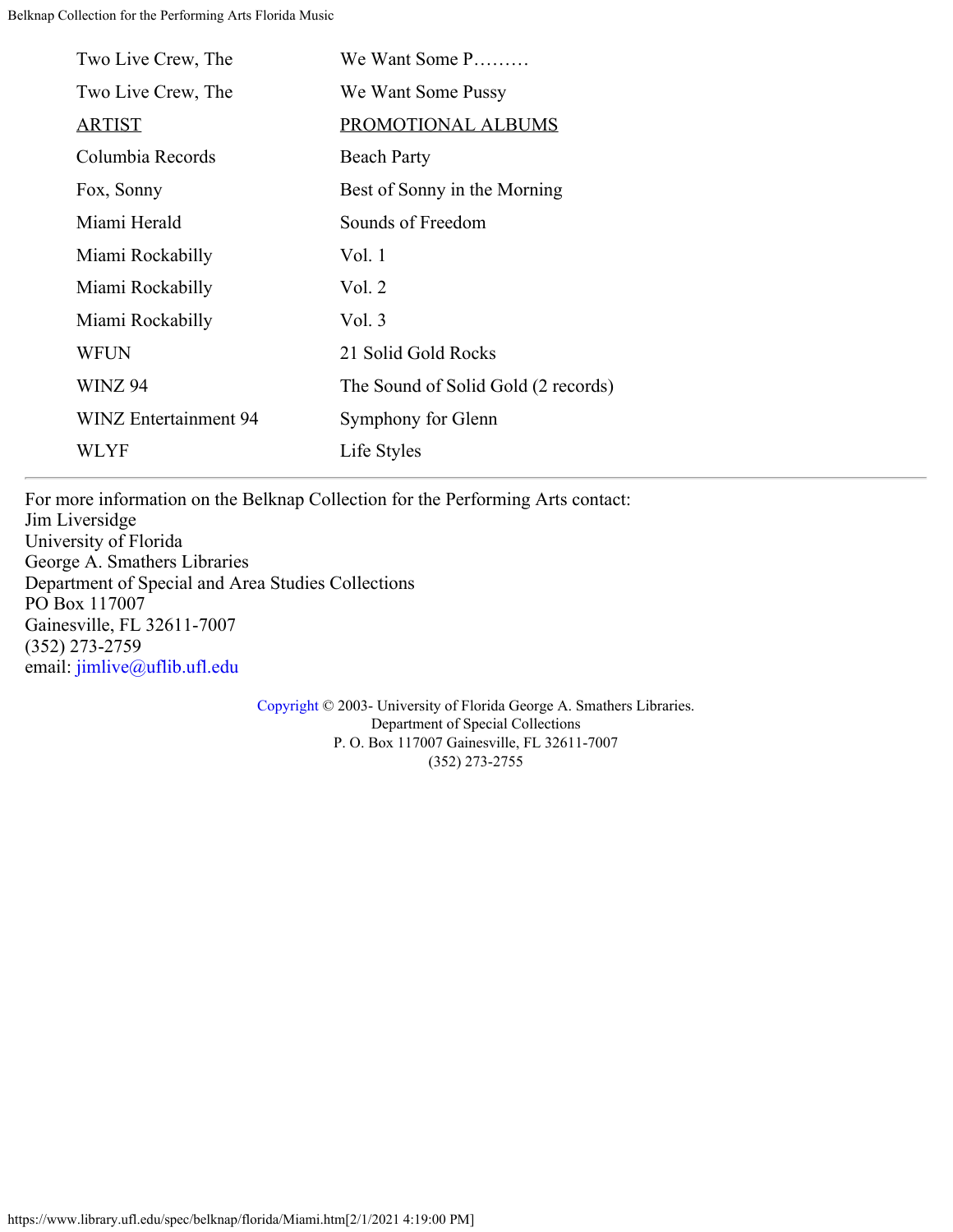<span id="page-14-0"></span>

## [FLORIDA MUSIC COLLECTION](#page-0-0)

### **NIGHTCLUB AND LOUNGE ENTERTAINERS**

| <b>ARTIST</b>   | <b>ALBUM TITLE</b>                                  | <b>FORMAT</b>          |
|-----------------|-----------------------------------------------------|------------------------|
| <b>BOX1</b>     |                                                     |                        |
| Abbott, Patsy   | Have I Had You Before                               | LP                     |
| Abbott, Patsy   | Suck Up                                             | LP                     |
| Aladdin, Johnny | Plays for Your Listening & Dancing Pleasure         | LP                     |
| Albert, Abbey   | Dancing by Moonlight                                | LP                     |
| Arnie and Chise | Rotsa Ruck                                          | LP                     |
| Barner, Bill    | Laughs It Up                                        | LP                     |
| Barner, Bill    | Trucks in at Anderson House                         | LP                     |
| Barner, Bill    | The Wonderful Wacky World of                        | LP                     |
| Barth, Belle    | If I Embarrass You - Tell Your Friends              | LP                     |
| Bartha, Andy    | Recorded Live at Jack Wood's                        | LP                     |
| Bartha, Andy    | Recorded Live at the Moonmaker                      | LP                     |
| Bleu, Monte     | Something Old, Something New, Something<br>Borrowed | LP                     |
| Bodner, F. Q.   | An Evening at the Bodner Ballroom                   | LP                     |
| Butler, Coffee  | Let 'Em Talk                                        | LP                     |
| Calhoune, Roy   | The Ticklish Side                                   | LP                     |
| Caron, Lee      | Lee Caron's Carnival Club                           | LP                     |
| Carty, Bill     | <b>Blasts Off</b>                                   | LP                     |
| Carty, Bill     | <b>Carty Party</b>                                  | LP                     |
| Casuals, The    | Live at Town Tavern                                 | LP                     |
| Catan, Dick     | The Swinging Sicilian                               | LP                     |
| Champion, Ben   | Recorded Live at the Cottontail Lounge              | LP                     |
| Chance, Tony    | Live                                                | LP                     |
| Ghick, Ralph    | A Night at Crystal Lake                             | LP                     |
| Cole, Karl      | Medley                                              | $\mathbf{L}\mathbf{P}$ |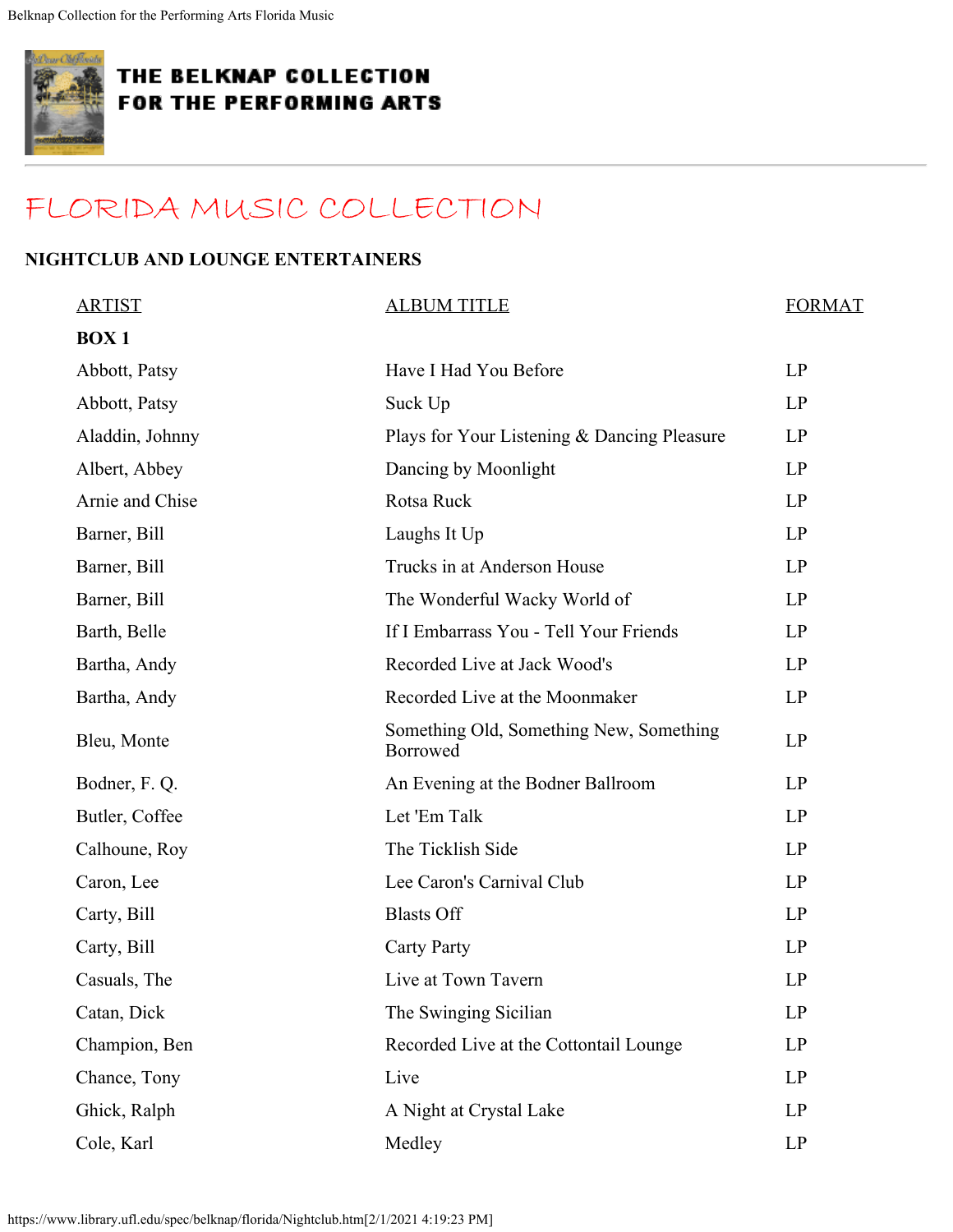| Danny & The Tunesmen                     | And Their Fans                         | LP |
|------------------------------------------|----------------------------------------|----|
| Danny & The Tunesmen                     | Our Kind of Town                       | LP |
| Executives, The                          | <b>Center Court Lounge</b>             | LP |
| <b>BOX2</b>                              |                                        |    |
| Fajardo                                  | Llego A Miami                          | LP |
| Fant, Marla                              | At Last                                | LP |
| Feher, Lou                               | The Thirsty Three                      | LP |
| Feher, Lou                               | <b>Lighthouse Point</b>                | LP |
| Feyer, George                            | Jupiter Beach Hilton                   | LP |
| Fons, The                                | S Talk E                               | LP |
| Frady, Sam                               | Sam Frady                              | LP |
| Fraser, Jim                              | At The Hilton Inn                      | LP |
| Garrido, Amparo                          | Ole! Amparo Garrido                    | LP |
| Gatortown, Goodtime Harmony Four,<br>The | Self Titled                            | LP |
| Gaylord & Holiday                        | Songs in the Key of Laugh              | LP |
| Godinez Jr., Manuel                      | Holiday in "Les Violins"               | LP |
| Gold, Dick                               | Does His Many Things                   | LP |
| Goldie, Don                              | Talk of the Town                       | LP |
| Gonzmart, Cesar                          | Dining at the Columbia                 | LP |
| Grants, Marshall                         | Palm Beach Sound, Vol. II              | LP |
| Grant, Marshall                          | Ta-boo' Club                           | LP |
| Hayes, Don                               | A Fun Evening                          | LP |
| Howard, G. David                         | Hi Booger! - Vol. I                    | LP |
| Interludes, The                          | An Interlude                           | LP |
| Internationals, The                      | The Viking Presents                    | LP |
| Jackson, Chubby                          | Live from Erny's                       | LP |
| $Jo-E1$                                  | Songs of Love                          | LP |
| King, Freddie                            | A Girl Like You                        | LP |
| King, Jimmy                              | <b>Straw Hat Presents</b>              | LP |
| Lee, Billy                               | A Daisy Chain Ain't a Piece of Jewelry | LP |
| Loiselle, Bob                            | The Magic Spell                        | LP |
| BOX 3                                    |                                        |    |
| Marsh & Adams                            | These Jokers are Wild                  | LP |
| Merrick, Dick                            | An Evening at the Beau Rivage          | LP |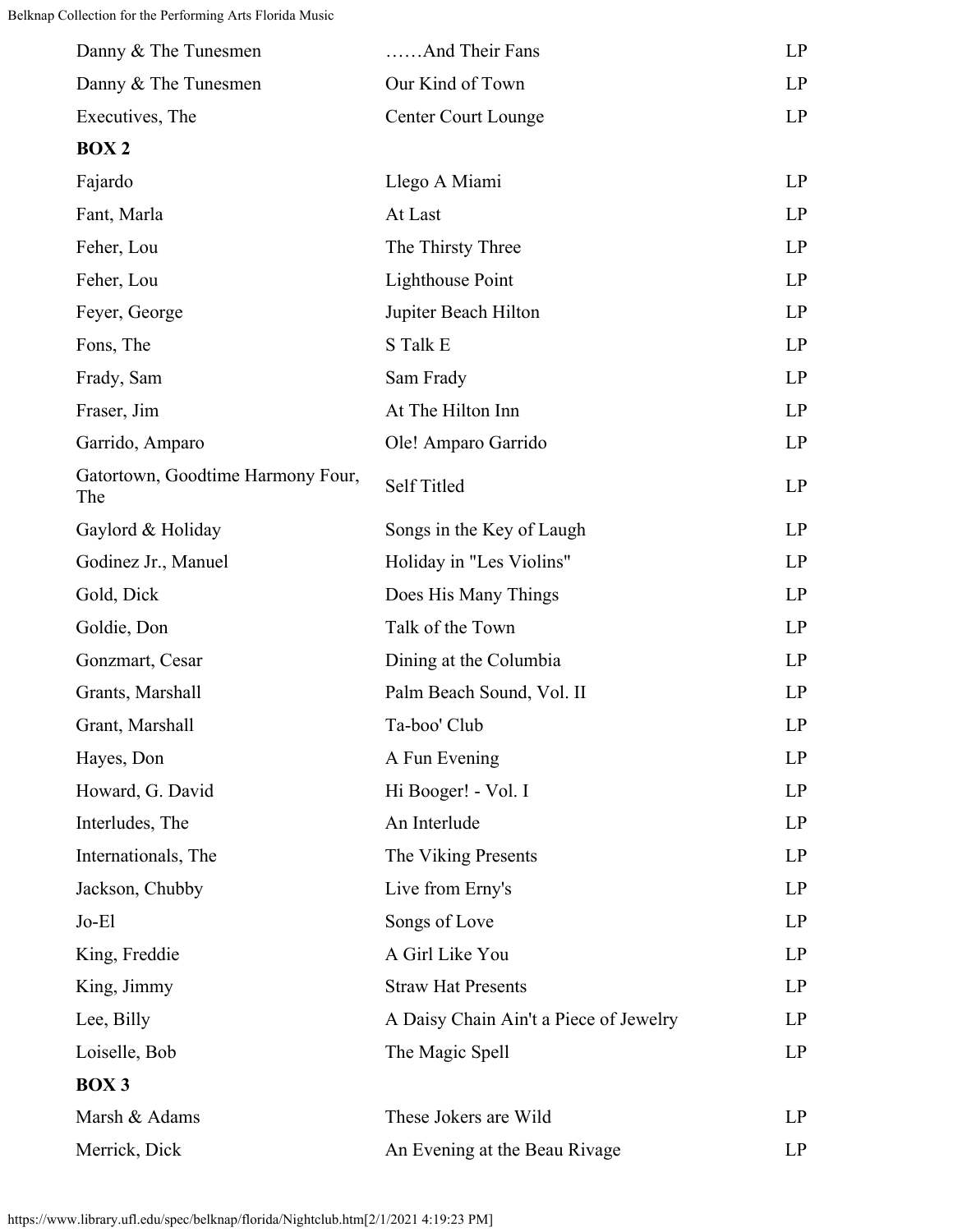| Nelson, Blackie           | & The Personalities                    | LP |
|---------------------------|----------------------------------------|----|
| Nelson, Nip               | Nip Nelson                             | LP |
| Neubauer, Joe             | Some on Sign                           | LP |
| Palm Beach Band Boys, The | Winchester Cathedral                   | LP |
| Paxtons, The              | Appearing at Shutters Lounge           | LP |
| Perry, Roger              | Memories of You                        | LP |
| Personalities, The        | Live - Vol. V                          | LP |
| Piel, Mike                | A Night at Hootenanny Coffee House     | LP |
| Ray & His Musical Family  | On The Ship                            | LP |
| Red and Murphy & Co.      | Fast Picks and Hot Licks               | LP |
| Renzi, Renato             | The Best Of                            | LP |
| Restum, Willie            | At the Dream Lounge                    | LP |
| Rooney, Walt              | At Creighton's                         | LP |
| Rooney, Walt              | Creighton's Presents                   | LP |
| Salerno & Trudeau         | The Society of Two                     | LP |
| Sebastian, Don            | Direct from the Aztec                  | LP |
| Shacter, Leon             | Miami Beach Style                      | LP |
| Sheldon, Bert             | At the Fontainebleau                   | LP |
| Sohn, John                | At the Place Pigalle                   | LP |
| Suntones, The             | Afterglow                              | LP |
| Suntones, The             | Fidler                                 | LP |
| Suntones, The             | Somewhere                              | LP |
| South Ocean String Band   | Makin' Waves                           | LP |
| <b>BOX4</b>               |                                        |    |
| Taylor, Harry             | An Evening with:                       | LP |
| Taylor, Harry             | Taylor made Titters                    | LP |
| Taylor, Harry             | More Titters by Taylor                 | LP |
| Taylor, Ronnie            | A Second Album                         | LP |
| Tiny Tim                  | Eternal Troubadour                     | LP |
| Tunesmiths, The           | Recorded "Live" in Palm Beach, Florida | LP |
| Turner, Glenn W.          | Speaks Out                             | LP |
| Wagman, Les & Elaine      | King of the Condominium's              | LP |
| Wallis, Ruth              | Wallis on the Party Line               | LP |
| Watkins, Ken              | <b>Sincerely Yours</b>                 | LP |
| Welch, Jackie             | Cruising                               | LP |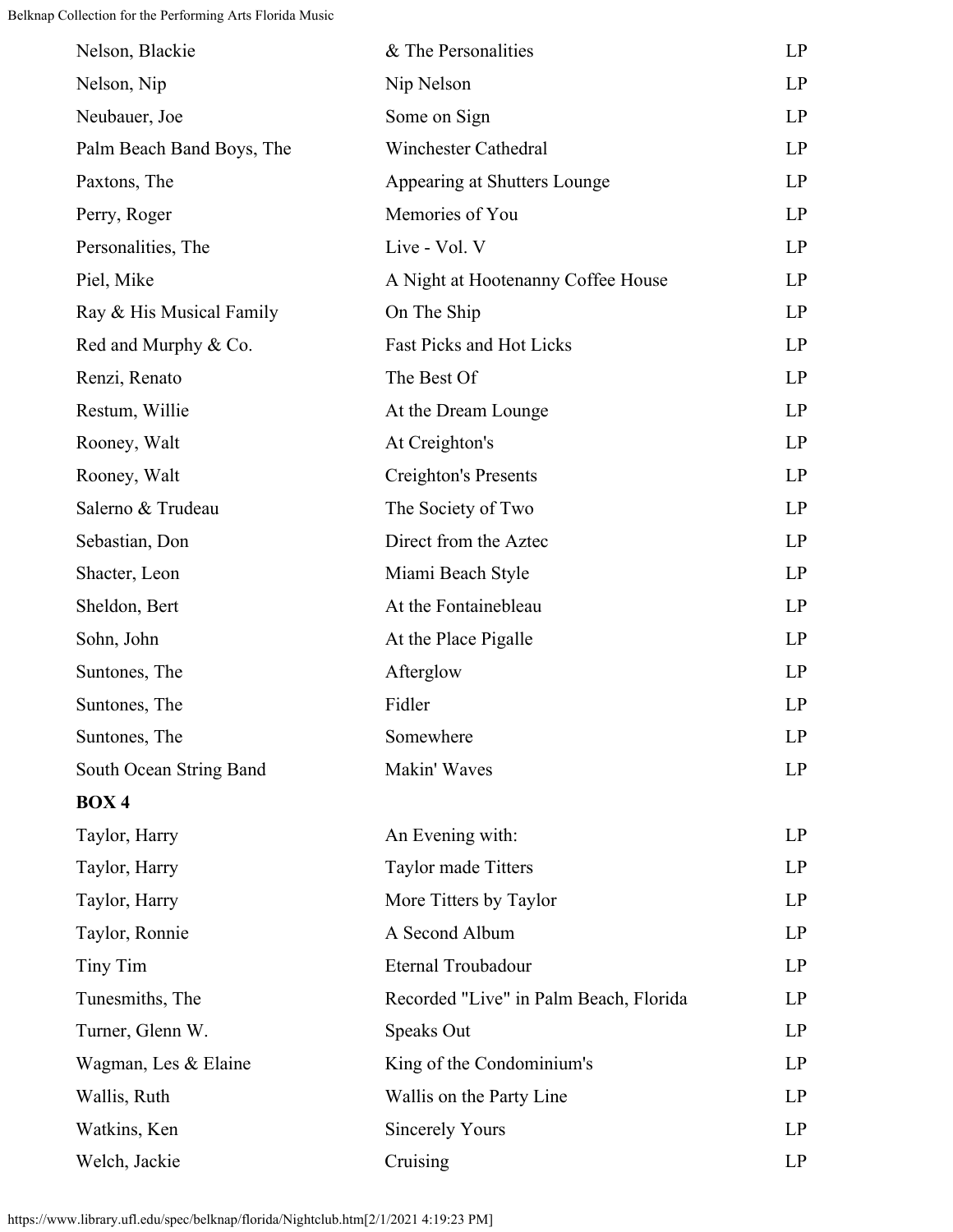| Woodbury, Woody (2) | Have a Party           | LР |
|---------------------|------------------------|----|
| Woodbury, Woody     | Laughing Room          | LР |
| Woodbury, Woody     | Looks at Love and Life | LР |

For more information on the Belknap Collection for the Performing Arts contact: Jim Liversidge University of Florida George A. Smathers Libraries Department of Special and Area Studies Collections PO Box 117007 Gainesville, FL 32611-7007 (352) 273-2759 email: [jimlive@uflib.ufl.edu](mailto:jimlive@uflib.ufl.edu)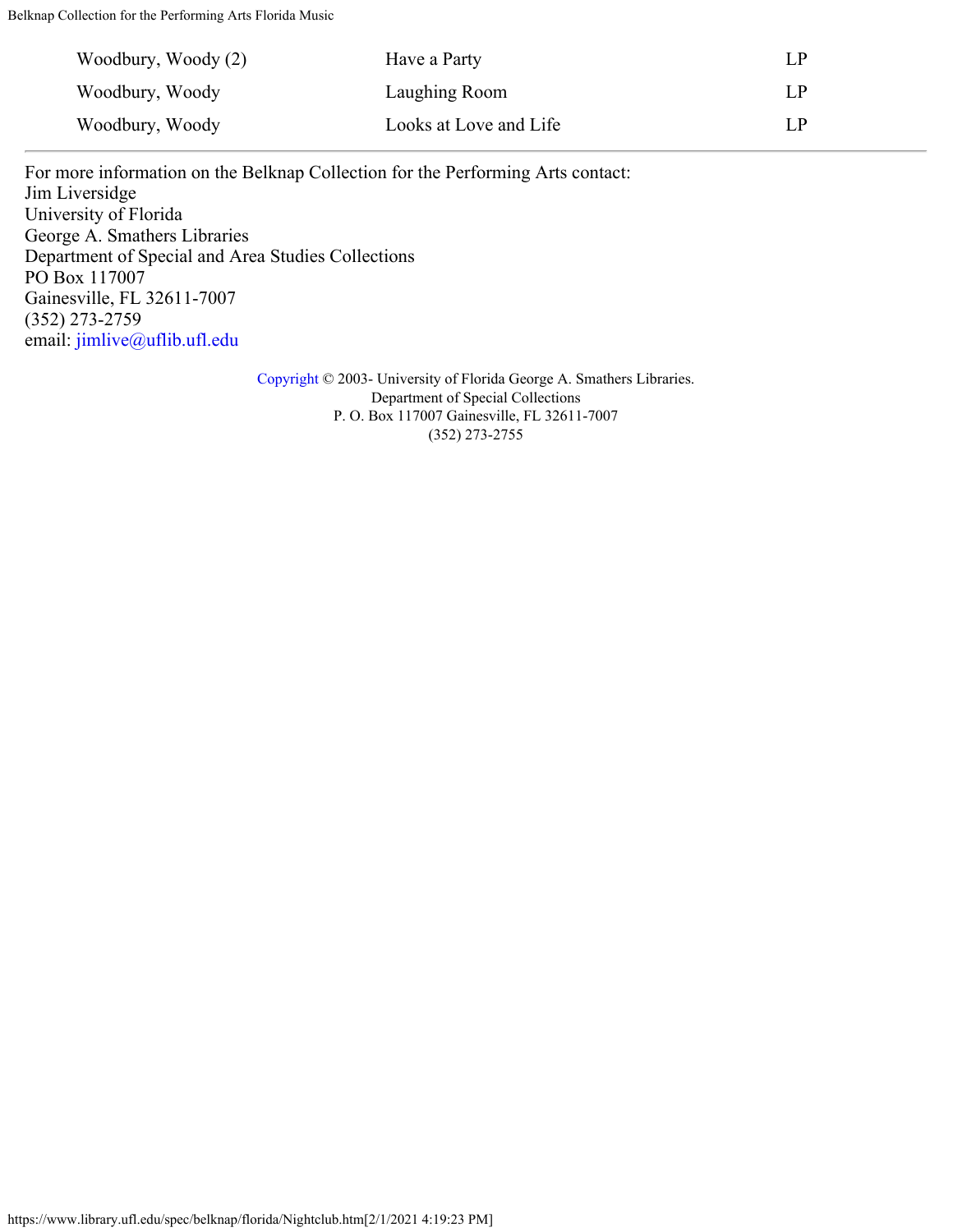<span id="page-18-0"></span>

## [FLORIDA MUSIC COLLECTION](#page-0-0)

#### **OLD FOLKS AT HOME (SWANEE RIVER) - STATE SONG OF FLORIDA**

| <b>ARTIST</b>                         | <b>ALBUM TITLE</b>                      | <b>FORMAT</b> |
|---------------------------------------|-----------------------------------------|---------------|
| <b>BOX1</b>                           |                                         |               |
| Ammons, Albert                        | Swanee River Boogie (Old Folks at Home) | <b>78 RPM</b> |
| Arndt, Felix                          | Old Folks at Home (Swanee River)        | <b>78 RPM</b> |
| Bennigan, Bunny                       | Swanee River (Old Folks at Home)        | <b>78 RPM</b> |
| Bradley, Owen                         | Swanee River (Old Folks at Home)        | 45 RPM        |
| Charles, Ray                          | <b>Swanee River Rock</b>                | 45 RPM        |
| Clinton, Larry                        | Old Folks at Home (Swanee River)        | <b>78 RPM</b> |
| Contralto, Solo (unidentified artist) | Old Folks at Home (Swanee River)        | <b>78 RPM</b> |
| Conway's Band                         | Old Folks at Home (Swanee River)        | <b>78 RPM</b> |
| Crooks, Richard                       | Old Folks at Home (Swanee River)        | <b>78 RPM</b> |
| Crosby, Bing                          | Swanee River (Old Folks at Home)        | <b>78 RPM</b> |
| Dorsey, Tommy                         | Swanee River (Old Folks at Home)        | <b>78 RPM</b> |
| Dunlap. Marguerite                    | Old Folks at Home (Swanee River)        | <b>78 RPM</b> |
| Durbin, Deanna                        | Old Folks at Home (Swanee River)        | <b>78 RPM</b> |
| Elledge, Jimmy                        | <b>Swanee River Rocket</b>              | 45 RPM        |
| Fagan, Sybil Sanderson                | Old Folks at Home (Swanee River)        | <b>78 RPM</b> |
| Fina, Jack                            | Swanee River Boogie                     | 45 RPM        |
| Gall, Yvonne                          | Old Folks at Home (Swanee River)        | <b>78 RPM</b> |
| Gluck, Alma & Efrem Zimbalist         | Old Folks at Home (Swanee River)        | <b>78 RPM</b> |
| Heath, Ted                            | Swanee River (Old Folks at Home)        | <b>78 RPM</b> |
| James, Harry                          | Swanee River (Old Folks at Home)        | <b>78 RPM</b> |
| Kreisler, Fritz                       | Old Folks at Home (Swanee River)        | <b>78 RPM</b> |
| Lombardo, Guy                         | Swanee River (Old Folks at Home)        | <b>78 RPM</b> |
| Lunceford, Jimmy                      | Swanee River (Old Folks at Home)        | <b>78 RPM</b> |
| Luther, Frank                         | Old Folks at Home (Swanee River)        | <b>78 RPM</b> |
| MacGimsey, Bob                        | Old Folks at Home (Swanee River)        | <b>78 RPM</b> |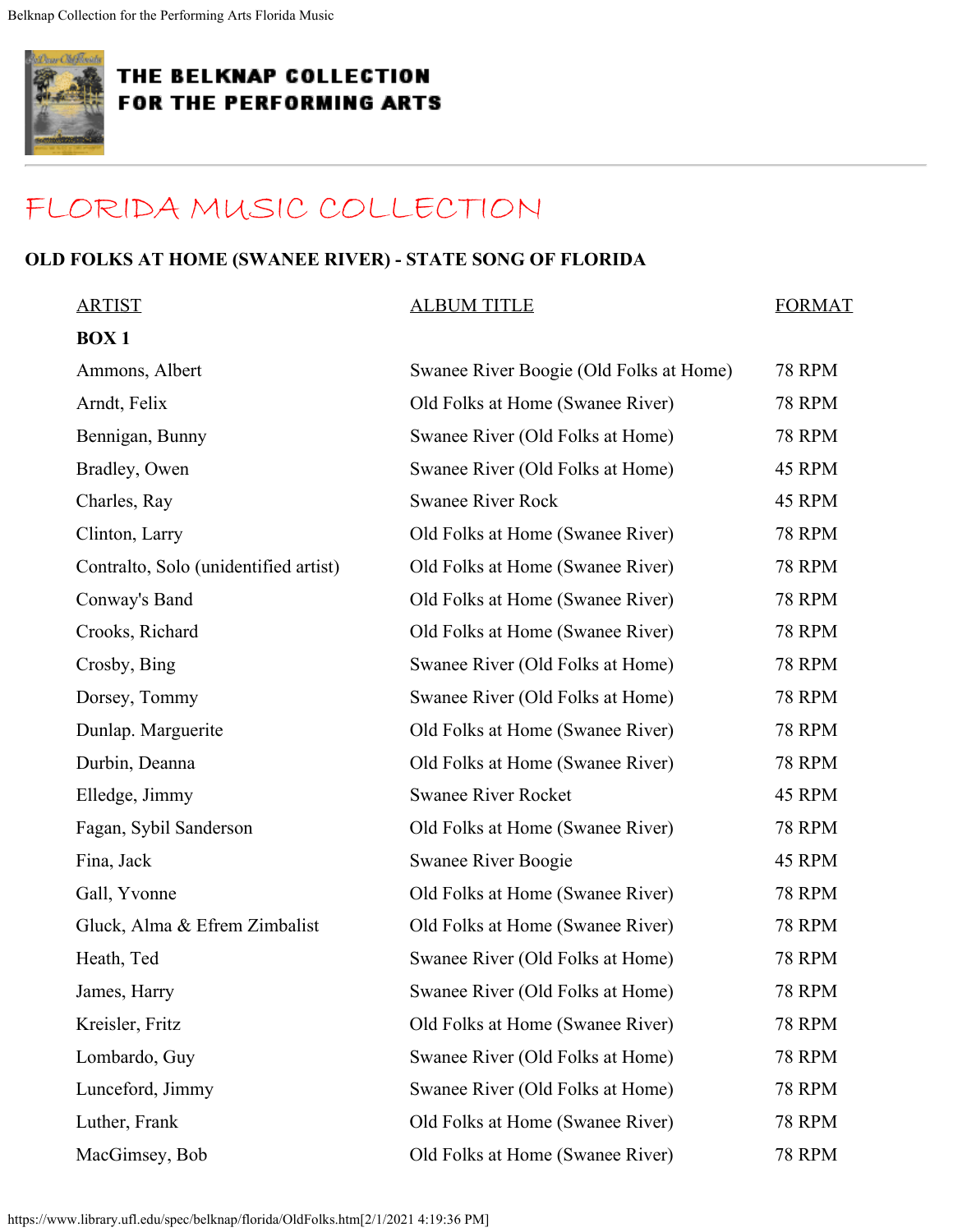| McIntyre, Hal                     | Swanee River (Old Folks at Home) | <b>78 RPM</b> |
|-----------------------------------|----------------------------------|---------------|
| Miller, Eddie "Piano"             | Swanee River (Old Folks at Home) | <b>78 RPM</b> |
| Mulcay, Jimmy & Mildred           | Swanee River (Old Folks at Home) | <b>78 RPM</b> |
| Smith, Kate                       | Old Folks at Home (Swanee River) | 45 RPM        |
| Spencer, Elizabeth                | Old Folks at Home (Swanee River) | <b>78 RPM</b> |
| Taylor, Trio                      | Old Folks at Home (Swanee River) | <b>78 RPM</b> |
| Terrell, Louise                   | Old Folks at Home (Swanee River) | <b>78 RPM</b> |
| Thomas, Edna                      | Old Folks at Home (Swanee River) | 78 RPM        |
| Venetian Trio                     | Old Folks at Home (Swanee River) | <b>78 RPM</b> |
| Wells, Florence                   | Old Folks at Home (Swanee River) | <b>78 RPM</b> |
| Wetmore, Nellie Hoone             | Old Folks at Home (Swanee River) | <b>78 RPM</b> |
| Winslow, Laura                    | Old Folks at Home (Swanee River) | <b>78 RPM</b> |
| Calve, Emma                       | Old Folks at Home (Swanee River) | <b>78 RPM</b> |
| Holt, A. Stewart                  | Old Folks at Home (Swanee River) | <b>78 RPM</b> |
| Morgan, Corinne                   | Old Folks at Home (Swanee River) | <b>78 RPM</b> |
| Zoellner String Quartette         | Old Folks at Home (Swanee River) | <b>78 RPM</b> |
| BOX 2                             |                                  |               |
| Airlane Trio, The                 | Old Folks at Home (Swanee River) | 33 RPM        |
| <b>American Colleges</b>          | Old Folks at Home (Swanee River) | 33 RPM        |
| Beland, John Edward               | Old Folks at Home (Swanee River) | 33 RPM        |
| Carlisle, Raymond                 | Old Folks at Home (Swanee River) | 33 RPM        |
| Chase                             | Old Folks at Home (Swanee River) | 33 RPM        |
| Crazy Guy, The                    | Old Folks at Home (Swanee River) | 33 RPM        |
| Crooks, Richard                   | Old Folks at Home (Swanee River) | 33 RPM        |
| Dillon, Bill                      | Old Folks at Home (Swanee River) | 33 RPM        |
| Dragon, Carmen                    | Old Folks at Home (Swanee River) | 33 RPM        |
| Dukes of Dixieland                | Old Folks at Home (Swanee River) | 33 RPM        |
| Finn, Mickey                      | Old Folks at Home (Swanee River) | 33 RPM        |
| Fresh                             | Old Folks at Home (Swanee River) | 33 RPM        |
| Greco, Buddy                      | Old Folks at Home (Swanee River) | 33 RPM        |
| Griffin, Ken (3)                  | Old Folks at Home (Swanee River) | 33 RPM        |
| Hensley, Walter                   | Old Folks at Home (Swanee River) | 33 RPM        |
| Hirsch, Bertrand                  | Old Folks at Home (Swanee River) | 33 RPM        |
| Hollywood Sound Stage Chorus, The | Old Folks at Home (Swanee River) | 33 RPM        |
| Jay, Abner                        | Old Folks at Home (Swanee River) | 33 RPM        |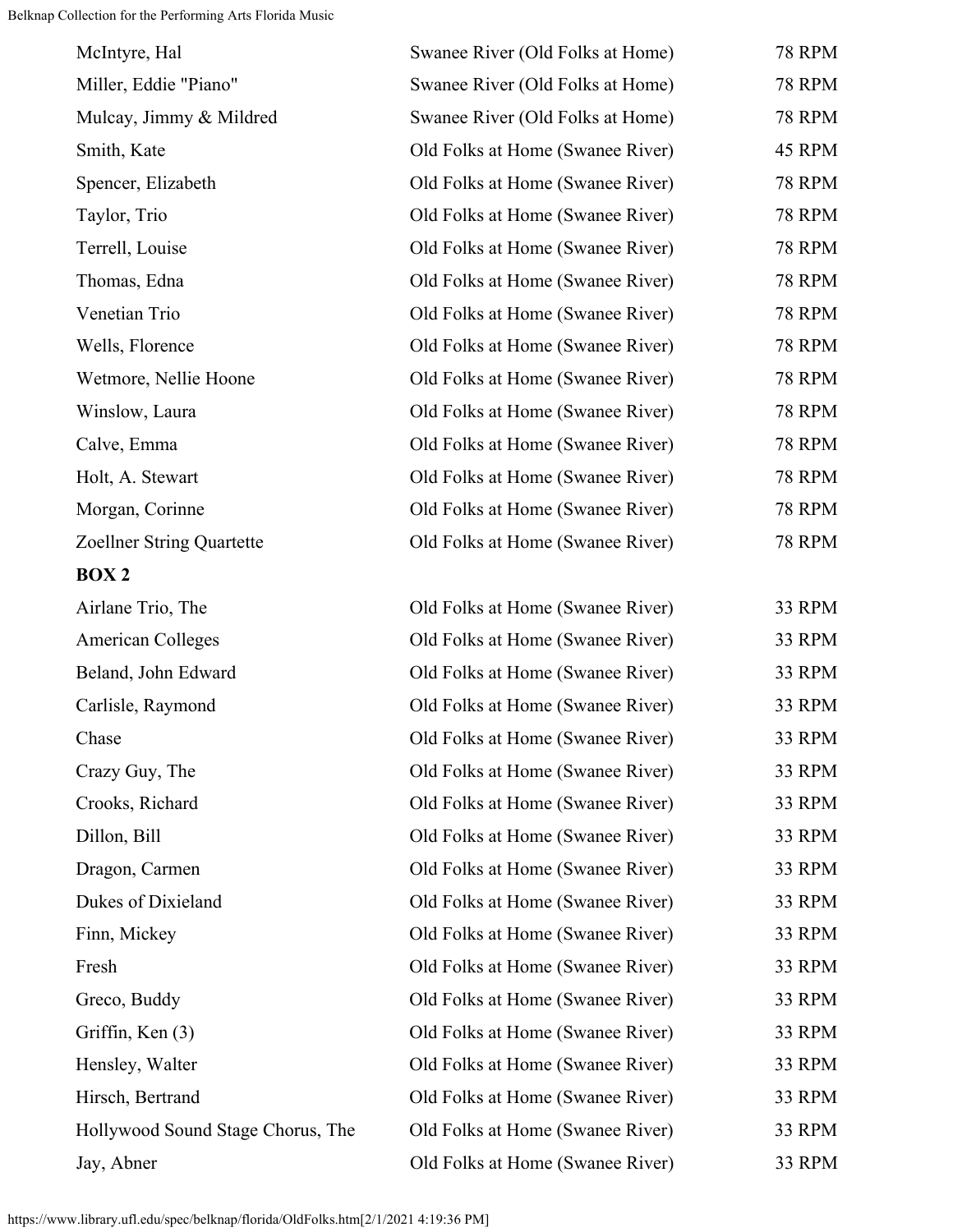| Montovani                           | Old Folks at Home (Swanee River) | 33 RPM |
|-------------------------------------|----------------------------------|--------|
| Martin, Bill                        | Old Folks at Home (Swanee River) | 33 RPM |
| Montenegro, Hugo                    | Old Folks at Home (Swanee River) | 33 RPM |
| Mormon Tabernacle Choir             | Old Folks at Home (Swanee River) | 33 RPM |
| Mulcay's The                        | Old Folks at Home (Swanee River) | 33 RPM |
| <b>Robert Shaw Chorale</b>          | Old Folks at Home (Swanee River) | 33 RPM |
| Robeson, Paul                       | Old Folks at Home (Swanee River) | 33 RPM |
| Samanda, Al                         | Old Folks at Home (Swanee River) | 33 RPM |
| Stephen Foster Carillon, The        | Old Folks at Home (Swanee River) | 33 RPM |
| <b>Stephen Foster Favorites</b>     | Old Folks at Home (Swanee River) | 33 RPM |
| Stephen Foster in Swingtime         | Old Folks at Home (Swanee River) | 33 RPM |
| Stephen Foster Story, The           | Old Folks at Home (Swanee River) | 33 RPM |
| Szath-Myni Concert Rythmn Orchestra | Old Folks at Home (Swanee River) | 33 RPM |
| Wood, Ray                           | Old Folks at Home (Swanee River) | 33 RPM |

For more information on the Belknap Collection for the Performing Arts contact: Jim Liversidge University of Florida George A. Smathers Libraries Department of Special and Area Studies Collections PO Box 117007 Gainesville, FL 32611-7007 (352) 273-2759 email: [jimlive@uflib.ufl.edu](mailto:jimlive@uflib.ufl.edu)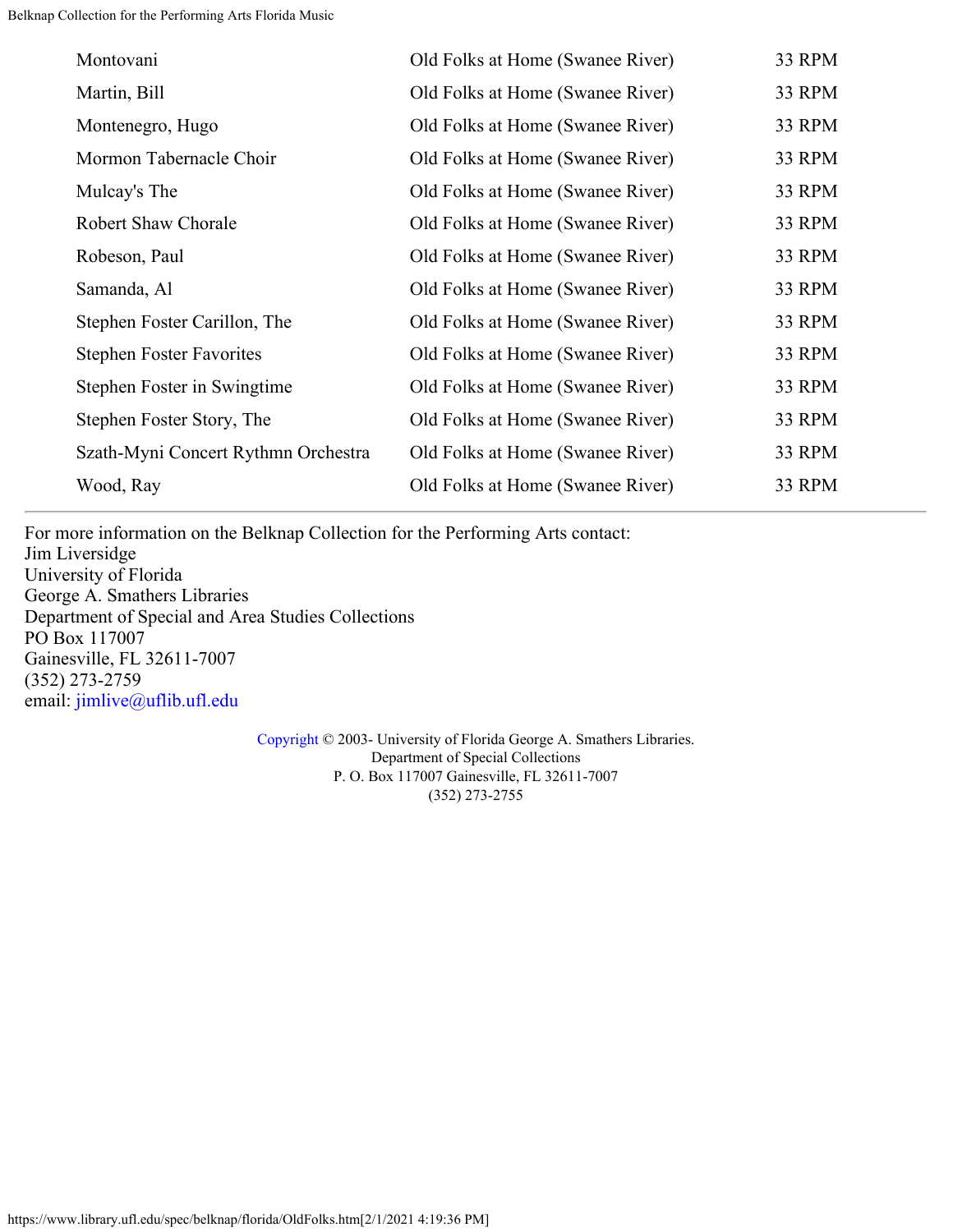<span id="page-21-0"></span>

## [FLORIDA MUSIC COLLECTION](#page-0-0)

#### **SWANEE RELATED SONGS**

| <b>ARTIST</b>                          | <b>SONG TITLE</b>                 | <b>FORMAT</b> |
|----------------------------------------|-----------------------------------|---------------|
| <b>BOX1</b>                            |                                   |               |
| All Star Trio                          | Swanee                            | <b>78 RPM</b> |
| Ash, Sam                               | Bless My Swanee River Home        | <b>78 RPM</b> |
| Bar Harbor Society Orchestra           | <b>Swanee River Moon</b>          | <b>78 RPM</b> |
| Bernard, Al                            | Swanee                            | <b>78 RPM</b> |
| Bernie, Ben                            | Hello! Swanee, Hello!             | <b>78 RPM</b> |
| Challis, Beth                          | Hello! Swanee, Hello!             | <b>78 RPM</b> |
| Columbia Dance Orchestra               | Swanee                            | <b>78 RPM</b> |
| Commanders, The                        | Swanee River Boogie               | <b>78 RPM</b> |
| Crawford, Jack                         | <b>Swanee Shore</b>               | <b>78 RPM</b> |
| Doerr, Clyde                           | <b>Swanee Smiles</b>              | <b>78 RPM</b> |
| Elkin, Eddie                           | <b>Silver Swanee</b>              | <b>78 RPM</b> |
| Fields, Arthur                         | <b>Bless My Swanee River Home</b> | <b>78 RPM</b> |
| Fox, Harry                             | Bless My Swanee River Home        | <b>78 RPM</b> |
| Frisco Syncopators                     | <b>Swanee River Moon</b>          | <b>78 RPM</b> |
| Gold, Lou                              | <b>Swanee Butterfly</b>           | <b>78 RPM</b> |
| Golden Gate Orchestra                  | Swanee Bluebird                   | <b>78 RPM</b> |
| Hall, Wendell                          | <b>Swanee River Dreams</b>        | <b>78 RPM</b> |
| Hart, Charles                          | <b>Swanee River Moon</b>          | <b>78 RPM</b> |
| Haydn Quartet                          | Down Where The Swanee River Flows | <b>78 RPM</b> |
| Holt, Vivian                           | My Swanee Home                    | 78 RPM        |
| <b>International Novelty Orchestra</b> | <b>Swanee River Moon</b>          | <b>78 RPM</b> |
| Johns, Brooke                          | Don't Cry Swanee                  | <b>78 RPM</b> |
| Jolson, Al                             | Down Where The Swanee River Flows | <b>78 RPM</b> |
| Jolson, Al                             | Swanee                            | <b>78 RPM</b> |
| Jones, Isham                           | <b>Swanee Butterfly</b>           | <b>78 RPM</b> |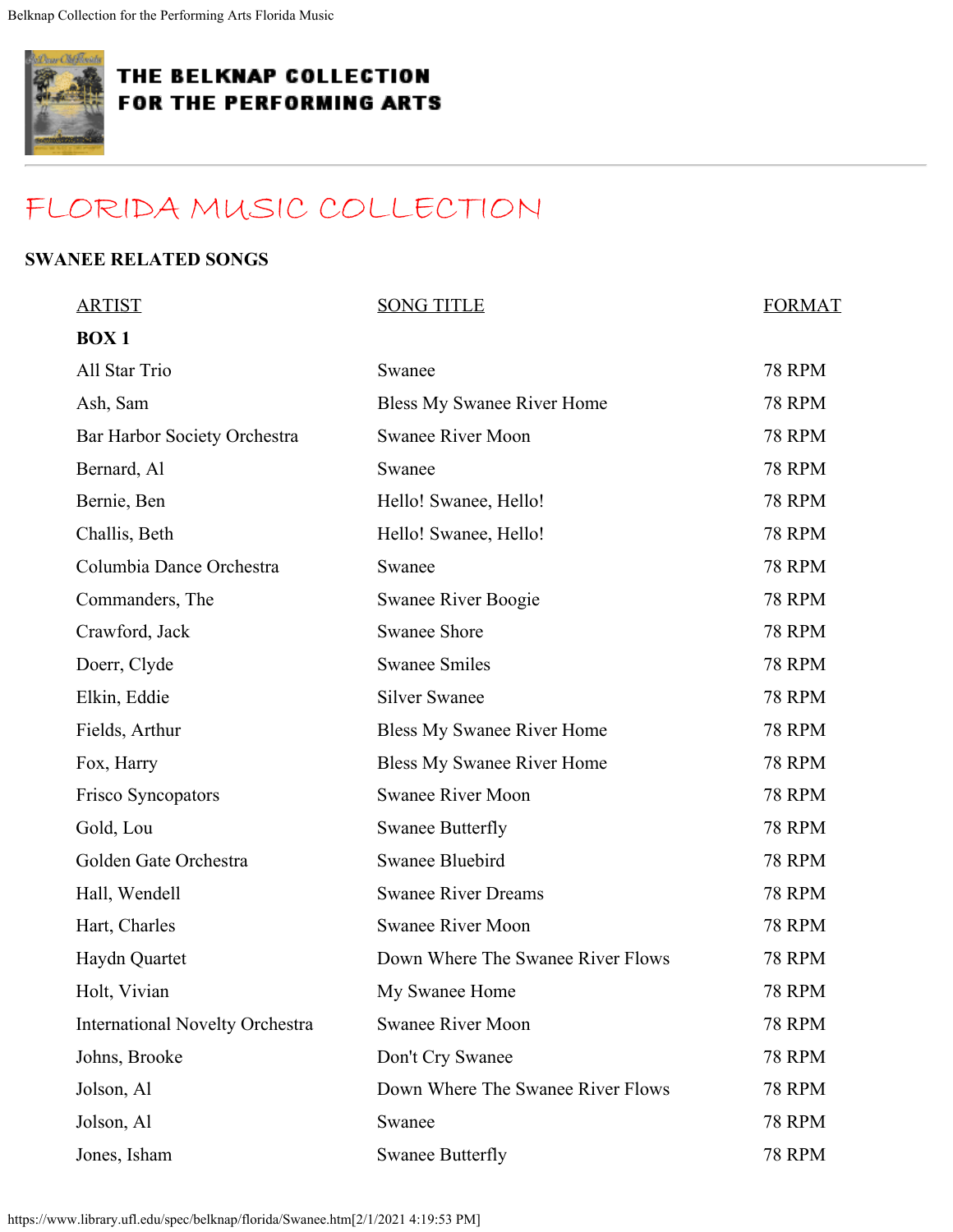| Kaplan's Melodists             | There's A Bend at the End of the Swanee | <b>78 RPM</b> |
|--------------------------------|-----------------------------------------|---------------|
| Knecht, Joseph                 | <b>Swanee River Moon</b>                | <b>78 RPM</b> |
| Lane & Dale's Marimba Band     | <b>Swanee River Moon</b>                | <b>78 RPM</b> |
| Lanin, Sam                     | <b>Swanee River Blues</b>               | <b>78 RPM</b> |
| Lenzberg's Riverside Orchestra | Swanee                                  | <b>78 RPM</b> |
| <b>BOX2</b>                    |                                         |               |
| Artist                         | Song Title                              | Format        |
| Markels Orchestra              | <b>Swanee River Moon</b>                | <b>78 RPM</b> |
| Morgan, Jane P.                | Swanee                                  | <b>78 RPM</b> |
| Newport Society Orchestra      | <b>Swanee River Moon</b>                | <b>78 RPM</b> |
| Oriole Terrace Orchestra       | <b>Swanee Smiles</b>                    | <b>78 RPM</b> |
| <b>Orpheum Melody Masters</b>  | <b>Silver Swanee</b>                    | <b>78 RPM</b> |
| Peerless Quartet               | My Swanee Home                          | <b>78 RPM</b> |
| Peerless Quartet               | Swanee                                  | <b>78 RPM</b> |
| Pryor, Arthur                  | By The Swanee River                     | <b>78 RPM</b> |
| Rodemich, Gene                 | Swanee                                  | <b>78 RPM</b> |
| Saxo Sextette                  | <b>Swanee Ripples</b>                   | <b>78 RPM</b> |
| Shannon Four                   | Rock Me In My Swanee Cradle             | <b>78 RPM</b> |
| Silvertone Dance Orchestra     | Swanee                                  | <b>78 RPM</b> |
| Tom and Jerry                  | <b>Swanee River Trail</b>               | <b>78 RPM</b> |
| Unidentified Orchestra         | Down on the Swanee River                | <b>78 RPM</b> |
| Victor Military Band           | <b>Swanee Ripples Rag</b>               | <b>78 RPM</b> |
| <b>WMCA Broadcasters</b>       | Swanee river Trail                      | <b>78 RPM</b> |
| Whiteman, Paul                 | <b>Swanee River Blues</b>               | <b>78 RPM</b> |
| Yerker, Harry                  | Swanee                                  | <b>78 RPM</b> |
| Prince's Dance Orchestra       | <b>Swanee River Moon</b>                | <b>78 RPM</b> |
| <b>BOX3</b>                    |                                         |               |
| Boone, Pat                     | The Swanee is a River                   | 45 RPM        |
| Garland, Judy                  | Swanee                                  | LP            |
| Jolson, Al                     | Swanee                                  | 45 RPM        |
| Kimbi                          | Swanee Rock A Bye                       | LP            |
| Luypaerts, Guy                 | Swanee                                  | LP            |
| Morgan, Jaye P.                | Swanee                                  | 45 RPM        |
| Pacificaires, The              | Swanee                                  | LP            |
| Phillips, Teddy                | Swanee                                  | LP            |

https://www.library.ufl.edu/spec/belknap/florida/Swanee.htm[2/1/2021 4:19:53 PM]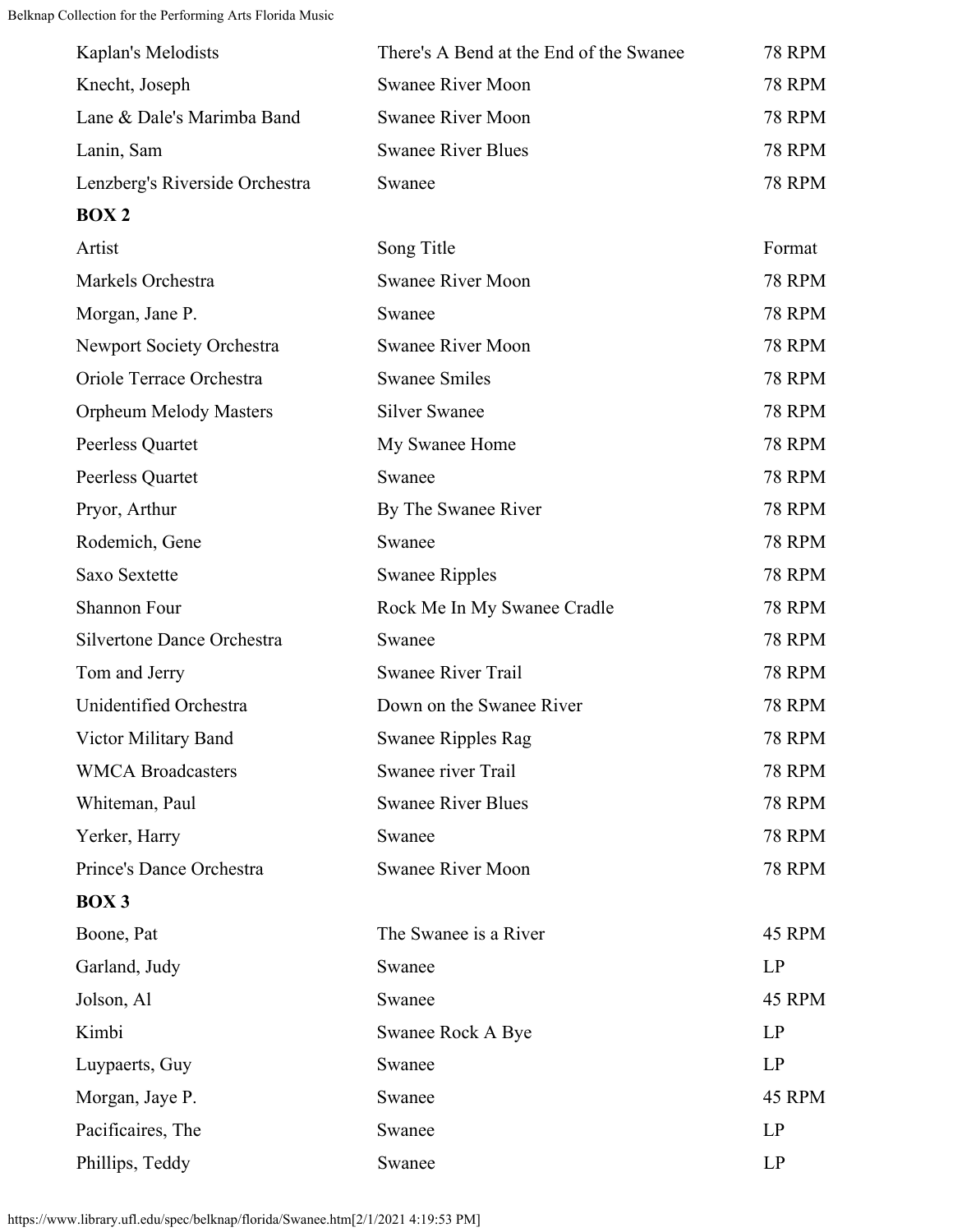| Red Tops, The          | <b>Swanee River Rock</b>          | 45 RPM |
|------------------------|-----------------------------------|--------|
| Stanley, Brothers, The | Suwannee River Hoedown            | 45 RPM |
| Take Two               | Swanee                            | L.P    |
| Yocum, Reuben J.       | Swanee River (not Stephen Foster) | LP     |

For more information on the Belknap Collection for the Performing Arts contact: Jim Liversidge University of Florida George A. Smathers Libraries Department of Special and Area Studies Collections PO Box 117007 Gainesville, FL 32611-7007 (352) 273-2759 email: [jimlive@uflib.ufl.edu](mailto:jimlive@uflib.ufl.edu)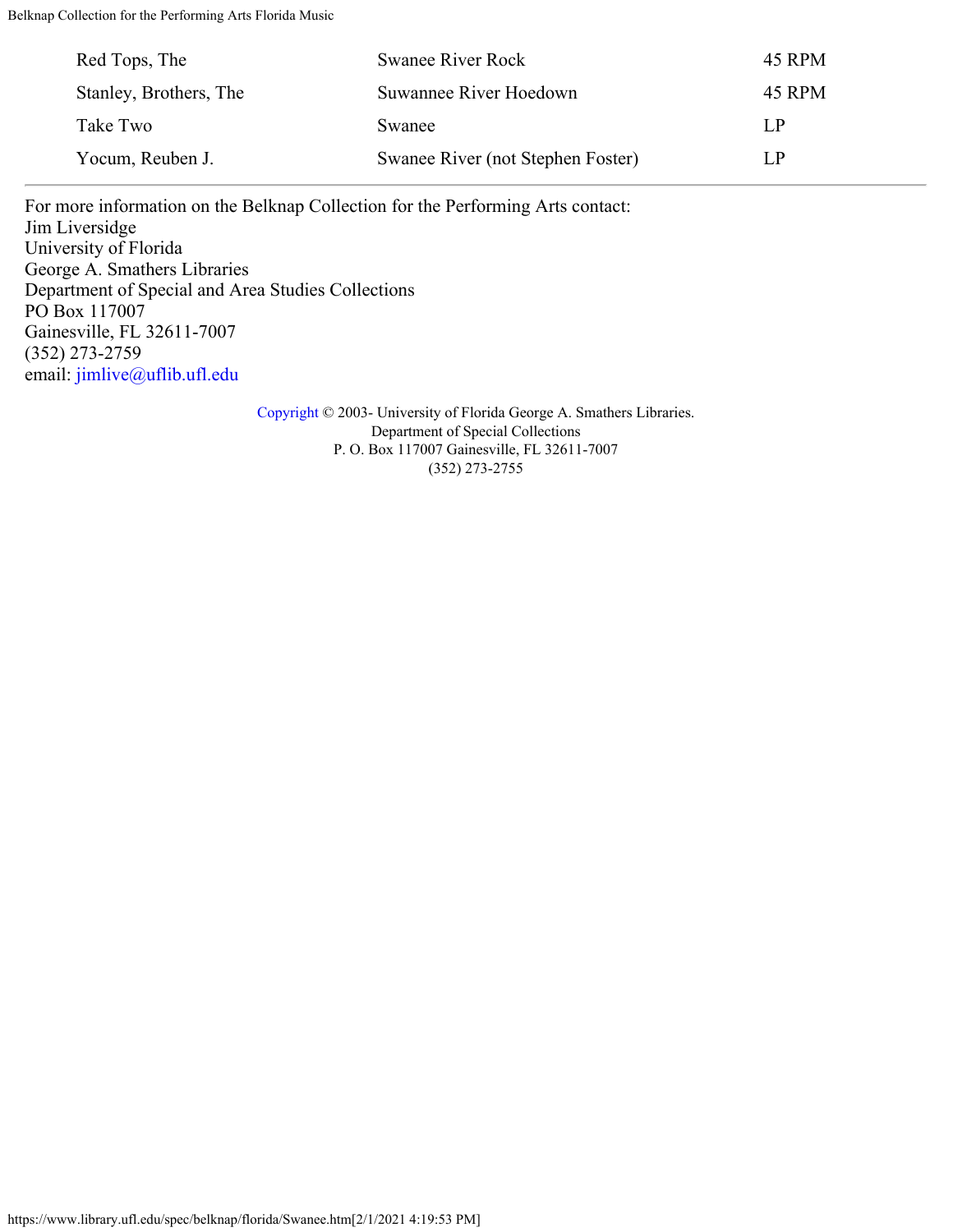<span id="page-24-0"></span>

## [FLORIDA MUSIC COLLECTION](#page-0-0)

#### **ALL-STATE CHORUS, BAND AND ORCHESTRA CONCERTS**

| <b>YEAR</b>       | <b>EVENT</b>                                                        | <b>FORMAT</b> |
|-------------------|---------------------------------------------------------------------|---------------|
| <b>BOX 1 OF 1</b> |                                                                     |               |
| 1962              | <b>All-State Chorus</b>                                             | LP            |
| 1962              | All-State High School Orchestra                                     | LP            |
| 1966              | 22nd Annual Florida Music Educators Association Festival Concert LP |               |
| 1967              | 23rd Annual Clinic Festival Concert                                 | LP            |
| 1975              | All-State Chorus, Band and Orchestra                                | LP            |
| 1977              | <b>All-State Clinic Festival Concert</b>                            | LP            |
| 1978              | <b>All-State Clinic Festival Concert</b>                            | LP            |
| 1979              | <b>All-State Clinic Festival Concert</b>                            | LP            |
| 1980              | All-State Clinic Festival Concert                                   | LP            |
| 1982              | All-State Stage Band                                                | LP            |
| 1984              | All-State Jr. High School Program                                   | LP            |
| 1984              | All-State Jr. High School Program                                   | LP            |
|                   |                                                                     |               |

For more information on the Belknap Collection for the Performing Arts contact: Jim Liversidge University of Florida George A. Smathers Libraries Department of Special and Area Studies Collections PO Box 117007 Gainesville, FL 32611-7007 (352) 273-2759 email: [jimlive@uflib.ufl.edu](mailto:jimlive@uflib.ufl.edu)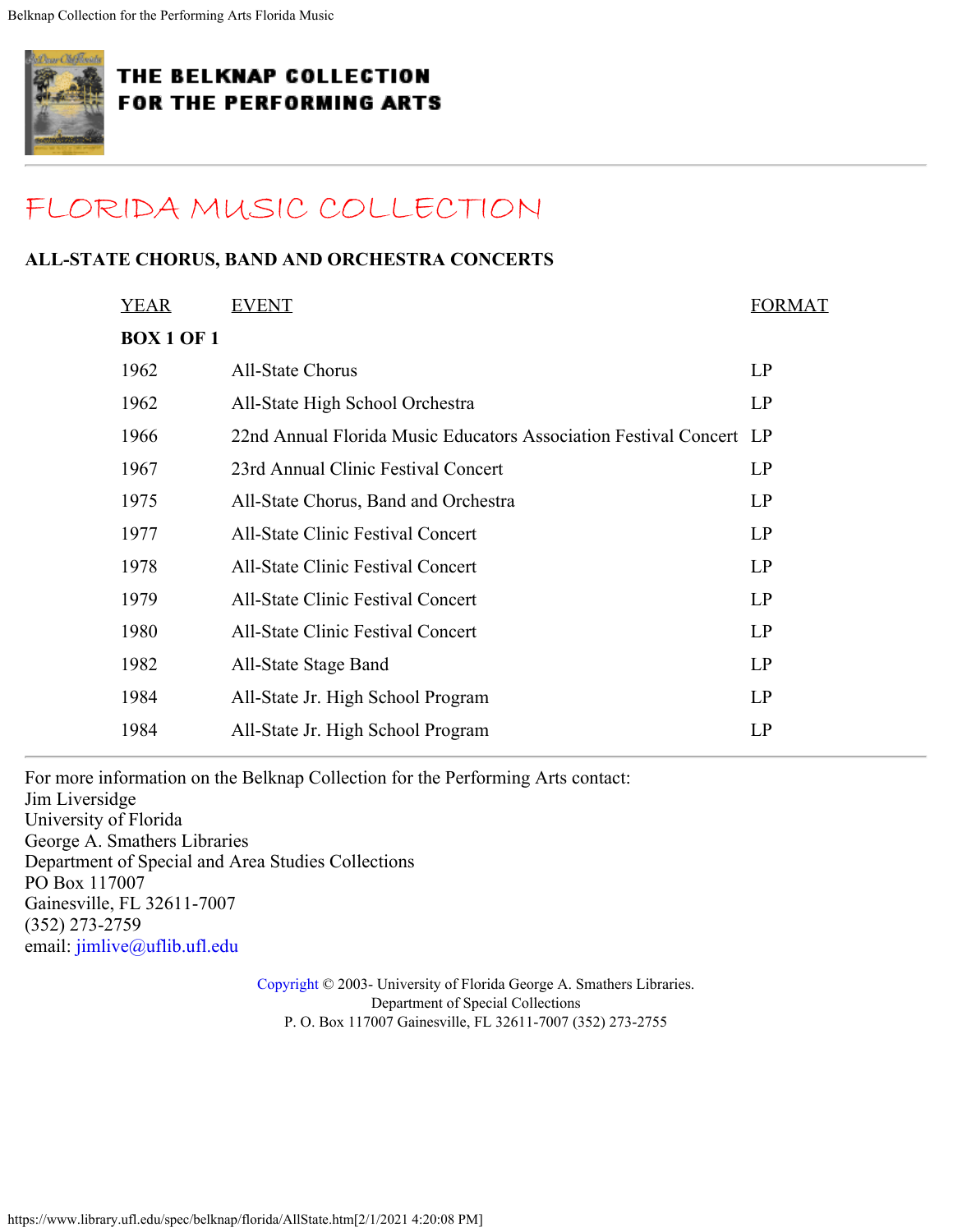<span id="page-25-0"></span>

## [FLORIDA MUSIC COLLECTION](#page-0-0)

#### **SCHOOL AND SENIOR CITIZEN BANDS AND CHORUSES**

| <b>CITY OR</b><br><b>COUNTY</b> | <b>INSTITUTION</b>                                   | <b>ALBUM TITLE</b>                                                                      | <b>FORMAT</b> |
|---------------------------------|------------------------------------------------------|-----------------------------------------------------------------------------------------|---------------|
| <b>BOX1</b>                     |                                                      |                                                                                         |               |
| Apopka                          |                                                      | Dream Lake Ukelele Band Dream Lake Ukulele Band                                         | LP            |
| <b>Broward</b><br>County        | <b>Broward County Band</b><br>Clinic                 | The 12th Annual Broward County Band Clinic                                              | LP            |
| <b>Broward</b><br>County        | <b>Band and Orchestra</b><br>Director's Assoc.       | The 15th Annual Broward County Band Clinic                                              | LP            |
| <b>Broward</b><br>County        | Broward County Jr. High<br>School                    | Sounds of Music - 4th Annual Broward County Jr<br>High School Choral Festival           | LP            |
| <b>Broward</b><br>County        | <b>Broward County High</b><br>School                 | Eighth Annual Broward County High School<br>Choral Festival                             | LP            |
| <b>Broward</b><br>County        | <b>Broward County Honors</b><br><b>Bands</b>         | 1977 Broward County Honors Band Concert                                                 | LP            |
| <b>Broward</b><br>County        | Broward County Jr. High<br>School                    | Together We Sing - 7th Annual Broward County<br>Jr. High School - 1965                  | LP            |
| <b>Boca Raton</b>               | Academy Jazz                                         | Boca Raton Academy Jazz                                                                 | LP            |
| <b>Boca Raton</b>               | Florida Atlantic Uniersity<br><b>Faculty Quartet</b> | Gemini - FAU Jazz Band / FAU Faculty Quartet                                            | LP            |
| <b>Brandon</b>                  | Mclane Jr. High                                      | Third Southeastern United States Band Clinic -<br>1976                                  | LP            |
| Coconut<br>Creek                | <b>Coconut Creek Bands</b>                           | Coconut Creek Bands, 1974-75                                                            | LP            |
| Coconut<br>Creek                | Coconut Creek High<br>School                         | Sounds of the Creek Vol. VI - Coconut Creek High<br>School Band in Concert, 1978        | LP            |
|                                 | Dade County Dade County High School                  | First Dade County High School Choral Festival -<br>Miami, Florida, 1966                 | LP            |
| Dade County                     | Dade County Public<br>School                         | Dade County Public Schools Superintendent's 11th<br><b>Annual Honors Music Festival</b> | LP            |
| Deerfield<br>Beach              | Deerfield Beach High<br>School                       | Deerfield Beach High Bands in Concert, 1976                                             | LP            |
| Dunedin                         | Dunedin Highland Middle                              | Dunedin Highland Spring Concert, 1975                                                   | LP            |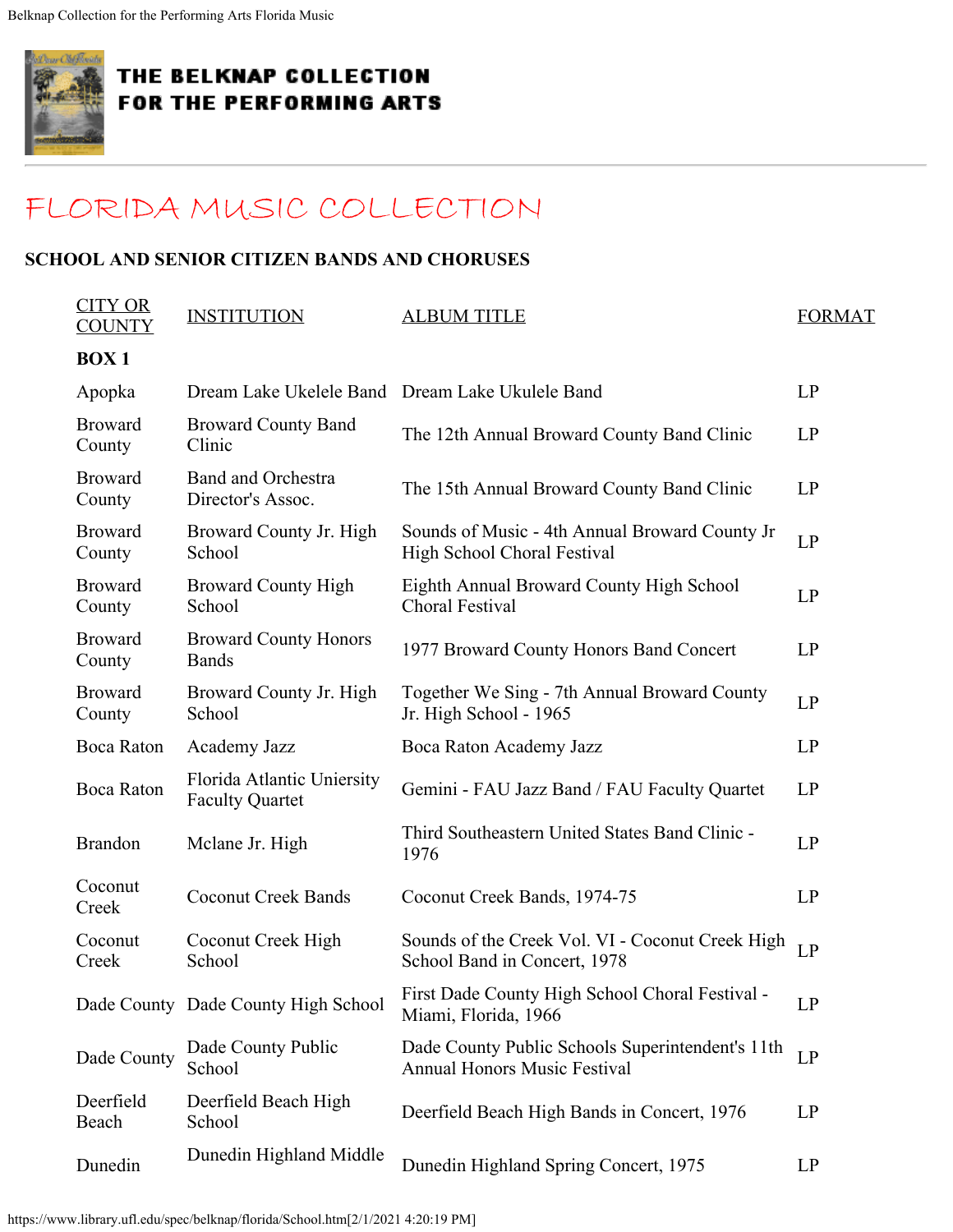|                   | School                                  |                                                                                  |    |
|-------------------|-----------------------------------------|----------------------------------------------------------------------------------|----|
| Ft.<br>Lauderdale | Cardinal Gibbons Glee<br>Club           | Sing-Out Gibbons ' 67                                                            | LP |
| Ft.<br>Lauderdale | Cardinal Gibbons Glee<br>Club           | Sing-Out Gibbons ' 70                                                            | LP |
| Ft.<br>Lauderdale | Nova High School                        | Think Big! Nova Chamber Singers                                                  | LP |
| Ft.<br>Lauderdale | Nova Performing Arts (2)<br>records)    | Funny Girl (2 records)                                                           | LP |
| Ft.<br>Lauderdale | University School of Nova<br>University | Sing Along With Us - University School                                           | LP |
| Ft.<br>Lauderdale | Parkway Jr. High School                 | <b>Spring Sing</b>                                                               | LP |
| Ft.<br>Lauderdale | St. Thomas Aquinas High<br>School       | Aquinotes Alive!                                                                 | LP |
| Ft.<br>Lauderdale |                                         | Webster Accordion School Webster Accordion Symphonette - Variety Show            | LP |
| Ft. Pierce        | McCarty High Glee Club                  | McCarty High Glee Club in Concert                                                | LP |
| Golfview          | Golfview Jr. High School                | Spring Music Festival - Golfview Jr. High School<br>Band / Chorus / Orchestra    | LP |
| Jacksonville      | Florida Jr. College                     | Florida Junior College at Jacksonville Chorale                                   | LP |
| Jupiter           | Jupiter Jr. and Sr. High<br>Schools     | A Music Festival by Jupiter Jr. & Sr. High School<br>Music Department, 1965      | LP |
| <b>BOX2</b>       |                                         |                                                                                  |    |
| Lake Worth        | Lake Worth High School                  | Lake Worth High School Band & Glee Clubs -<br>Highlights of 1961-62              | LP |
| Lake Worth        | Lake Worth Jr. High<br>School           | Lake Worth High School 8th & 9th Grade<br>Choruses - 1966 Fall Concert           | LP |
| Lake Worth        | Lake Worth High School                  | Lake Worth High School Singing Glees - 1969                                      | LP |
| Lantana           | Second Time Around<br>Dance Band        | It's Better! - The Second Time Around Dance<br>Band                              | LP |
| Martin<br>County  | Martin County High<br>School            | Sounds of Martin County, Vol. 1 - 1975                                           | LP |
| Merritt<br>Island | Edgewood Jr. High School                | Director Records Presents: Edgewood Jr. High<br>School                           | LP |
| Miami             | Coral Reef Elementary<br>School         | It's All About Love                                                              | LP |
| Miami             | Florida Wave                            | Drum Corps International - 1984 Championships                                    | LP |
| Miami             | Intercollegiate Music<br>Festival       | Recorded Live in Miami Beach, Florida:<br>Intercollegiate Music Festival, Vol. 1 | LP |
|                   |                                         | The Bands of John F. Kennedy Jr. High School -                                   |    |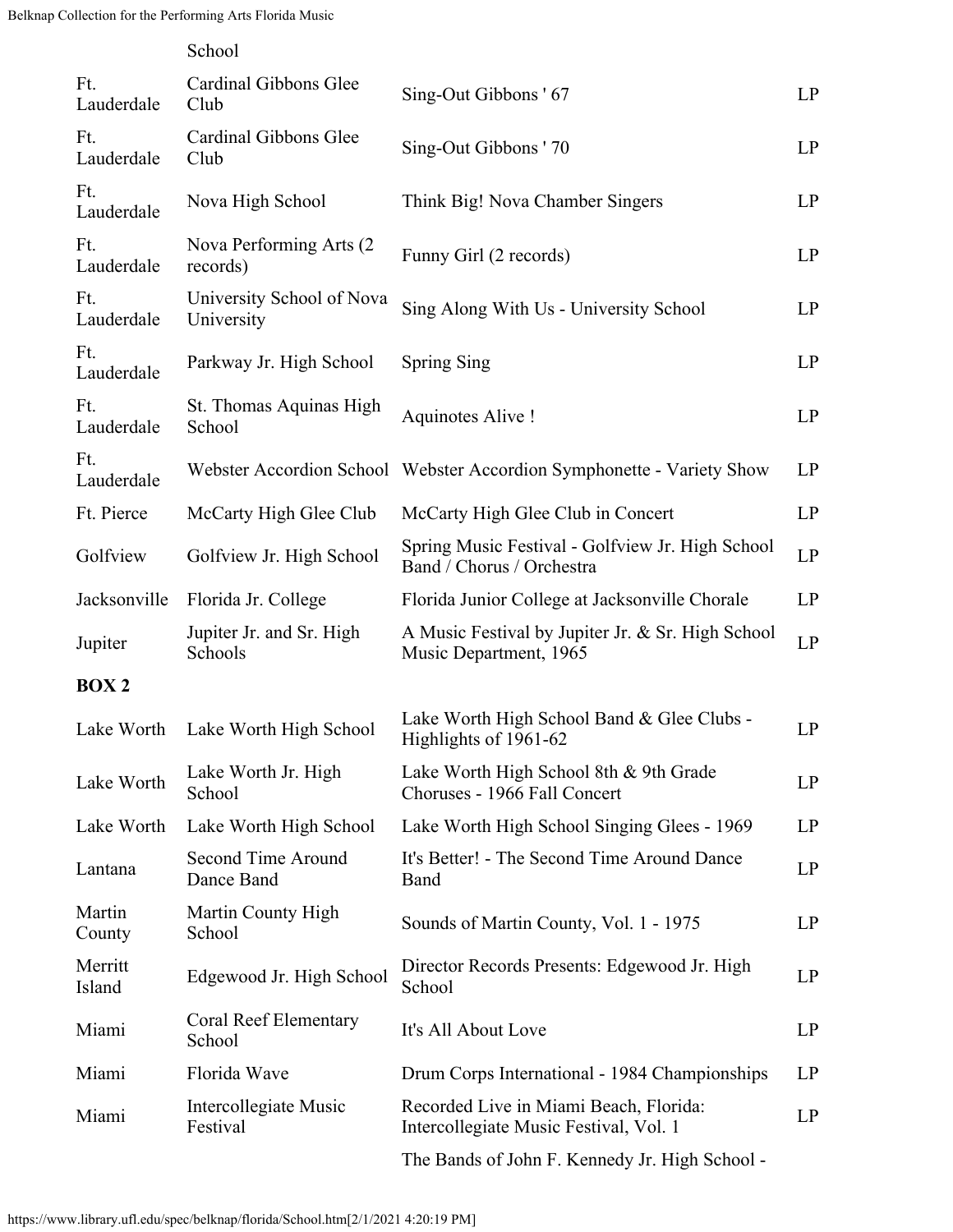| Miami                | JFK Jr. High School                              | Miami Beach, 1968                                                              | LP |
|----------------------|--------------------------------------------------|--------------------------------------------------------------------------------|----|
| Miami                | JFK Jr. High School                              | The Bands of John F. Kennedy Jr. High School -<br>In Concert, 1969             | LP |
| Miami                | Miami - Dade County<br><b>Community College</b>  | Caravan Singers in Concert                                                     | LP |
| Miami                | Miami Springs Jr. High<br>School                 | Miami Springs Junior High School Concert Band,<br>1959-60                      | LP |
| Miami                | Partners for Youth                               | FM97 A-1-A Presents: Partners                                                  | LP |
| Miami                | SW Miami Sr. High<br>School                      | SW Miami Sr. High School Concert Chorus &<br>Male Chorus, 1967                 | LP |
| Miami                | University of Miami                              | Reach for the Stars: the 1978-79 Univ. of Miami<br><b>Chamber Singers</b>      | LP |
| Miami                | University of Miami                              | Seventh Sign - Univ. of Miami Concert Jazz Band                                | LP |
| Miami                | University of Miami                              | Univ. of Miami Summer Band & Orchestra Camp,<br>1967                           | LP |
| Miami                | University of Miami                              | Univ. of Miami Summer Band & Orchestra Camp,<br>1969                           | LP |
| Miramar              | Miramar High School                              | Miramar High School Choral Department<br>Present's: Patriot's Premier          | LP |
| Orlando              | Oak Ridge High School                            | Oak Ridge High School, Orlando, Florida, Jr. &<br>Sr. High School Band         | LP |
| Palm Beach<br>County | Palm Beach County<br>Choral Festival             | Third Annual Palm Beach County Choral Festival,<br>1966                        | LP |
| Palm Beach<br>County | Palm Beach County Honor<br><b>Bands</b>          | Palm Beach County Honor Bands, 1972                                            | LP |
| Palm Beach<br>County | Palm Beach County Honor<br><b>Bands</b>          | Palm Beach County Honor Bands, 1975                                            | LP |
| Palm Beach<br>County | Palm Beach County Honor<br><b>Bands</b>          | Palm Beach County Honor Bands Concert, 1977                                    | LP |
| Palm Beach<br>County | Palm Beach County Honor<br><b>Bands</b>          | Palm Beach County Honor Bands Concert, 1979                                    | LP |
| Palm Beach<br>County | Palm Beach County Honor<br><b>Bands</b>          | Palm Beach County Honor Bands, 1982 (2)<br>records)                            | LP |
| Palm Beach<br>County | North County Choral<br>Society                   | The North County Choral Society Concert<br>Highlights, Winter 1966             | LP |
| Palm Beach<br>County | Wall to Wall Stings                              | Wall to Wall Strings Presented by: Palm Bch.<br>County Band & Orchestra Assoc. | LP |
| BOX 3                |                                                  |                                                                                |    |
| Palm Beach           | Palm Beach High School                           | Palm Beach High School Band, 1968-69                                           | LP |
| Palm Beach           | West Palm Beach County<br><b>String Festival</b> | Fiddler's Festival-The Annual Palm Beach County<br>String Festival, 1970       | LP |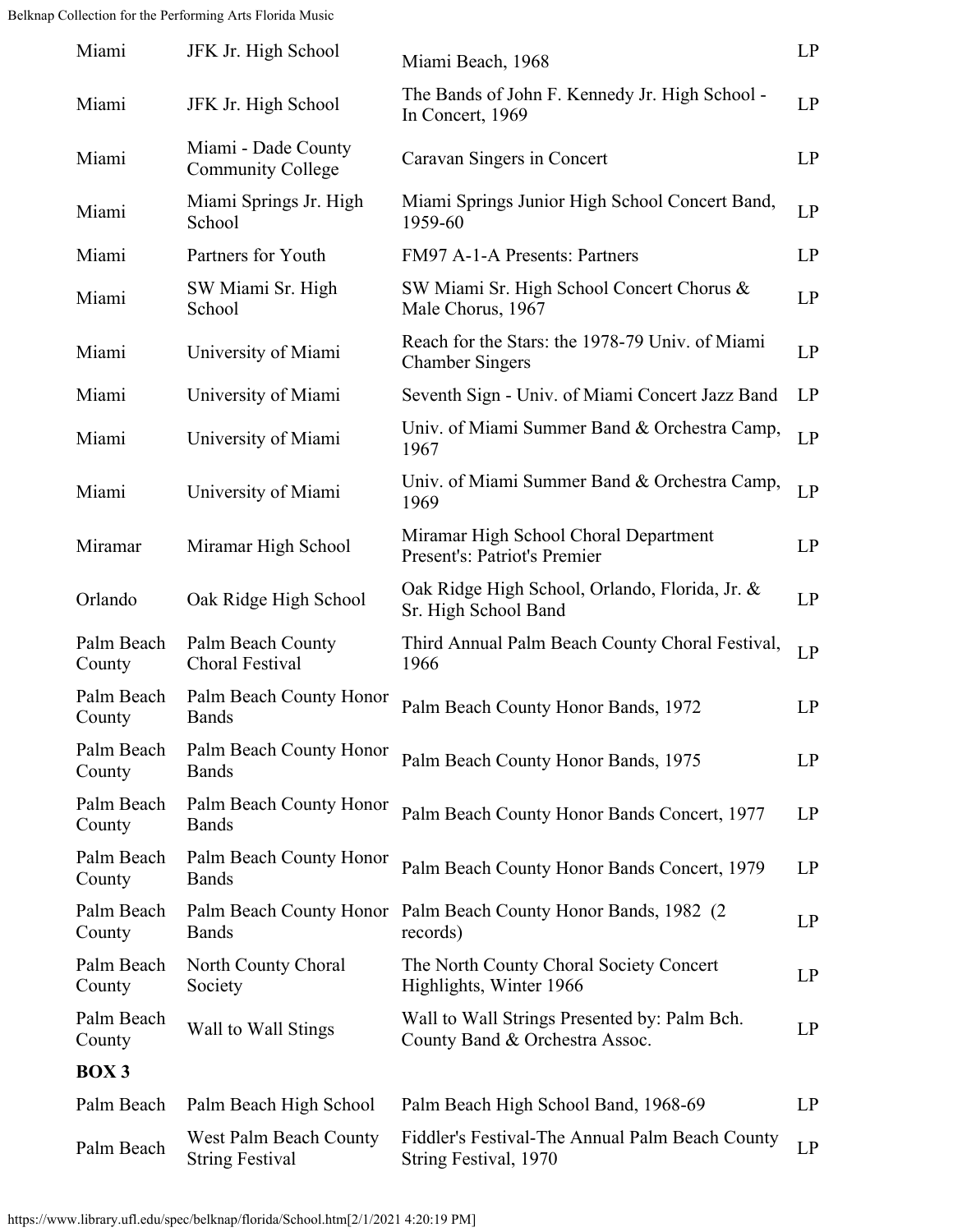| Palm Beach         | West Palm Beach W.<br>Shore High School | <b>Mustangs Sing Out</b>                                                 | LP |
|--------------------|-----------------------------------------|--------------------------------------------------------------------------|----|
| Palm Lakes         | Palm Lakes Elementary                   | <b>Holiday Hits</b>                                                      | LP |
| Pensacola          | Naval Air Station                       | Naval Air Training Command Choir-The<br><b>Testament of Freedom 1976</b> | LP |
| Plantation         | <b>Plantation Middle School</b>         | National Bicentenial Concert Year, 1976 (2)<br>records)                  | LP |
| Plantation         | South Plantation High<br>School         | <b>South Sings Country Roads</b>                                         | LP |
| St.<br>Petersburg  | St. Petersburg Male<br>Chorus           | St. Petersburg Male Chorus 25th Anniversary<br>Album                     | LP |
| Sarasota           | Riverview High School                   | 1976 Riverview High School "Kiltie" Bands (2)<br>records)                | LP |
| Seminole<br>County | Seminole County Middle<br>School        | Tropical Tuner's Top Hits - Tropical Elementary<br>School                | LP |
| Sunrise            | Piper High School                       | 1973-74 Piper High "Band of Pride"- The Sounds<br>of the Pride           | LP |
| Sunrise            | Piper High School                       | 1973-75 Piper High School - The "Band of Pride"<br>$(2$ records)         | LP |
| Sunrise            | Piper High School                       | 1976 Piper High School Bands (2 records)                                 | LP |
| Tallahassee        | <b>FSU</b>                              | Grundman for Band - Florida State Univ.<br>Symphonic Band, 1971          | LP |
| Tampa              | Greco Junior High School                | The Band and Choruses of 1970-71                                         | LP |
| Vero Beach         | St. Edward's School                     | St. Edward's Sings                                                       | LP |
|                    |                                         |                                                                          |    |

For more information on the Belknap Collection for the Performing Arts contact: Jim Liversidge University of Florida George A. Smathers Libraries Department of Special and Area Studies Collections PO Box 117007 Gainesville, FL 32611-7007 (352) 273-2759 email: [jimlive@uflib.ufl.edu](mailto:jimlive@uflib.ufl.edu)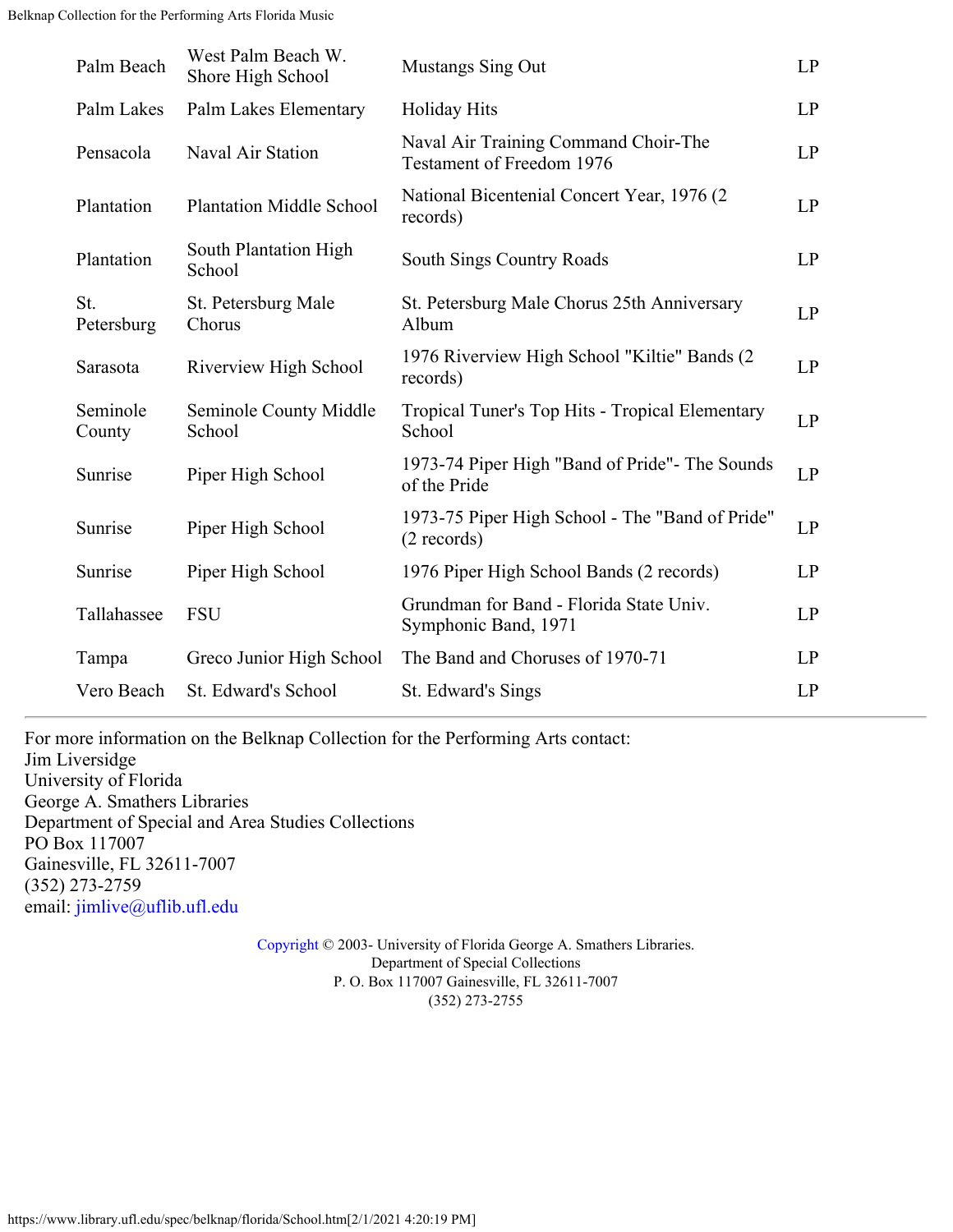<span id="page-29-0"></span>

## [FLORIDA MUSIC COLLECTION](#page-0-0)

#### **RELIGIOUS MUSIC / SOLOISTS & GROUPS**

<span id="page-29-1"></span>

|               | Box 1<br>"Alpenglow"             | Box 2<br>"Corinthins" | Box 3<br>"Garren"                    | Box 4<br>"Lancaster" | Box 5<br>"One" |
|---------------|----------------------------------|-----------------------|--------------------------------------|----------------------|----------------|
| <b>ARTIST</b> |                                  | <b>ALBUM TITLE</b>    |                                      |                      | <b>FORMAT</b>  |
| <b>BOX1</b>   |                                  |                       |                                      |                      |                |
|               | Alpenglow                        | Didn't He Shine       |                                      |                      | LP             |
|               | Alpenglow                        | Run and See           |                                      |                      | LP             |
|               | Alpenglow                        | Song of Truth         |                                      |                      | LP             |
|               | Ambassadors, The                 | Heaven's Jubilee      |                                      |                      | LP             |
|               | Anderson, Joe                    |                       | I'm A Wealthy Fellow                 |                      | LP             |
|               | Annette and Randy                | Songs of Praise       |                                      |                      | LP             |
|               | Arisers, The                     | Heart Full of Love    |                                      |                      | LP             |
|               | Barbara, Guy and Ralph           |                       | I Know the Lord Laid His Hands on Me |                      | LP             |
|               | Bereans, The                     |                       | Jesus Christ is Lord of All          |                      | LP             |
|               | Billingsley, Betty Jean          | A Brand New Song      |                                      |                      | LP             |
|               | <b>Billy Hale and Sweetwater</b> | Homebound             |                                      |                      | LP             |
|               | Bish, Diane                      | Festival of Hymns     |                                      |                      | LP             |
|               | Bish, Diane                      |                       | The Joy of Christmas                 |                      | LP             |
|               | Bish, Diane                      |                       | The Passion Symphony (2 records)     |                      | LP             |
|               | Blackburn, Robert F.             | God Bless America     |                                      |                      | LP             |
|               | Boalt, Steve                     |                       | We Come With Music                   |                      | LP             |
|               | Boalt, Steve                     |                       | Wonderful, Marvelous and Happy       |                      | LP             |
|               | Bogue Family, The                |                       | The Country Gospel Sound             |                      | LP             |
|               | Bonfim, Rick                     | Does His Thing        |                                      |                      | LP             |
|               | Bonfim, Rick                     |                       | He Was My Brother                    |                      | LP             |
|               | Broome, John                     | In Remembrance        |                                      |                      | LP             |
|               | Bruce and Candy                  | The Love of Jesus     |                                      |                      | LP             |
|               | Burns, Clyde                     |                       | Great Big Wonderful God              |                      | LP             |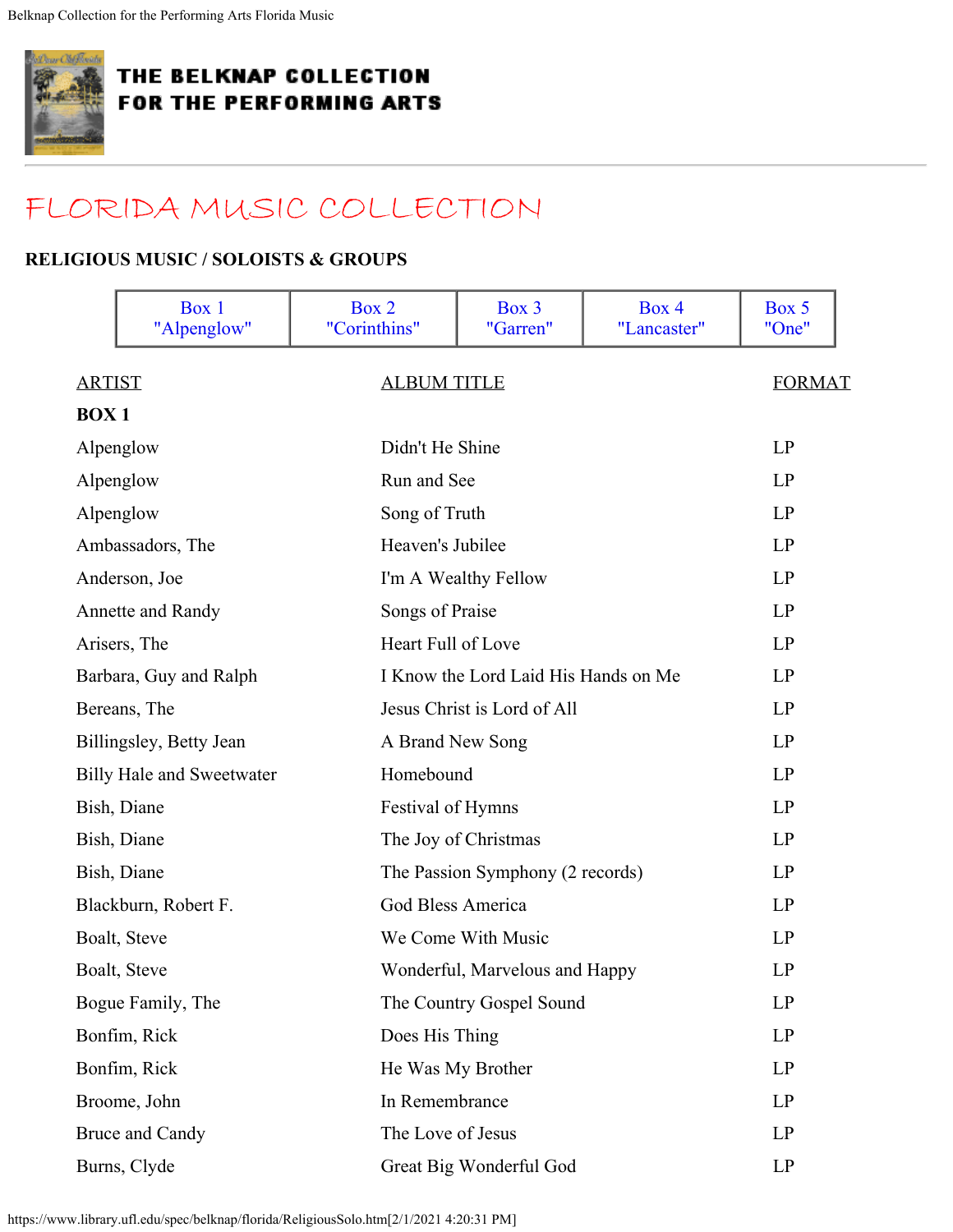| Burtcher, Wayne L.            | The Stranger of Galilee         | LP |
|-------------------------------|---------------------------------|----|
| <b>Butch Williams Singers</b> | Here Comes the Bride            | LP |
| Byers, Jim and Joan           | God Wants You Healed            | LP |
| Calvary Choir                 | On Tour                         | LP |
| Calvary Choir                 | Be Like Jesus                   | LP |
| Calvary Echoes, The           | One More River to Cross         | LP |
| Calvary Echoes, The           | What's on Your Mind             | LP |
| Campbell, Jim                 | Sings Moment of Truth           | LP |
| Chalice                       | OneAs We Are One                | LP |
| Christianaires, The           | Of Orlando, Florida             | LP |
| Christianaires, The           | Touring that City               | LP |
| Clark, Terry and Collette     | Savior, Like a Shepherd Lead Us | LP |
| Cohn, Violet                  | His to Command                  | LP |
|                               |                                 |    |

Back to **[index.](#page-29-0)**

### <span id="page-30-0"></span>**BOX 2**

| Corinthins, The        | Make Room in Your Hart For Us | LP        |
|------------------------|-------------------------------|-----------|
| Corinthins, The        | <b>Wonderful Country</b>      | <b>LP</b> |
| Corrigan, John         | A Talk With God               | LP        |
| Crimson, Tide The      | Crimson Tide, The             | LP        |
| Crimson, Tide The      | Sings The Real Thing          | LP        |
| Curl, Bill and Lucy    | From Our House To Your House  | LP        |
| Dave and Dana          | R Victorious                  | LP        |
| De Frates, Jamie       | Son of Dust                   | LP        |
| DeStefanis, Paul       | Love Theme                    | LP        |
| Dixie Echoes           | In Times Like These           | LP        |
| Dough, Whitney         | In Jesus                      | LP        |
| Duann                  | There is a Light              | LP        |
| Eternity               | <b>Count Your Blessings</b>   | <b>LP</b> |
| Eternity               | Loving                        | LP        |
| Eternity               | Now and Forever               | LP        |
| Eternity               | Servin' Nobody But Jesus      | LP        |
| Faith Temple Trio, The | Sings                         | LP        |
| Fanaday, Donna         | The Special Way I See         | LP        |
| Faye and Len           | Do You Know My Jesus          | LP        |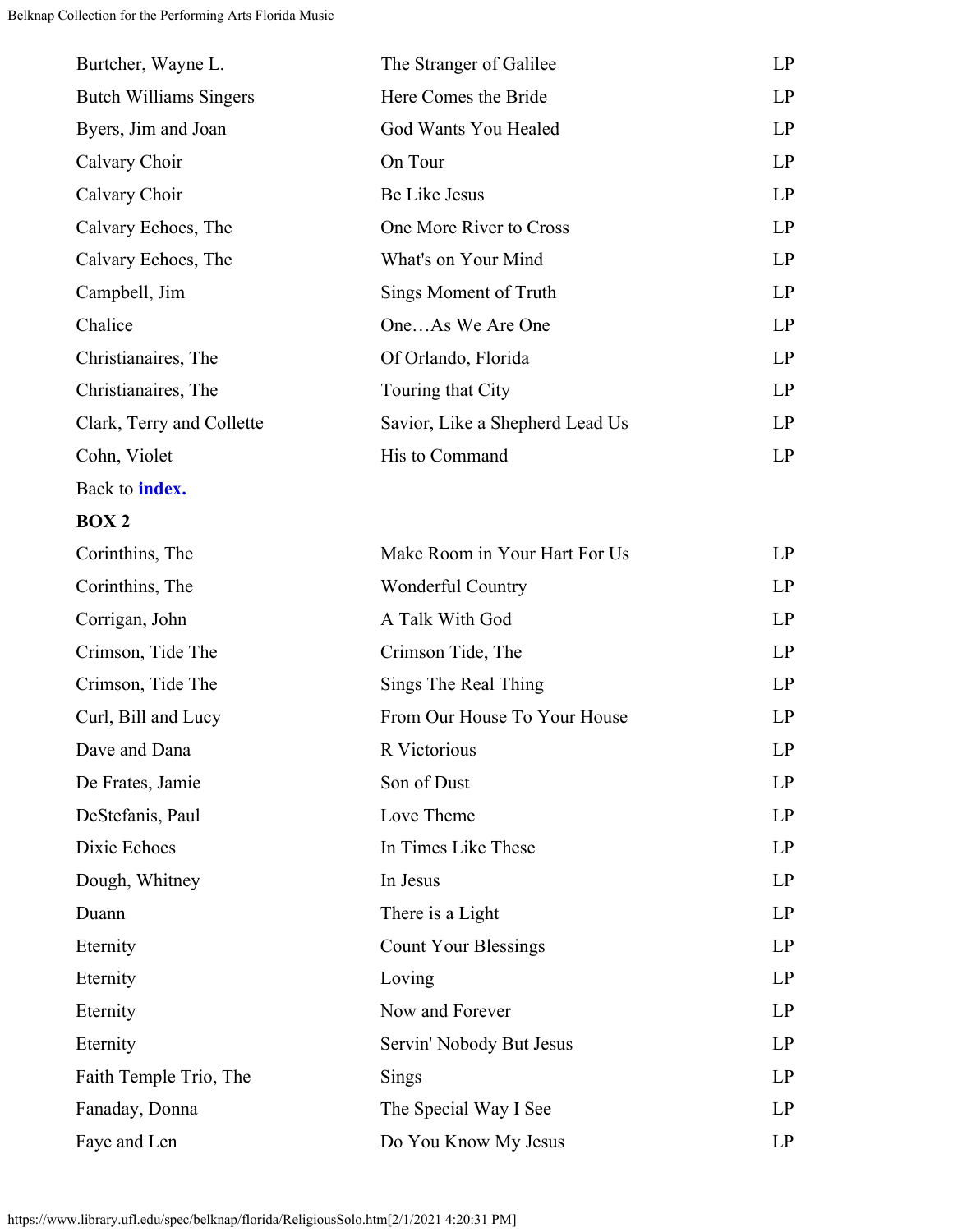| <b>Fellowship Quartet Sings</b>  | Sings on the Sunny Banks                    | LP        |
|----------------------------------|---------------------------------------------|-----------|
| Firemen, The                     | God is Love                                 | LP        |
| Firemen, The                     | Sings the New and the Old                   | LP        |
| Florida Boy's, The               | Best of                                     | <b>LP</b> |
| Florida Boy's, The               | <b>First Class Gospel</b>                   | <b>LP</b> |
| Florida Boy's, The               | In Concert - Live                           | LP        |
| Florida Boy's, The               | Look Up to Jesus                            | LP        |
| Florida Boy's, The               | Make Happy Tracks                           | LP        |
| Florida Boy's, The               | Movin' On Up                                | LP        |
| Florida Boy's, The               | Sings On the Wings of a Dove                | LP        |
| Florida Boy's, The               | True Gospel                                 | LP        |
| Florida Boy's, The               | Vintage Gospel                              | LP        |
| Florida Mass Choir, The          | Recorded Live in Miami, Florida (2 records) | LP        |
| Florida Singers, The             | <b>Getting Ready Today</b>                  | <b>LP</b> |
| Fort Lauderdale News             | Our Christian Heritage                      | <b>LP</b> |
| Four Shores Quartet              | The Lighthouse                              | <b>LP</b> |
| Fox Family Gospel Orchestra, The | Gospel Album #4                             | <b>LP</b> |
| Frissell, Tom                    | Tom Sings to his Lord                       | <b>LP</b> |
|                                  |                                             |           |

Back to **[index.](#page-29-0)**

### <span id="page-31-0"></span>**BOX 3**

| Garren, Marie              | The Price Has Been Paid    | LP        |
|----------------------------|----------------------------|-----------|
| Garth and Glenda           | Songs With a Message       | <b>LP</b> |
| <b>Generation Singers</b>  | Jesus Did it For Me        | <b>LP</b> |
| Gentry, Gordon             | God's Miracle Hour         | LP        |
| Gentry, Gordon             | He Brought the Light       | LP        |
| Gentry, Gordon             | Life's Railway to Heaven   | LP        |
| Gentry, Gordon             | When We March Thru         | LP        |
| Gospel Aires, The          | Let the Spirit Descend     | LP        |
| Hardin, Robert             | He is My Everything        | LP        |
| Hare Family                | Let's Just Praise the Lord | LP        |
| Harmeling, Carl            | Songs of Faith             | <b>LP</b> |
| Hazelbaker Family, The     | Plea to America            | LP        |
| <b>Highlanders Quartet</b> | <b>Highlanders Quartet</b> | LP        |
| His Ambassadors            | Tell You His Story         | LP        |
| Hunts, The                 | Because He Loves Me        | LP        |

https://www.library.ufl.edu/spec/belknap/florida/ReligiousSolo.htm[2/1/2021 4:20:31 PM]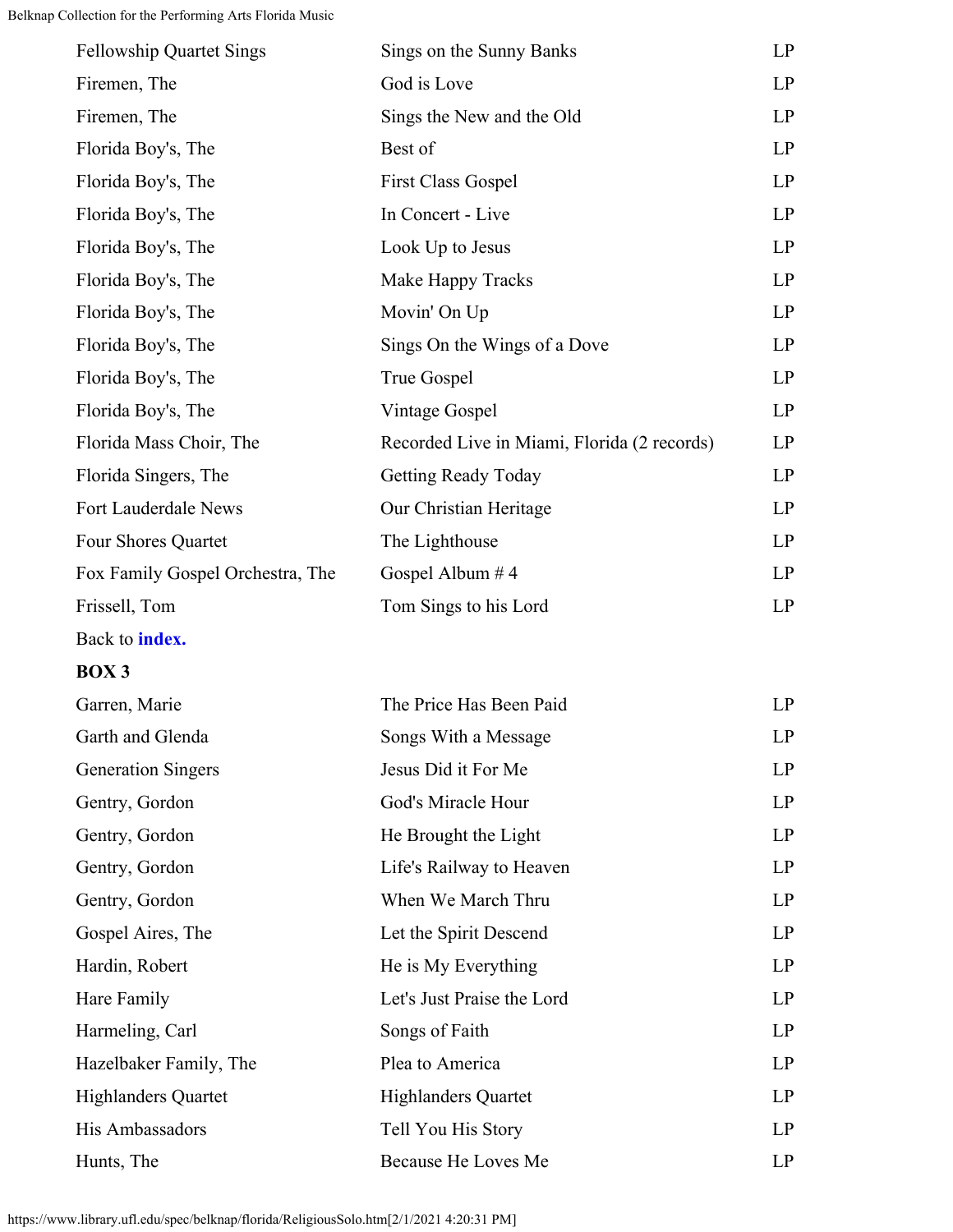<span id="page-32-0"></span>

| Hunts, The                  | <b>Sincerely Yours</b>       | LP |
|-----------------------------|------------------------------|----|
| Hurst, Dan                  | You Are There                | LP |
| Internationals, The         | The Internationals           | LP |
| Jacobs, Frank               | Come Close to God            | LP |
| Jacobs, Frank               | <b>Sacred Classics</b>       | LP |
| Jacobs, Frank               | Something Old, Something New | LP |
| Jacobs, Frank               | Your Favorite Gospel Songs   | LP |
| Jean and Carole             | Melodies of Praise           | LP |
| Jenkins, LeRoy              | Songs in the Night           | LP |
| Jo                          | Just Jo                      | LP |
| Jones Family, The           | Just Thanking You Lord       | LP |
| Joy Song Band               | Greatest Gift                | LP |
| Jubilee Trio, The           | God's Way                    | LP |
| Judy                        | Introducing Judy             | LP |
| Kay, Kitty                  | From the Heart               | LP |
| Kay, Kitty                  | To the Glory of God          | LP |
| Keith, Bill and Anna        | Shout It Out                 | LP |
| Kelley, Karen               | Karen Kelly                  | LP |
| Kellery, Lee                | State of the Heart           | LP |
| Kelly, Michael              | Songs For You                | LP |
| Kent and Cathy              | Catch the Wind               | LP |
| Kent and Cathy              | Lord I've Got A Song         | LP |
| Kirk Singers, The           | On Tour                      | LP |
| Kupferle, Mary L.           | The Beloved Son              | LP |
| Back to <b>index.</b>       |                              |    |
| BOX <sub>4</sub>            |                              |    |
| Lancaster, Jim              | Loved Ones                   | LP |
| Laursen, Caren              | Go In My Name                | LP |
| LeBlanc, Lenny              | Person to Person             | LP |
| LeBlanc, Lenny              | Say a Prayer                 | LP |
| Lee, Terry                  | I Know                       | LP |
| Love Brothers, The          | Since the Son Rose           | LP |
| <b>Lundy Family Singers</b> | When We March Through        | LP |
| McCraw, Dan                 | Going On                     | LP |
|                             |                              |    |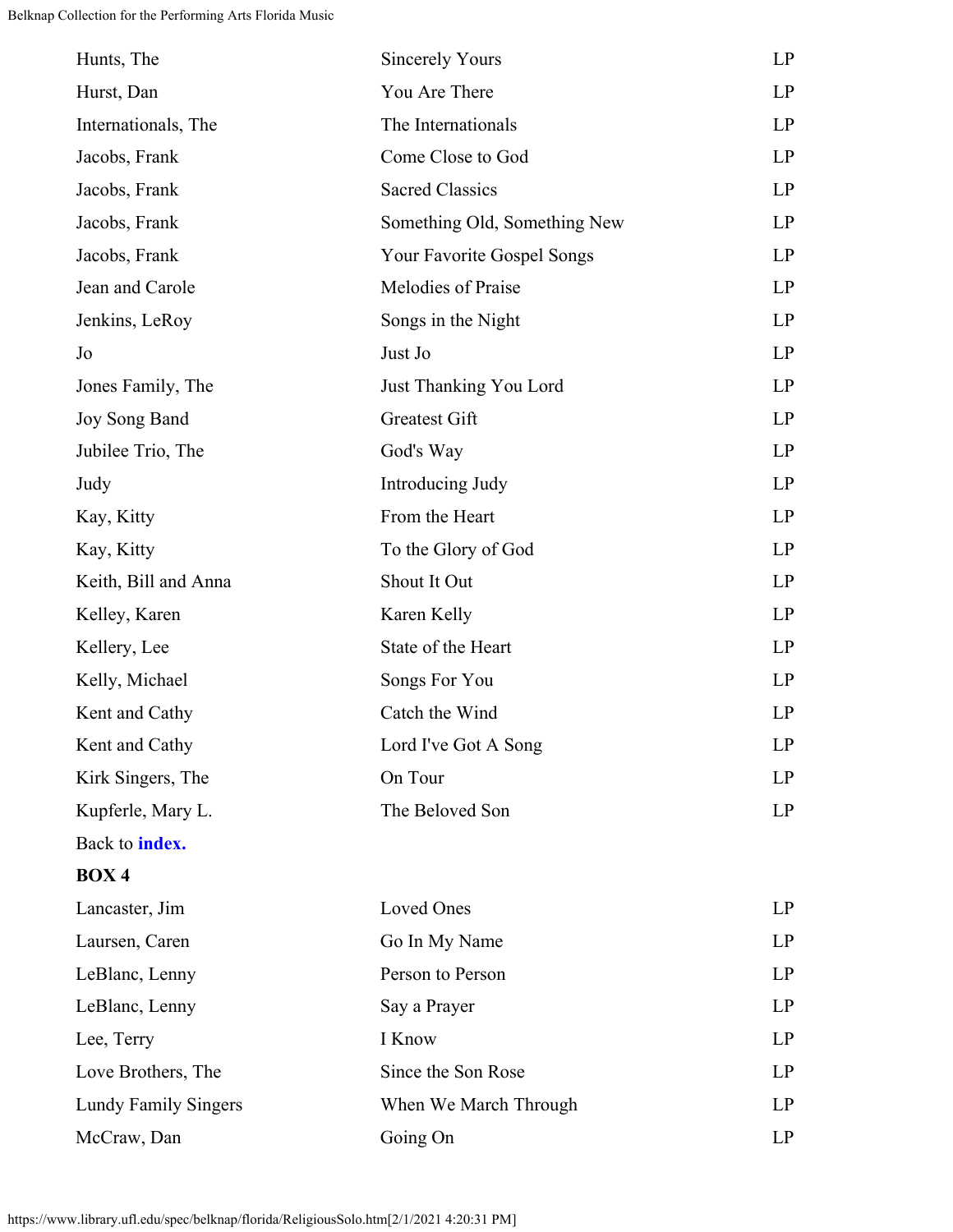<span id="page-33-0"></span>

| Macaulay, Weil              | <b>Favorite Melodies</b>             | LP |
|-----------------------------|--------------------------------------|----|
| Maharaj, Barbara            | Through It All                       | LP |
| Malara, Bruno and Cathy     | For He's So Great                    | LP |
| Mallory, Joyce              | Can't Help Singing                   | LP |
| Marino, Paul                | <b>Bless This House</b>              | LP |
| Master's Men, The           | Something for Everyone               | LP |
| Mathews, John               | The Five of Us                       | LP |
| Melodies of Harmony, The    | Be A Child of the King               | LP |
| Messengers, The             | From the Hearts of                   | LP |
| Messengers, The             | Mustang Mobile Homes, Inc., Presents | LP |
| Messengers, The             | When I Get Up To Heaven              | LP |
| Miami Choral Society        | Holiday Music Festival               | LP |
| Miami Lutheran Chorus       | <b>Advent Christmas Consert</b>      | LP |
| Minority, The               | <b>Bless That Wonderful Name</b>     | LP |
| Minority, The               | From Bach to Rock                    | LP |
| Minority, The               | O Sing Unto The Lord a Now Song      | LP |
| Minority, The               | Show Me Jesus                        | LP |
| Morse, Tom                  | Singing on the Streets               | LP |
| Mortons, The                | We're Going Home                     | LP |
| Murphy, Barbara and Everett | What Love                            | LP |
| Musical Ferrins, The        | Sing The Lighthouse                  | LP |
| New Birth                   | Where the Spirit of the Lord Is      | LP |
| New Directors' Style        | Love                                 | LP |
| New Freedom Singers         | Wade in the Water                    | LP |
| New Life Singers            | Jesus Joy                            | LP |
| New Life Singers            | Time to Build                        | LP |
| New Robinson Singers        | One Way                              | LP |
| Nightingale Jack            | Looking and Longing                  | LP |
| Nill, Jon                   | The Singing Heart                    | LP |
| Noble, Jerry and Paula      | Revival in Sermon and Song           | LP |
| Nyes, The                   | The Board of Deacons                 | LP |
| Back to <b>index.</b>       |                                      |    |
| <b>BOX5</b>                 |                                      |    |
| One of the Spirit           | Ever Gentle, Ever Sweet              | LP |
| Owings, Tim                 | Overshadowed                         | LP |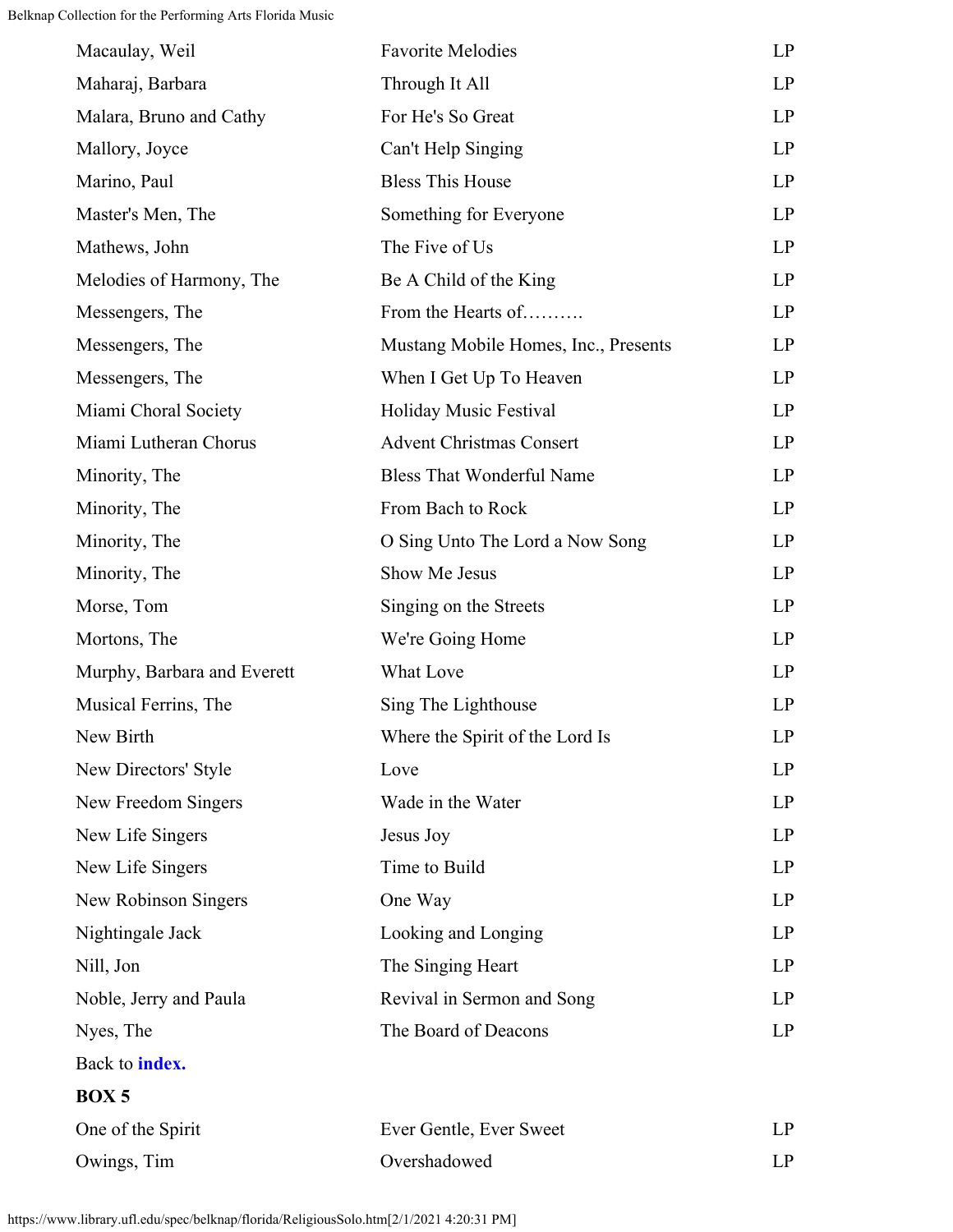| Owings, Tim                  | Revival Hymns                                 | LP |
|------------------------------|-----------------------------------------------|----|
| Pathfinders Quartet, The     | In God We Trust                               | LP |
| Pathfinders Quartet, The     | New Sounds                                    | LP |
| Pitman Family, The           | God's Grace is Sufficient                     | LP |
| Porrazzo, Johnny             | Lighthouse                                    | LP |
| Prodigal                     | Prodigal                                      | LP |
| Prond, Carole                | Joyously I Sing                               | LP |
| Purdie's Bernard             | A Long Time Over Due                          | LP |
| Pyle, Hugh                   | How To Keep The Honey in the Honeymoon        | LP |
| Railey, Don and Darla        | End-Time Evangelists                          | LP |
| Rebels, The                  | In The Shelter of His Arms                    | LP |
| Reed, Saundra                | A Happy Heart, A Peaceful Mind                | LP |
| Representatives              | Indroducing                                   | LP |
| Richardson, Cindy            | Crusader                                      | LP |
| Roger and Paul               | Why Not?                                      | LP |
| Rothwell, Jean               | Fill My Cup, Lord                             | LP |
| Rothwell, Jean               | Fill My Cup, Lord (alternative record jacket) | LP |
| Ruby, Rod                    | Wonder of Wonders                             | LP |
| Rumler Family, The           | More About Jesus                              | LP |
| Russo, Nick                  | An Angel is Love                              | LP |
| Sammy Hall Trio, The         | God Plus Nothing Equals Everything            | LP |
| Schahn's Barry               | <b>Personal Testimony</b>                     | LP |
| Sebastians, The              | <b>Especially For You</b>                     | LP |
| Sessody, Pamela              | P.S. He Loves You                             | LP |
| Singing Disciples, The       | I Believe                                     | LP |
| Singing Disciples, The       | That Day                                      | LP |
| Singing Millers, The         | in the Spirit                                 | LP |
| Singing Morris Family, The   | Alll Together                                 | LP |
| Singing Morris Family, The   | Morris by Morris                              | LP |
| Singing Morris Family, The   | Something Beautiful                           | LP |
| Singing Valiants, The        | There is More to Life                         | LP |
| Singing Tower, The           | A Spiritual Message                           | LP |
| <b>Stamper Brothers, The</b> | Sings Joshua                                  | LP |
| <b>Station Eight</b>         | SeaWatch                                      | LP |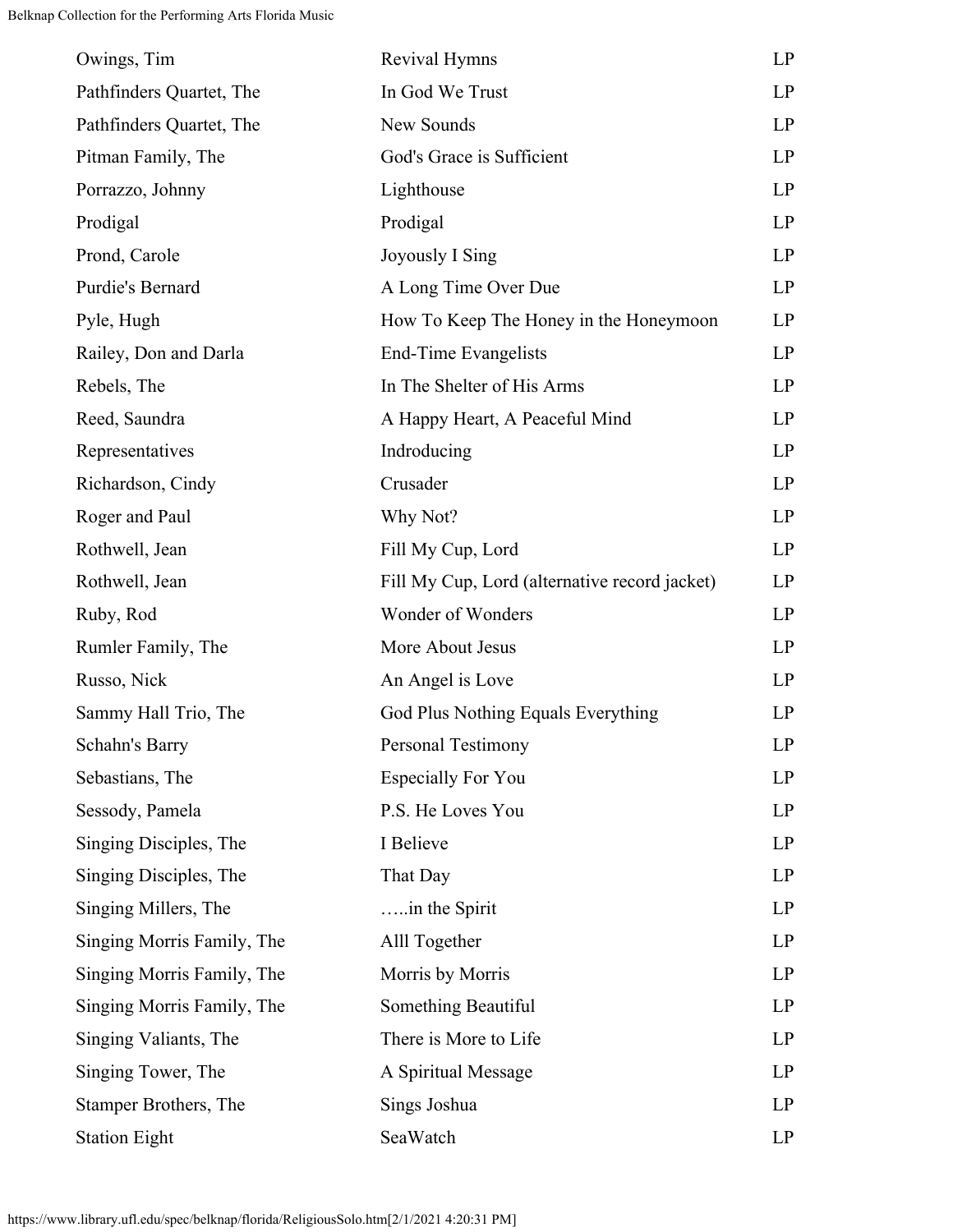| Vinnie                | My Dependable Friend    | LP. |
|-----------------------|-------------------------|-----|
| Zylstra, Dave         | Sings of Wonderful Love | LP  |
| Back to <b>index.</b> |                         |     |

For more information on the Belknap Collection for the Performing Arts contact: Jim Liversidge University of Florida George A. Smathers Libraries Department of Special and Area Studies Collections PO Box 117007 Gainesville, FL 32611-7007 (352) 273-2759 email: [jimlive@uflib.ufl.edu](mailto:jimlive@uflib.ufl.edu)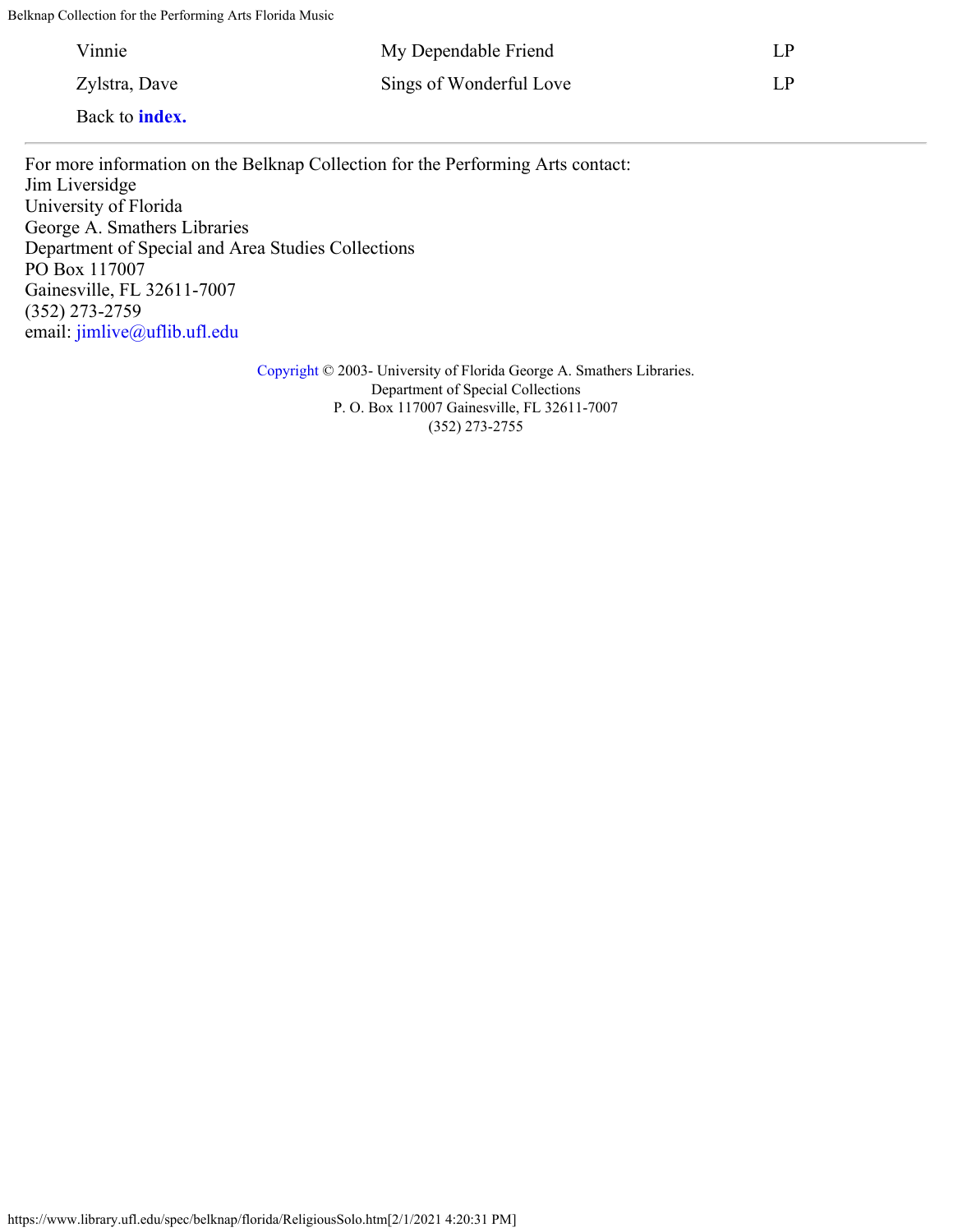<span id="page-36-0"></span>

# [FLORIDA MUSIC COLLECTION](#page-0-0)

### **CHURCH & MISC. RELIGIOUS GROUP RECORDINGS**

<span id="page-36-1"></span>

| Box 1<br>"Bartow    | Box 2<br>"Fort Lauderdale         | Box 3<br>"Lake City                 | Box 4<br>"Orlando | Box 5<br>"Perrine   |
|---------------------|-----------------------------------|-------------------------------------|-------------------|---------------------|
| Fort Lauderdale"    | Jacksonville"                     | Orlando"                            | Perrine"          | <b>Winter Park"</b> |
| <b>CITY</b>         | <b>CHURCH GROUP</b>               |                                     |                   | <b>FORMAT</b>       |
| <b>BOX1</b>         |                                   |                                     |                   |                     |
| <b>Bartow</b>       | Air Cathedral                     |                                     |                   | LP                  |
| <b>Boca Raton</b>   | Bibletown, USA                    |                                     |                   | LP                  |
| <b>Boca Raton</b>   | Bibletown, USA                    |                                     |                   |                     |
| <b>Boca Raton</b>   | New Life                          |                                     |                   |                     |
| <b>Boca Raton</b>   |                                   | New Life International Headquarters |                   |                     |
| <b>Boca Raton</b>   |                                   | St. Andrew's School                 |                   |                     |
| <b>Boca Raton</b>   |                                   | St. Andrew's School                 |                   |                     |
| Casselberry         | <b>Agape Players</b>              |                                     |                   |                     |
| Casselberry         | Agape Players (2 records)         |                                     |                   | LP                  |
| Clearwater          | Calvary Baptist Church            |                                     |                   | LP                  |
| <b>Coral Gables</b> | Coral Gables Methodist Church     |                                     |                   | LP                  |
| <b>Coral Gables</b> |                                   | Coral Gables Methodist Church       |                   |                     |
| Cypress Garden      | Radio Bible Class                 |                                     |                   | LP                  |
| Daytona Beach       | Bethany Assembly of God           |                                     |                   | LP                  |
| Deerfield Beach     | <b>Community Christian School</b> |                                     |                   | LP                  |
| Deland              | PraiseFest '77                    |                                     |                   | LP                  |
| Delray Beach        | Congress Avenue Baptist Church    |                                     |                   | LP                  |
| Delray Beach        | <b>First Baptist Church</b>       |                                     |                   | LP                  |
| Fort Lauderdale     | Coral Ridge Presbyterian          |                                     |                   | LP                  |
| Fort Lauderdale     | Coral Ridge Presbyterian          |                                     |                   | LP                  |
| Fort Lauderdale     | Coral Ridge Presbyterian          |                                     |                   | LP                  |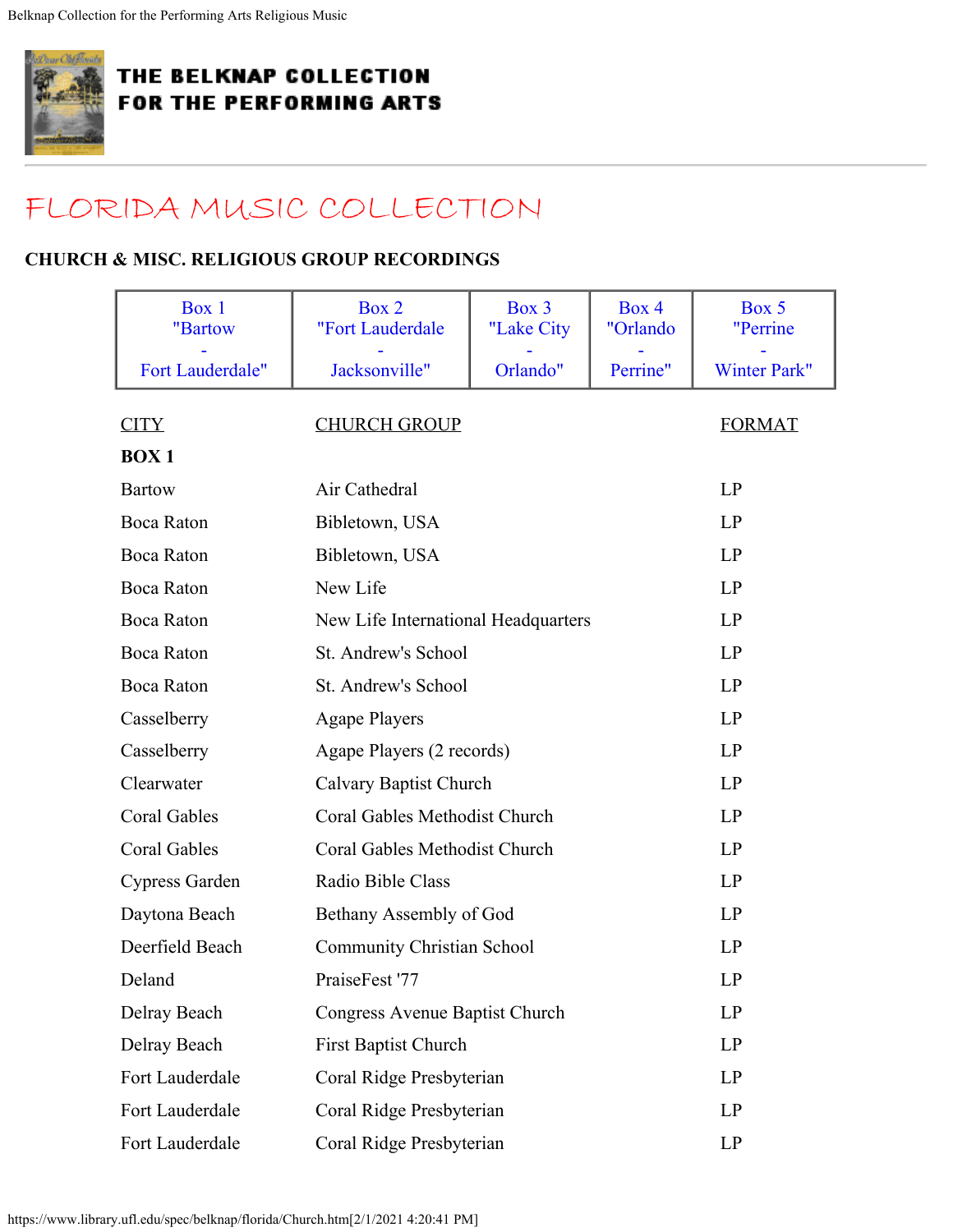<span id="page-37-0"></span>

| Fort Lauderdale       | Coral Ridge Presbyterian        | L P |
|-----------------------|---------------------------------|-----|
| Back to <b>index.</b> |                                 |     |
| <b>BOX 2</b>          |                                 |     |
| Fort Lauderdale       | Coral Ridge Presbyterian Church | I P |
| Fort Lauderdale       | Coral Ridge Presbyterian Church | I P |
| Fort Lauderdale       | Coral Ridge Presbyterian Church | I P |

Fort Lauderdale Coral Ridge Presbyterian Church LP

Fort Lauderdale Coral Ridge Presbyterian Church LP

Fort Lauderdale Coral Ridge Presbyterian Church LP

Fort Lauderdale Coral Ridge Presbyterian Church LP

Fort Lauderdale Coral Ridge Presbyterian Church LP

Fort Lauderdale Immanuel Baptist Church LP

Fort Lauderdale Immanuel Baptist Church LP

Fort Lauderdale Immanuel Baptist Church LP

Fort Pierce Westside Baptist Church LP

Frostproof Methodist Hour International LP

Gainesville University United Methodist LP

Hobe Sound Hobe Sound Bible College LP

Hobe Sound Hobe Sound Bible College LP

Hobe Sound Hobe Sound Bible College LP

Hialeah Immaculate Conception School LP

West Hollywood First Baptist Church LP

Hollywood Florida Bible College LP

Hollywood Hollywood Hills United Methodist LP

Hollywood Spokesman LP

Jacksonville Baymeadows Baptist Church LP

Jacksonville Florida Junior College LP

Jacksonville St. Paul's Catholic Church LP

Jacksonville West Meadows Baptist Church LP

Lake City First Presbyterian Church LP

Lake Placid Florida Prison System LP

Lake Wales Warner Southern College LP

Lake Worth Unity of Lake Worth LP

Back to **[index.](#page-36-0)**

<span id="page-37-1"></span>**BOX 3**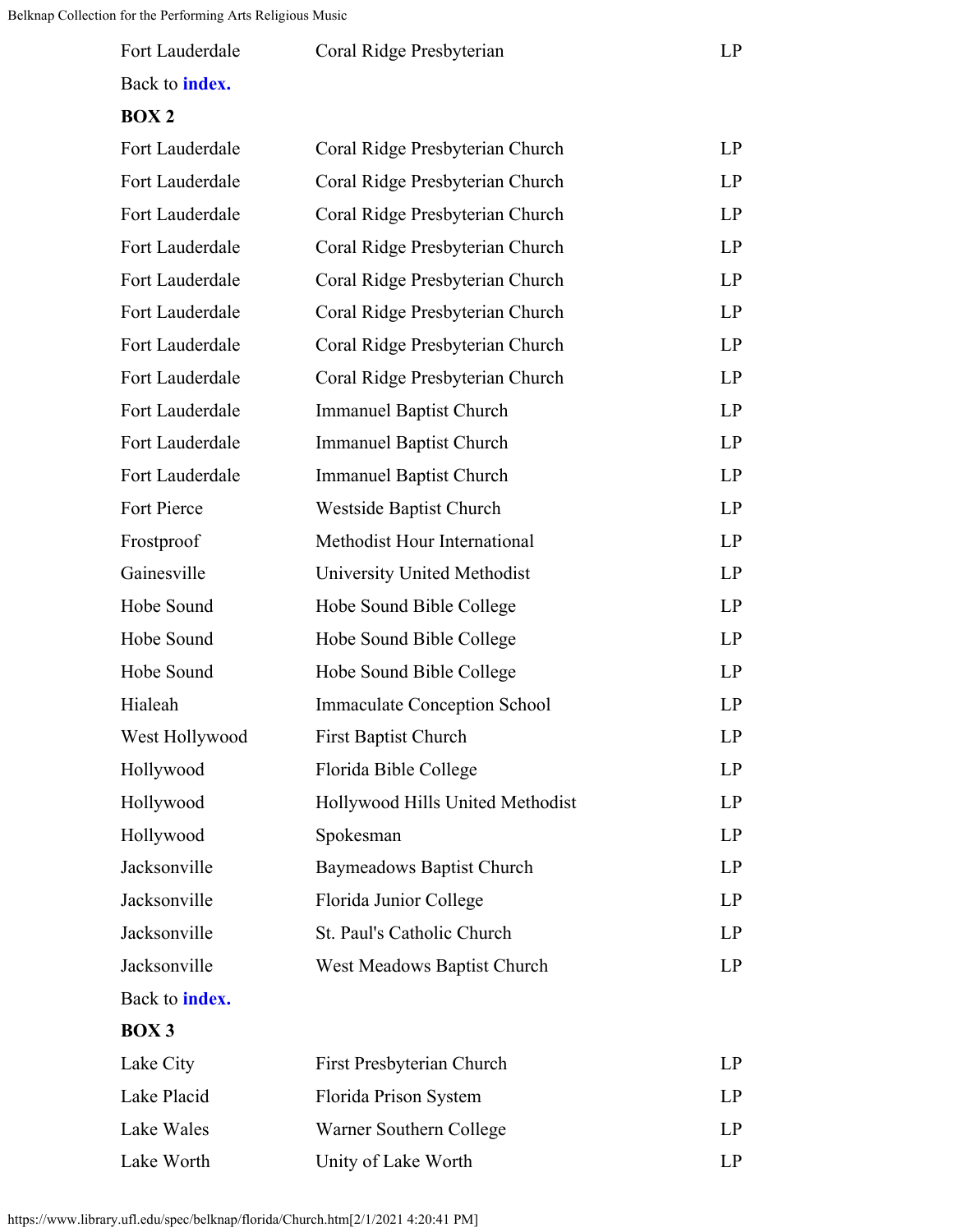<span id="page-38-0"></span>

| Lakeland              | Church Music Workshop '72            | LP |
|-----------------------|--------------------------------------|----|
| Lakeland              | First Assembly of God Church         | LP |
| Largo                 | <b>First Baptist Church</b>          | LP |
| Leesburg              | <b>Methodist Men's Retreat</b>       | LP |
| Longwood              | Festival of Praise Part II           | LP |
| Longwood              | <b>Festival of Praise Part III</b>   | LP |
| Merritt Island        | <b>First Baptist Church</b>          | LP |
| Miami                 | Ecumenical Festival of Greater Miami | LP |
| Miami Beach           | Hebrew Academy                       | LP |
| Miami                 | Immaculate Academy                   | LP |
| Miami                 | Miami Christian College              | LP |
| Miami                 | Parish of St. Agnes (2 records)      | LP |
| Miami                 | St. Peter's Lutheran Church          | LP |
| Miami                 | <b>Swan Productions</b>              | LP |
| Miami                 | Temple Beth Am                       | LP |
| Orlando               | <b>First Baptist Church</b>          | LP |
| Orlando               | <b>First Baptist Church</b>          | LP |
| Orlando               | <b>First Baptist Church</b>          | LP |
| Back to <b>index.</b> |                                      |    |
| <b>BOX4</b>           |                                      |    |
| Orlando               | First Presbyterian Church            | LP |
| Orlando               | First Presbyterian Church            | LP |
| Orlando               | First Presbyterian Church            | LP |
| Orlando               | First Presbyterian Church            | LP |
| Orlando               | Pine Hills United Methodist Church   | LP |
| Orlando               | St. Paul Lutheran Church             | LP |
| Ormond Beach          | Ormond Beach Union Church            | LP |
| West Palm Beach       | Chapel - By - The - Lake             | LP |
| West Palm Beach       | Chapel - By - The - Lake             | LP |
| West Palm Beach       | <b>First Baptist Church</b>          | LP |
| West Palm Beach       | <b>First Baptist Church</b>          | LP |
| West Palm Beach       | Haverhill Baptist Church             | LP |
| West Palm Beach       | King's Academy                       | LP |
| West Palm Beach       | King's Academy                       | LP |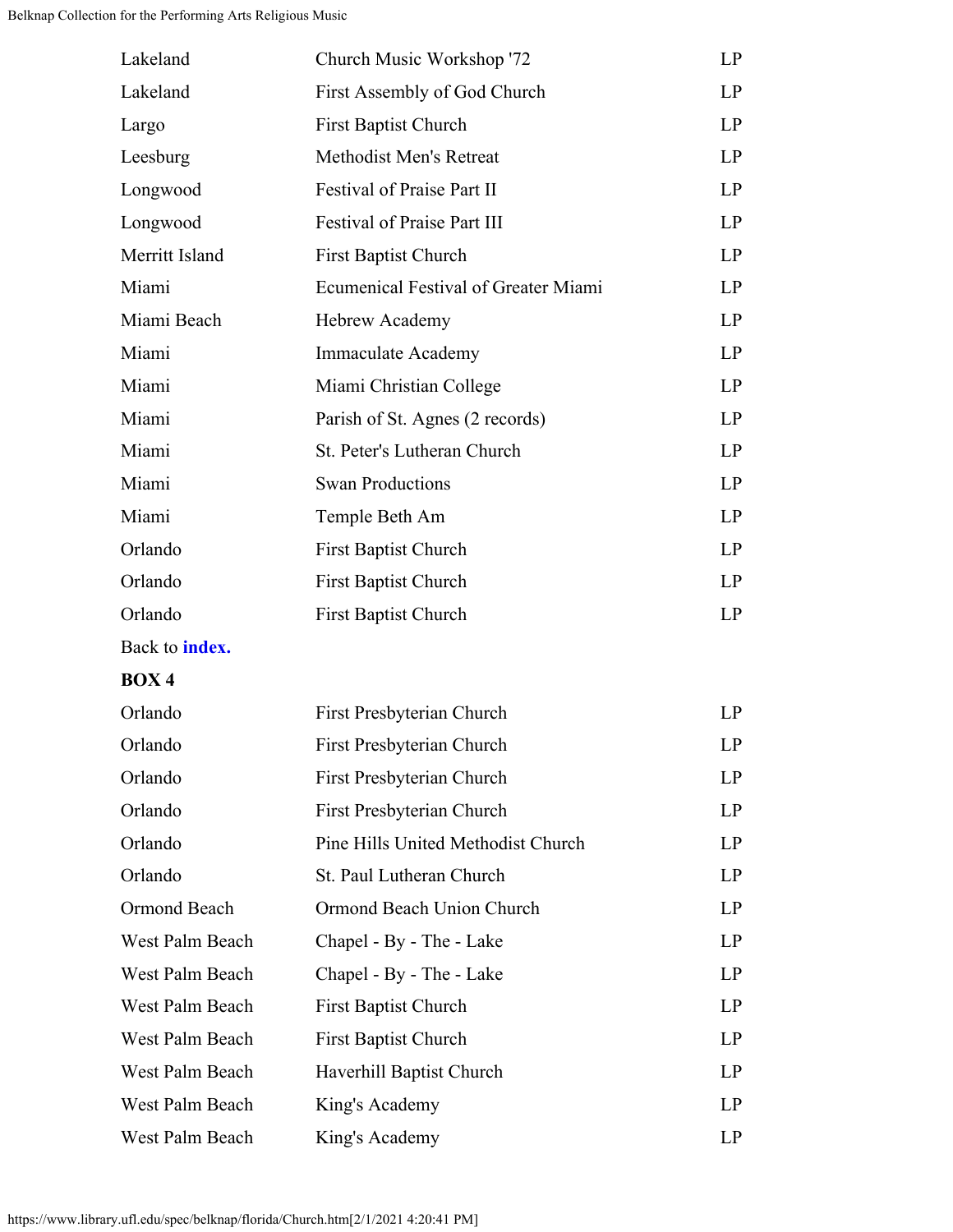| West Palm Beach | Melrose Park Methodist Church   | LP  |
|-----------------|---------------------------------|-----|
| West Palm Beach | Memorial Prebyterian Church     | LP  |
| Palm Beach      | North County Choral Society     | LP  |
| West Palm Beach | Rosarian Academy                | LP  |
| Palm Beach      | <b>Trinity United Methodist</b> | LP  |
| Palm Beach      | <b>Trinity United Methodist</b> | LP  |
| Pensacola       | <b>First Baptist Church</b>     | LP  |
| Pensacola       | Naval Aviation Memorial Chapel  | LP  |
| Pensacola       | Pensacola Christian College     | LP  |
| Pensacola       | Pensacola Christian College     | LP  |
| Perrine         | <b>First Baptist Church</b>     | LP  |
| Perrine         | <b>Frist Baptist Church</b>     | LP. |
|                 |                                 |     |

Back to **[index.](#page-36-0)**

#### <span id="page-39-0"></span>**BOX 5**

| Perrine            | <b>First Baptist Church</b>         | LP |
|--------------------|-------------------------------------|----|
| Pompano Beach      | Church of the Nazarene              | LP |
| Riviera Beach      | Mt. Olive Missionary Baptist Church | LP |
| Saint Augustine    | Flagler Memorial Church             | LP |
| St. Petersburg     | Florida Southern College            | LP |
| St. Petersburg     | Florida Southern College            | LP |
| St. Petersburg     | Northside Baptist Church            | LP |
| Sarasota           | Church of the Incarnation           | LP |
| Sarasota           | St. Martha's Parish                 | LP |
| Sebring            | <b>First Baptist Church</b>         | LP |
| Sebring            | <b>State Prison System</b>          | LP |
| Tallahassee        | Florida Lighthouse Children's Home  | LP |
| Tampa              | A. P. Boza Riverside Chapel         | LP |
| Tampa              | Faith Children's Home               | LP |
| Tampa              | <b>Faith Children's Home</b>        | LP |
| Tampa              | Galilean Baptist Church             | LP |
| Tampa              | Hope Enterprises                    | LP |
| Tampa              | St. John's Episcopal Church         | LP |
| Tampa              | Temple Height's Baptist Church      | LP |
| Titusville         | <b>First Baptist Church</b>         | LP |
| <b>Winter Park</b> | Calvary Assembly of God             | LP |